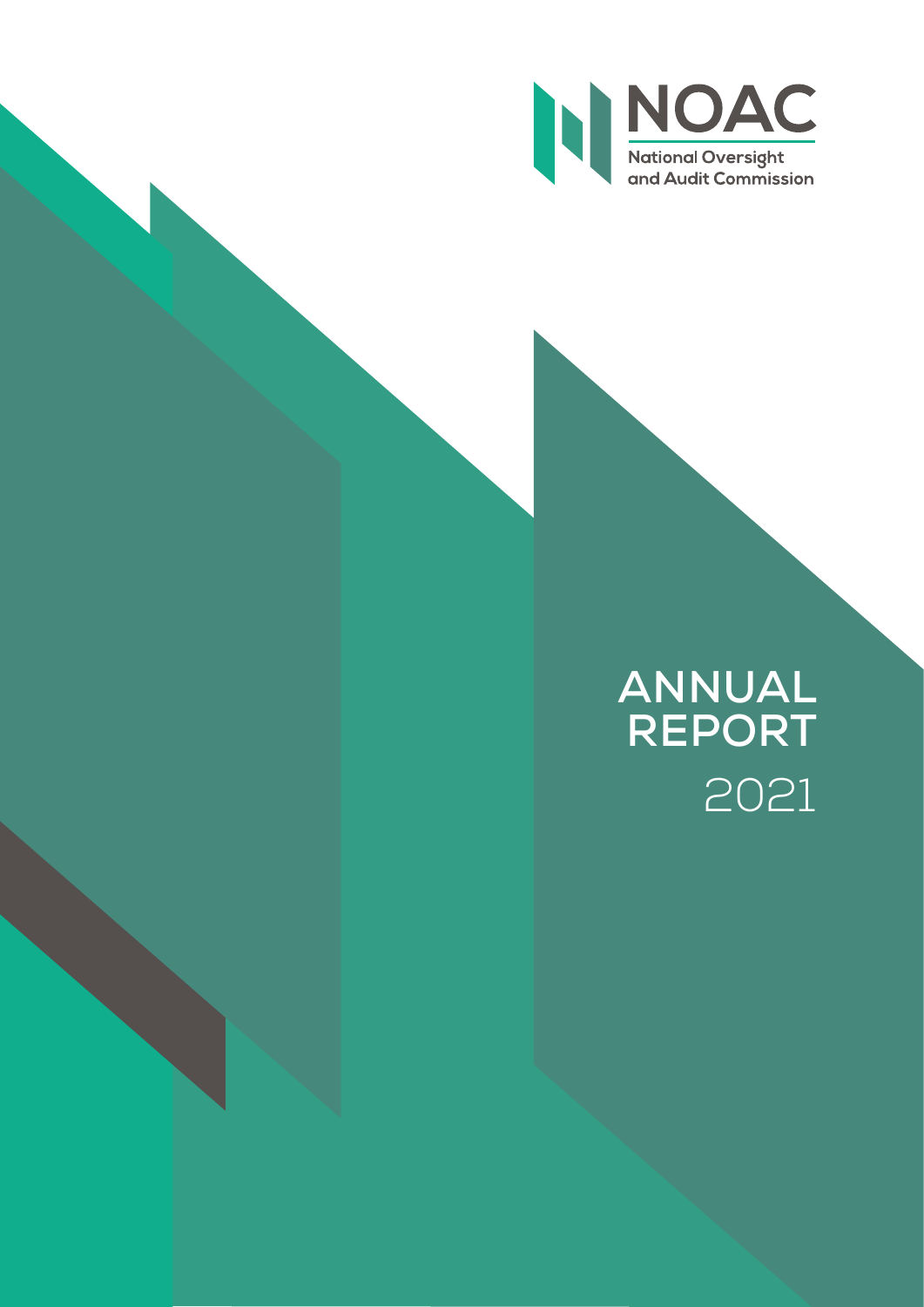

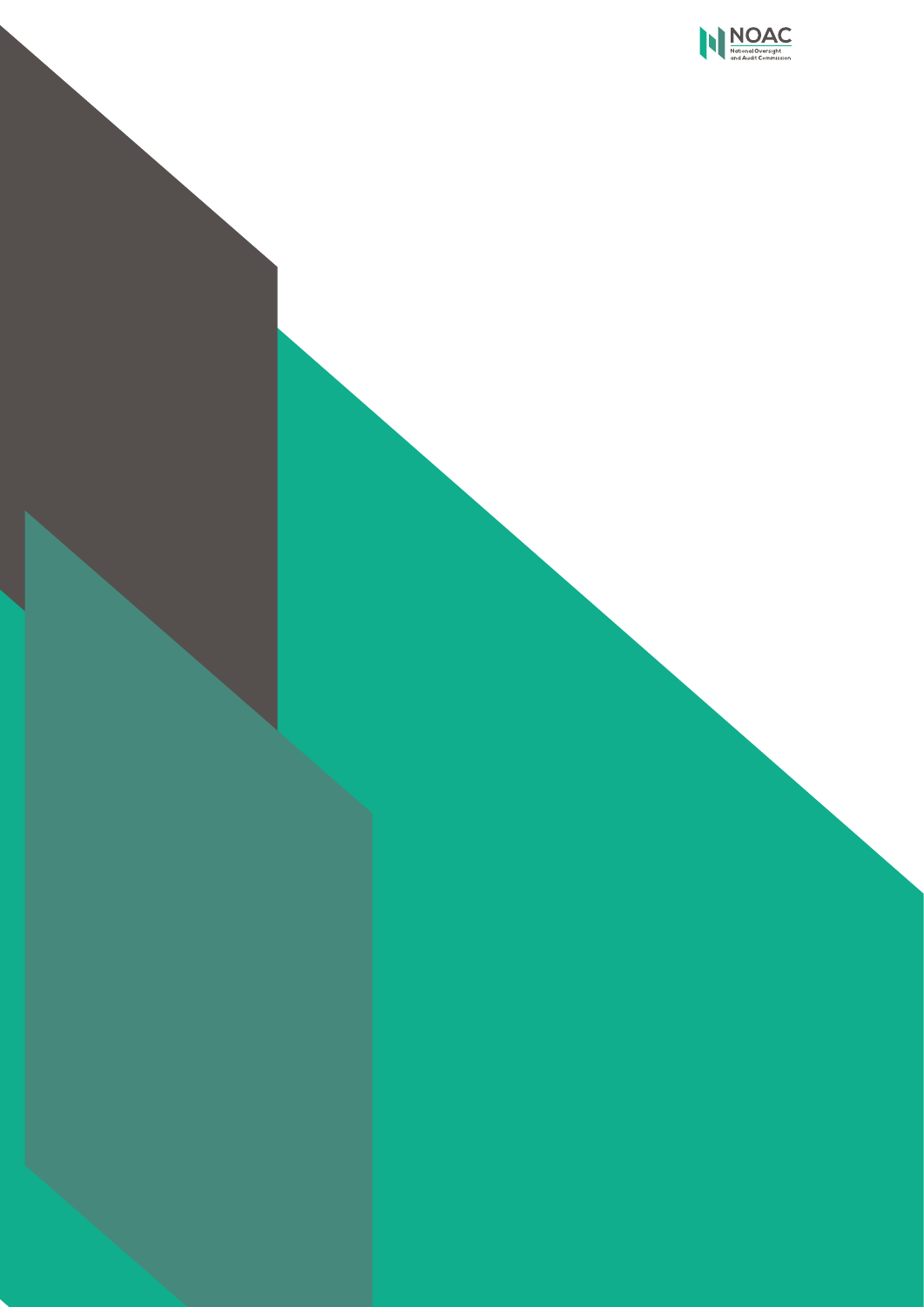# **Contents**

| Chairperson's Statement                  | 4  |
|------------------------------------------|----|
| <b>Executive Summary</b>                 | 6  |
| <b>NOAC Membership</b>                   | 8  |
| Member Biographies                       | 9  |
| <b>NOAC Working Groups</b>               | 13 |
| <b>NOAC Scrutiny Process</b>             | 22 |
| <b>NOAC Engagement</b>                   | 37 |
| Resources & Expenditure                  | 38 |
| Appendices:                              |    |
| <b>Attendance at Meetings</b><br>$\cdot$ | 39 |
| Terms of Reference<br>$\cdot$            | 40 |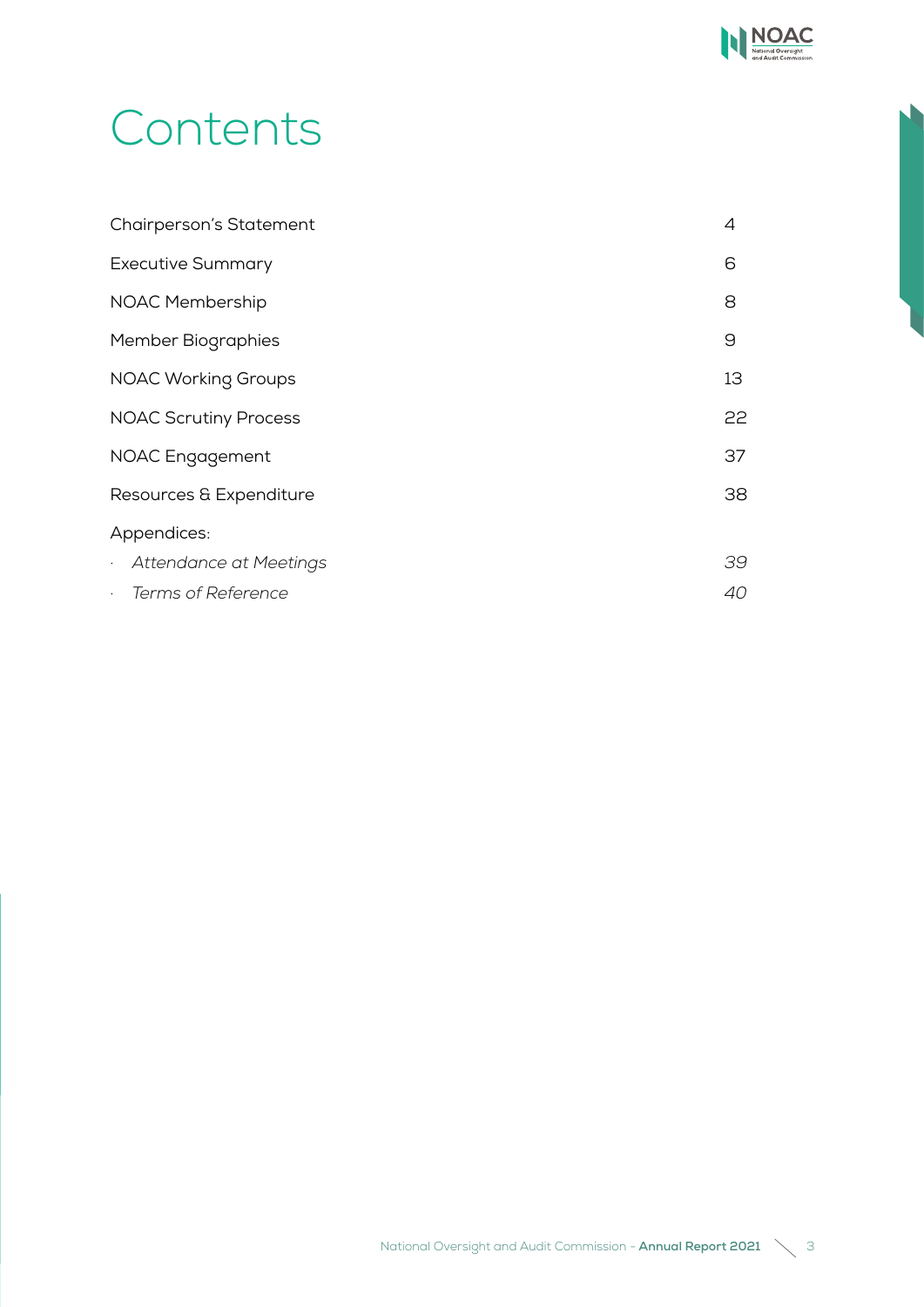

# Chairperson's Statement

**On behalf of the Board, I am pleased to present the Annual Report for the National Oversight & Audit Commission (NOAC) for the calendar year ending 31 December 2021.**

This is the eighth NOAC Annual Report and with the conclusion of another year, it is my pleasure to look back on the unique challenges, successes and responses that we have all encountered during that time. With its statutory remit of oversight of the local government sector, NOAC has continued to ensure that local government delivers value for money, while keeping the principles of proper governance to the fore. This role remains as important as ever, given that 2021 continued to be a challenging work environment for the local government sector, particularly with respect to the ongoing situation regarding Covid.

There have been few, if any, occasions in recent history where the importance of local government was displayed in a more tangible manner. Throughout the year, local authorities continued the work of helping citizens, businesses and communities in a practical way. This was achieved in many respects but most visibly through the Restart Grant schemes, the Community Call initiative and outreach amongst others, whilst at all times maintaining the provision of essential services.

Despite the negative effects wrought by Covid, the NOAC Board continued to conduct its meetings online very successfully.

However, I note with regret, that many of us have not had the pleasure of meeting some of our new colleagues to the Board in person yet. Also, all Stage 2 scrutiny meetings with local authorities, normally held in person, were instead conducted online. However, NOAC did manage to host three in-person Stage 1 scrutiny meetings in the local authority premises of Meath, South Dublin and Fingal County Councils when restrictions eased and it was permitted. This proved to be of mutual benefit to the local authorities concerned and to NOAC.

NOAC engaged in several other activities and made much progress throughout the year. Included in this was the hosting of two virtual Information Workshops on the guidelines for Performance Indicators in February and April 2021. This provided local authorities with updated information on their input and responsibilities for the information to be supplied for the annual Performance Indicator report. As a follow up to this work six validations meetings were also hosted with selected local authorities between June and August 2021.

NOAC also held the annual Good Practice Seminar, in conjunction with the LGMA and CCMA in November 2021.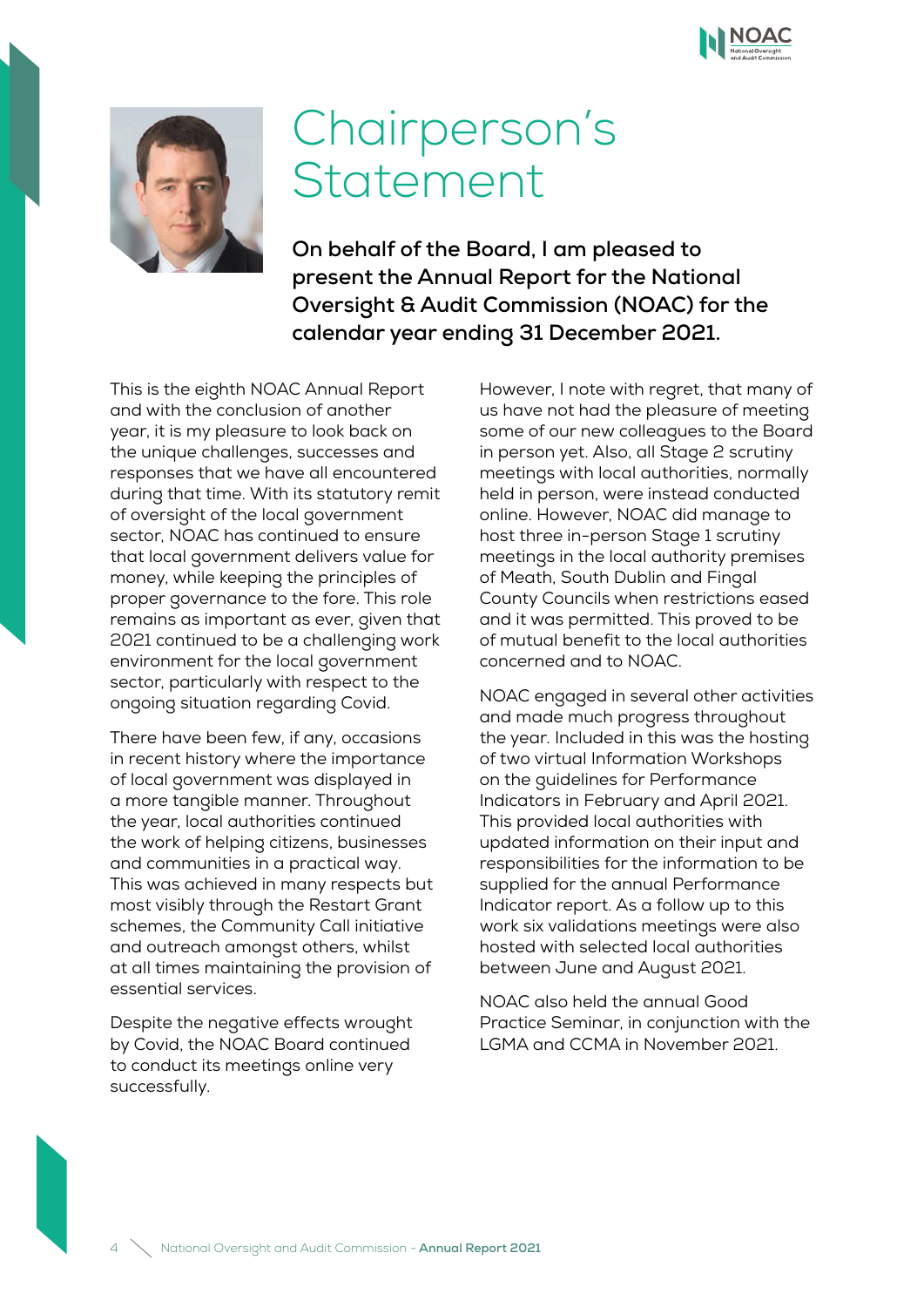

We were fortunate enough to have an in-person occasion in Kilkenny Castle and to also host a large online event, allowing it to be brought to an even wider audience. This event has become a focal point for NOAC in setting out its stall with respect to what it personifies; the bringing together of all the practitioners in the local government sector, where good practice can be outlined, shared and re-produced where appropriate, across various local authorities. I am grateful to all the presenters and participants at that event. I particularly wish to thank Peter Burke, T.D., Minister of State for Planning and Local Government, in the Department of Housing, Local Government and Heritage, for attending on the day and delivering the opening address.

NOAC produced numerous and varied reports throughout the year. Of particular note, are the scrutiny reports relating to the meetings between individual local authorities and NOAC. Equally important is a report on the Review of local authority and Regional Assembly Corporate Plans 2019–2024 which was published in November 2021. This reviewed the adequacy of the second local authority and Regional Assemblies Corporate Plans and further supports the development of best practice in corporate planning in local authorities. As usual, NOAC also produced its annual report on Performance Indicators, which allows local authorities to view where they are performing well and to review any areas where performance could be improved upon.

Two board members, Constance Hanniffy and Martina Moloney, retired during the course of the year. Both of these members have been part of NOAC since its establishment and I wish to take this opportunity to thank them for their time, dedication, expertise and enormous contribution to NOAC during their tenures. NOAC was also fortunate to appoint four new members during 2021 with a wide range of experience and talent between them, which augurs well for the future.

As always, I would like to thank the NOAC Secretariat for their hard work and ongoing support to the NOAC Board. I also wish to extend my sincere gratitude to our many colleagues, including the Chief Executives and performance indicator data coordinators from the local authorities for supplying information and attending meetings with NOAC during 2021. Additionally, I wish to thank the County and City Management Association, the Local Government Management Agency, the Department of Housing, Local Government & Heritage and the other bodies, agencies and departments that liaised with NOAC in support of its work programme during 2021.

Murul, <u>par</u>

**Michael McCarthy Chairperson** 

5th April 2022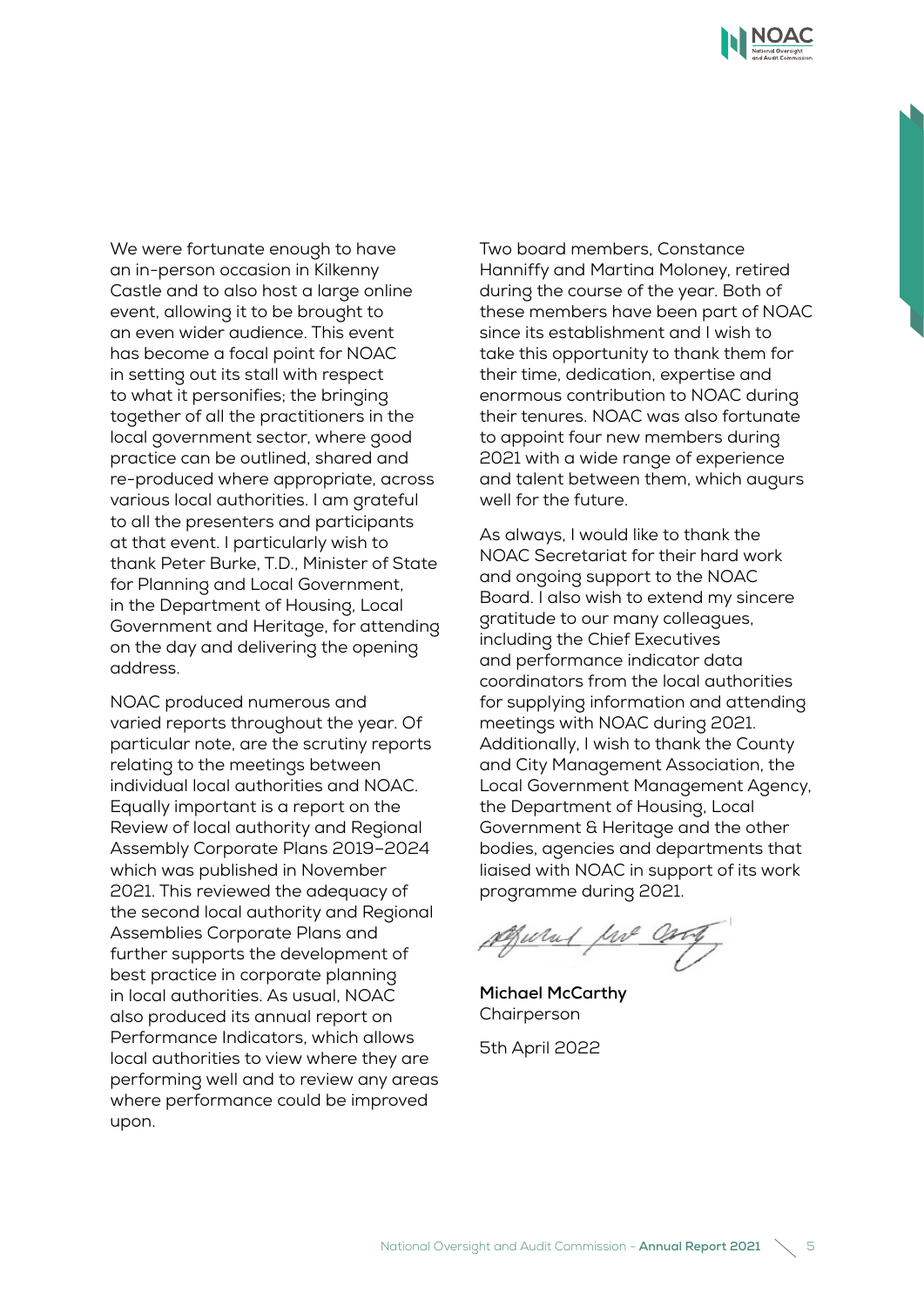

# Executive Summary

## **This report was approved by the members of NOAC on 5th April 2022.**

This is the eighth annual report of the National Oversight and Audit Commission (NOAC), covering the period 1 January 2021 to 31 December 2021.

NOAC was established in 2014 as an independent statutory body to provide oversight of the local government sector in Ireland. It is a key element of the local government reform agenda that emerged from the proposals set out in the Action Programme for Effective Local Government and is underpinned by the Local Government Reform Act 2014.

NOAC reports and recommendations are presented to key decision makers in the local government sector as well as the relevant Joint Committee of the Houses of the Oireachtas.

During 2021, NOAC published several reports and documents and hosted workshops including:

- ▶ Review of Local authority and Regional Assembly Corporate Plans 2019-2024
- ▶ Public Spending Code Report 2020
- ▶ Good Practice Seminar 2021
- **Local authority Performance** Indicator Report 2020 and Guidelines Workshop

Key activities of NOAC include reports on Performance Indicators 2020, Corporate Plans 2019 - 2024, Public Spending Code 2020 and the Scrutiny Programme/Profile Meetings.

The majority of NOAC's work is carried out by a number of working-groups, set up to focus on particular areas and to further various projects. These are:

- **WG1:** LG Governance, Efficiency and Reform
- **WG2:** Performance Indicators
- **WG3:** Communications and Customer Survey
- **WG4:** Financial Management and Performance

Other work of NOAC is carried out directly by the Chair.

In February 2017, NOAC, in accordance with its statutory functions, began to review the performance of individual local authorities. It is led by the Chair of NOAC, with support from NOAC members and the Secretariat.

During 2021, NOAC had six scrutiny meetings planned. However, due to the Covid restrictions it was only possible for three Stage 1 meetings in Meath, South Dublin and Fingal to proceed. Three Stage 2 meetings were also held with Limerick, Meath and South Dublin. During 2021, 17 scrutiny reports were also published on the process.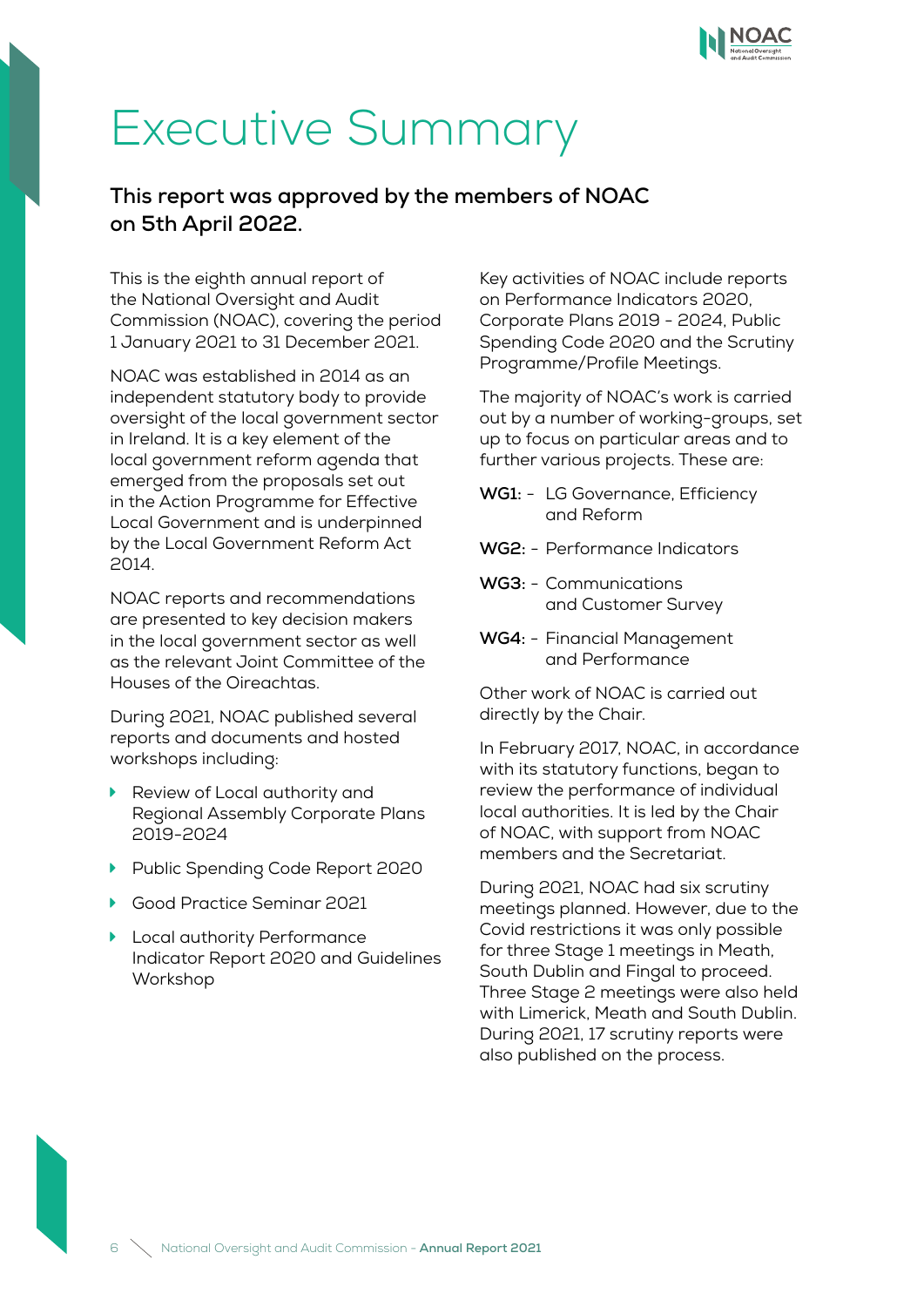



NOAC hosted the fourth Good Practice in Local Government seminar, in conjunction with the Local Government Management Agency (LGMA) and CCMA, on 9th November 2021 in Kilkenny Castle. The event was part of Department of Public Expenditure and Reform's (DPER) Innovation week. The seminar was held as both an in-person and online event.

In September 2021, NOAC published its Local authority Performance Indicator Report 2020, NOAC's seventh Performance Indicators report to date.

This report included a validation review of six authorities with regard to the accuracy and reliability of a sample of indicators.

In November 2021, NOAC produced a report which evaluated the local authority and Regional Assembly Corporate Plans of 2019 to 2024. Amongst other areas, the report examined how the Corporate Plans were formulated and the process of consultation with stakeholders.

Again in November 2021, NOAC published a further report which was on the Public Spending Code Report 2020.

The Public Spending Code is comprised of a set of rules and procedures that ensure these standards are upheld across the Irish public service and brings together, in one place, details of the obligations of those responsible for spending public money.

As well as its regular meetings, NOAC had several meetings with other people and organisations of note. Among those are the following:

In January 2021, the NOAC Chair, Michael McCarthy met with the Tánaiste and Minister for Enterprise, Trade and Employment, (DETE) Leo Varadkar T.D. to discuss the remit of NOAC and to consider further NOAC's oversight role in relation to the role of the Local Enterprise Offices (LEOs).

In February 2021, NOAC met with DPER regarding the financial challenges to local government from Covid and Brexit.

In April 2021, the NOAC Chair met with representatives of the LGMA to discuss the future of the Local authority Satisfaction Survey and the associated 3 year infographic report.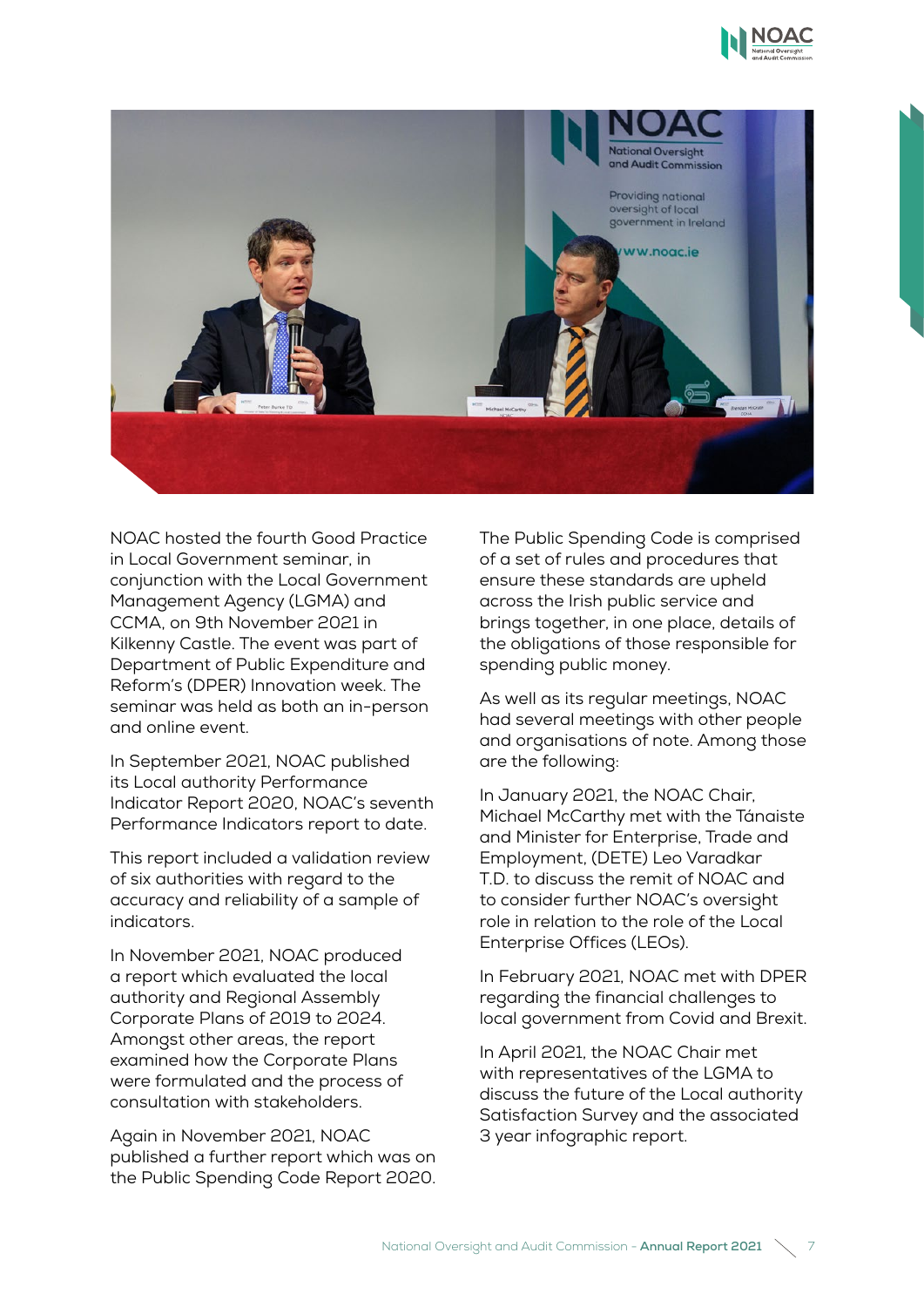

# NOAC Membership

## **NOAC's membership is statutorily prescribed as a minimum of six and a maximum of nine members.**

At the end of 2021 there were nine board members on the NOAC Board.

The terms of Constance Hanniffy and Martina Moloney ended on 30 June 2021.

Declan Breathnach and Noel Harrington were appointed as board members on 28 April 2021. Ciarán Hayes and Philomena Poole were appointed on 1 July 2021.

From a gender-balance perspective, the membership of NOAC had a 66.66% to 33.33% male to female ratio at the year end of 2021 with one female member and three male members appointed during the course of the year. Furthermore, the membership of the board had almost achieved a 40% gender-balance ratio at the end of 2021 and one amendment in the make-up of the board would have resulted in the board membership exceeding this objective.

From an historical perspective, the gender-balance ratio of the board has experienced extremely positive trends since 2014 with the board membership achieving a 40% gender-balance ratio for the majority of its lifetime. In fact, the board achieved an approximate 50% to 50% male to female ratio for the years 2016-2020 and consisted of a majority female membership in 2020 with a 43% to 57% male to female ratio.

With regards considering the gender balance and diversity of NOAC, gender representation is an integral part of the process when appointing board members and this was taken into account during appointments made to the board in 2021.

The members and their term details are as follows:

| Members and their term details |                           |                  |             |                            |
|--------------------------------|---------------------------|------------------|-------------|----------------------------|
| Role                           | <b>Member</b>             | <b>Appointed</b> | Reappointed | <b>End of Current Term</b> |
| Chairperson                    | <b>Michael McCarthy</b>   | 24/09/2018       | N/A         | 23/09/2023                 |
| <b>Members</b>                 | Mary Hurley               | 21/07/2020       | N/A         | 20/07/2025                 |
|                                | <b>Brian Cawley</b>       | 04/09/2020       | N/A         | 03/09/2023                 |
|                                | Niall Quinn               | 04/09/2020       | N/A         | 03/09/2023                 |
|                                | Margaret Lane             | 04/09/2020       | N/A         | 03/09/2023                 |
|                                | Declan Breathnach         | 28/04/2021       | N/A         | 27/04/2024                 |
|                                | Noel Harrington           | 28/04/2021       | N/A         | 27/04/2024                 |
|                                | Ciarán Hayes              | 01/07/2021       | N/A         | 30/06/2024                 |
|                                | Philomena Poole           | 01/07/2021       | N/A         | 30/06/2024                 |
|                                | <b>Constance Hanniffy</b> | 01/07/2014       | 01/07/2019  | term ended 30/06/2021      |
|                                | Martina Moloney           | 01/07/2014       | 01/07/2016  | term ended 30/06/2021      |

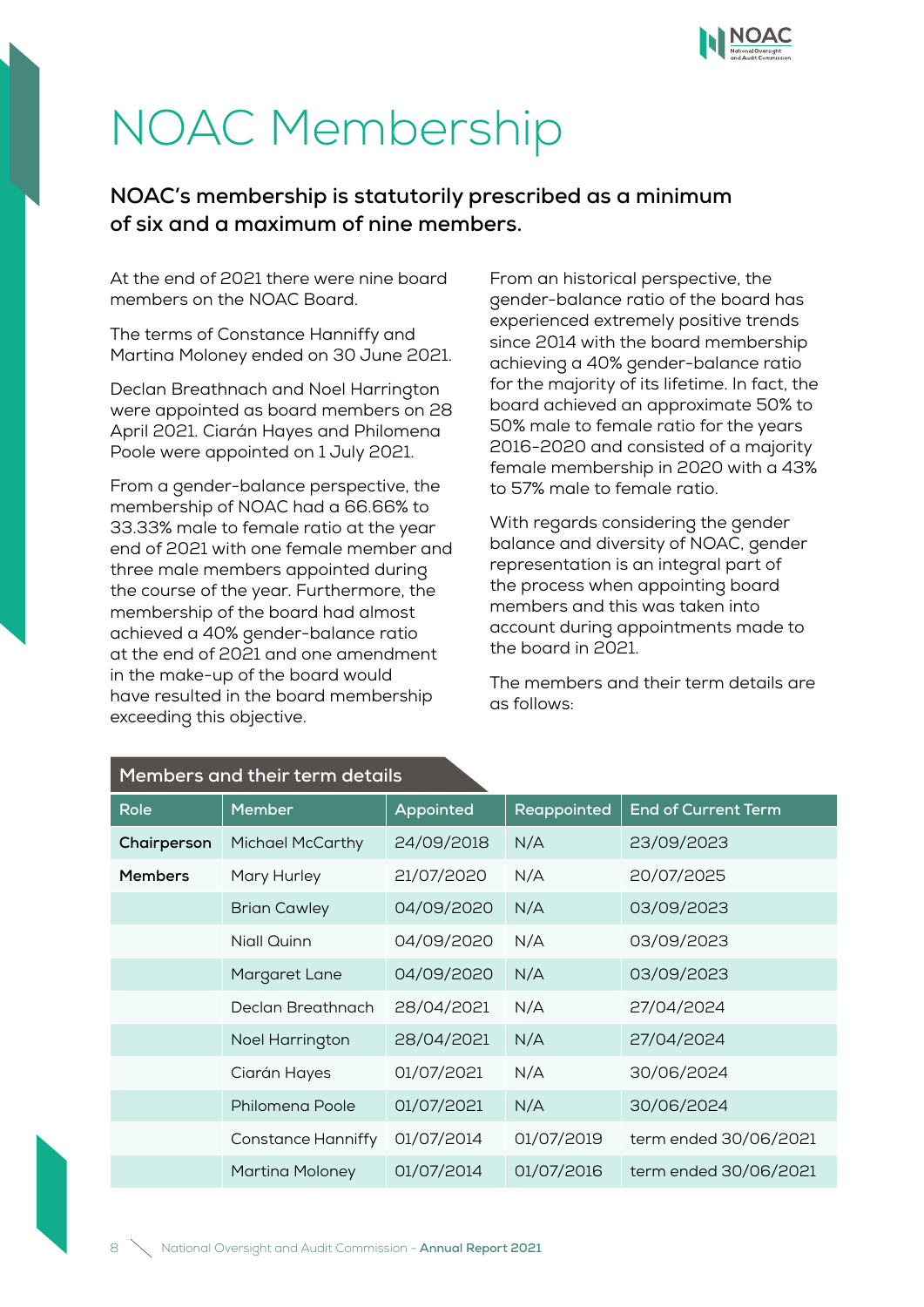

# Member Biographies



### **Michael McCarthy, Chairperson**

Term Dates: **24 September 2018 – 23 September 2023.**

Michael is the Director of Cloud Infrastructure Ireland. He was appointed as Chair of the National Oversight and Audit Commission in September 2018. He was an elected TD for the Cork South-West constituency from 2011 to 2016. He is a former member of the Dáil Public Accounts Committee. He was elected to Seanad Éireann for the period 2002-2011. Michael was an elected member of Cork County Council from 1999 to 2003.



## Constance Hanniffy

Term Dates: **1 July 2014 – 30 June 2021.**

Constance Hanniffy is a graduate of NUI Galway and holds a BA (Hons) in Community and Family Studies. She was an elected member of Offaly County Council from 1974 to 2014 and a member of the Midlands Regional Authority from 1994 to 2014. She was also a member of the Irish delegation to the Committee of the Regions from 1998 to 2014. She is a Board Member of the Sue Ryder Foundation and a member of the Offaly County Council Audit Committee. She is a past member of the National Economic and Social Forum (NESF) and of the Taoiseach's Devolution Commission (1995-97) which made recommendations to Government on local government reform. She previously served as a member of the D/ ECLG's Consultative Committee on the Local Government Reform Green Paper. She is a past member of the BMW Regional Assembly and the former chairperson of its EU monitoring committee.



## Martina Moloney

Term Dates: **1 July 2014 – 30 June 2021.**

Martina Moloney was a career official in Irish local government for almost thirty-seven years. She holds a BA and MA in Public Management and a Doctorate in Governance and is a member of the Institute of Accounting Technicians. She worked in eight local authorities and held the post of Director of Community and Enterprise and Corporate Services in Galway City Council, before being appointed as County Manager in County Louth and subsequently as County Manager in Galway prior to her retirement in July 2014.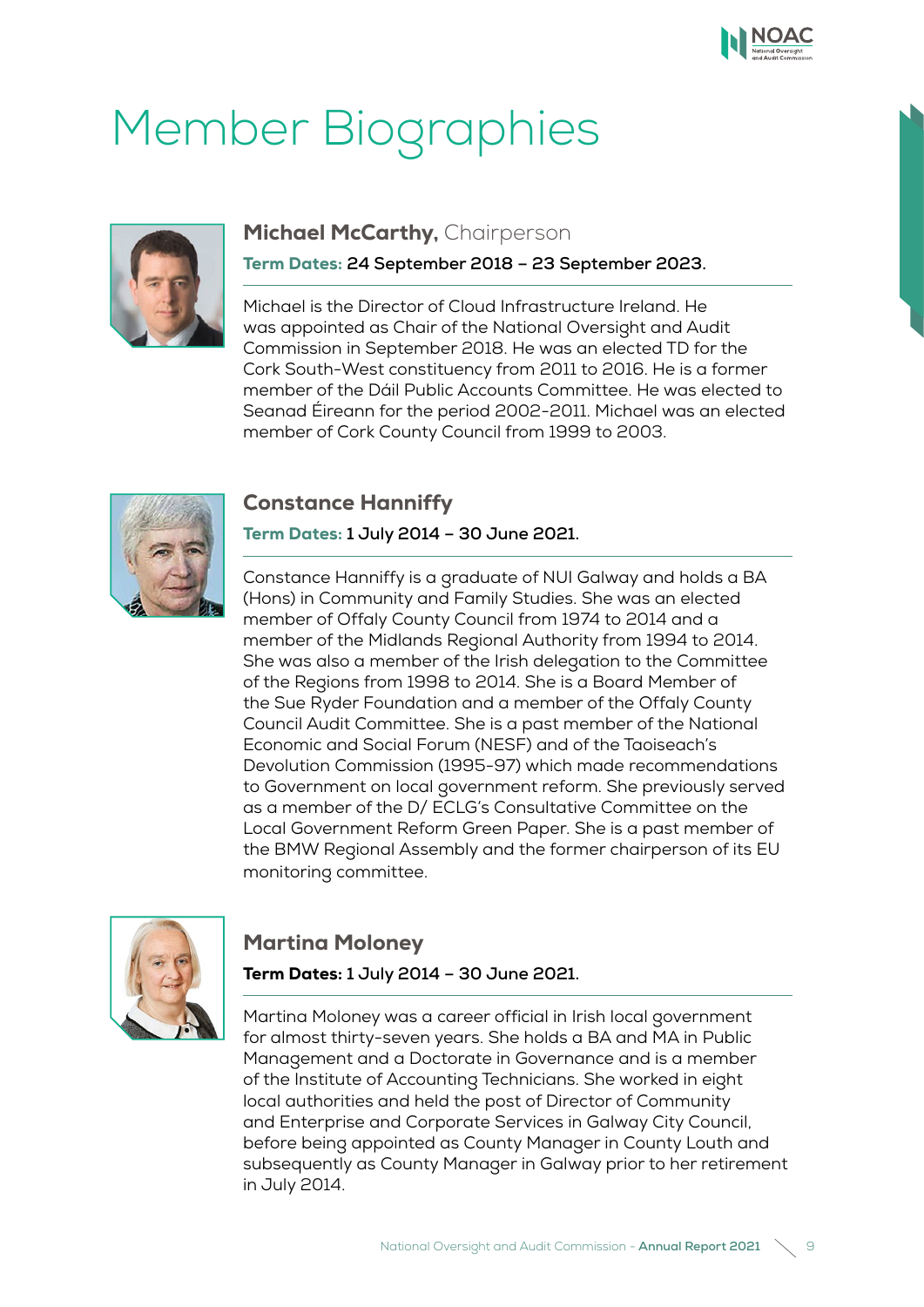



## Mary Hurley

Term Dates: **21 July 2020 – 20 July 2025.**

Mary is the Officer of the Minister and is an Assistant Secretary in the Department of Housing, Local Government and Heritage.



## Brian Cawley

### Term Dates: **4 September 2020 – 3 September 2023.**

Brian was formerly Director General of the Institute of Public Administration (IPA) and currently works as an independent consultant in public sector reform and in leadership and change management, working with a wide range of clients in Ireland, EC and internationally. He has extensive experience of working with central and local government in Ireland. Brian is a graduate of Trinity College Dublin and the University of Leicester, and holds an MSc in Training and Development and a Doctorate in Social Sciences.



### Margaret Lane

### Term Dates: **4 September 2020 – 3 September 2023.**

Margaret is an executive coach and has extensive experience in finance and HR across the commercial, semi-state and public sectors. She has held the post of Strategic HR Director, Ervia (Parent company for Gas Networks Ireland and Irish Water). Her previous posts include HR Executive Roles, Board Gáis Group and Cork City Council. Among her other positions, she is a member of the Audit Committee of the NSSO and has valuable experience as she currently chairs the Audit Committee in the Office of the Ombudsman.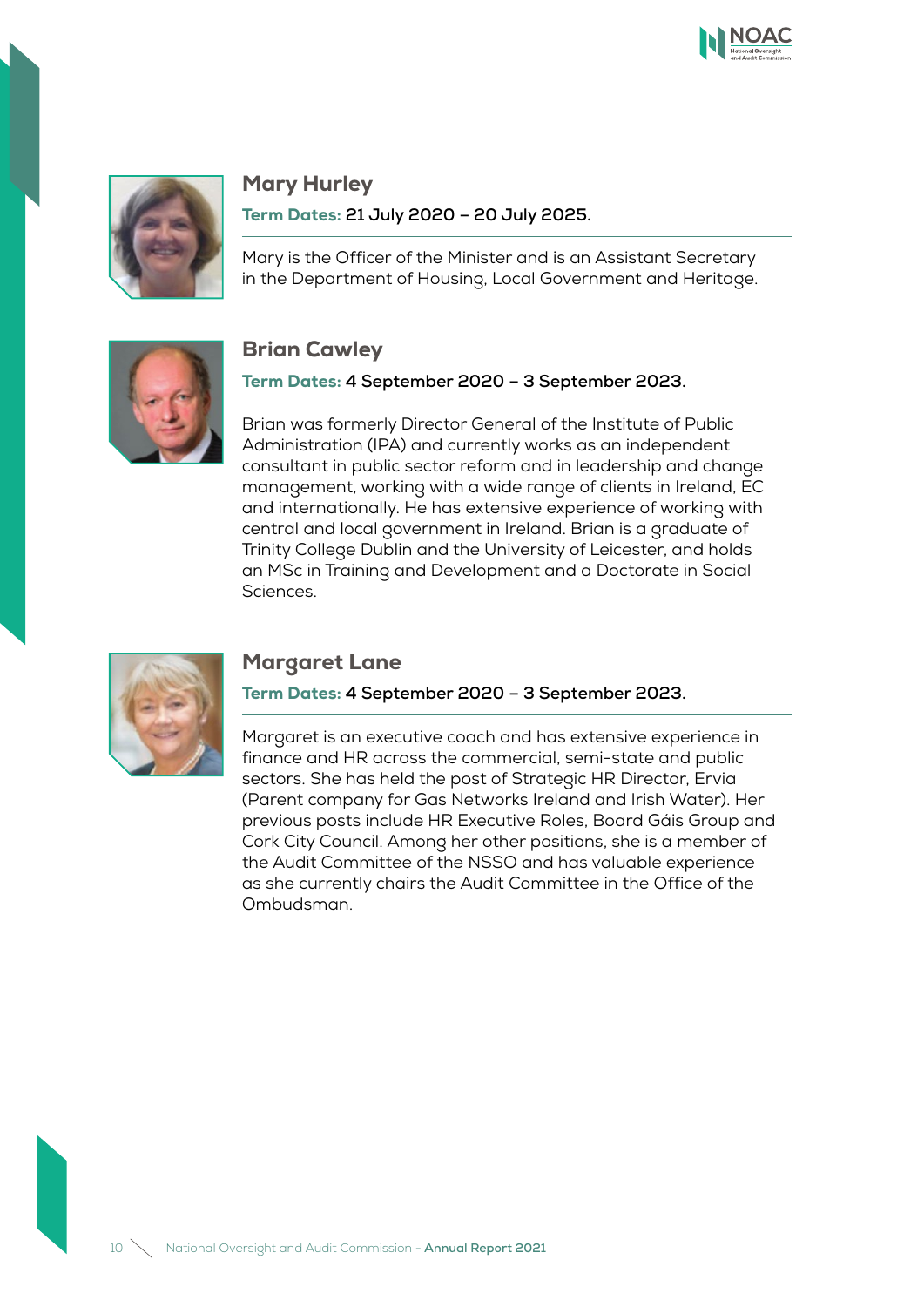



## Niall Quinn

### Term Dates: **4 September 2020 – 3 September 2023.**

Niall is a practicing barrister and Accredited Mediator. Prior to commencing practice at the Bar and his work as a mediator he was a strategic communications specialist for 20 years. A former President of the Public Relations Institute of Ireland (PRII) and non-executive Director of the Public Relations Consultants Association, he continues to lecture in strategic communications and crisis communications at the PRII and to be engaged for strategic communications assignments. A BSc (Mgmt) graduate of Trinity College Dublin, he studied law at King's Inns, Dublin and was called to the Bar in 2015.



## Declan Breathnach

### Term Dates: **28 April 2021 - 27 April 2024.**

Declan has been a member of the Parliamentary Budgetary and Oversight Committee, Vice Chairperson of the Good Friday Agreement Implementation Committee and Vice chairperson of the British-Irish Parliamentary Association. He was a member of Louth County Council from 1991 to 2016 and served as Dáil Deputy for Louth from 2016 to 2020. A former Primary school teacher and Principal, Declan has over 40 years of public service.



## Noel Harrington

### Term Dates: **April 2021 - 27 April 2024.**

Noel is currently Office Manager and Postmaster at An Post, Castletownbere, Co Cork. He was an elected member of Cork County Council from 1999 until 2011 and an elected member of Dáil Éireann serving from 2011 to 2016. His previous roles included; Member of the Oireachtas Committee on Public Oversight and Petitions, Chairperson of Cork County Council, Chairperson of The South West Regional Authority, Chairperson of Cork County Corporate Policy Group and Member of West and North Cork Local Enterprise Board.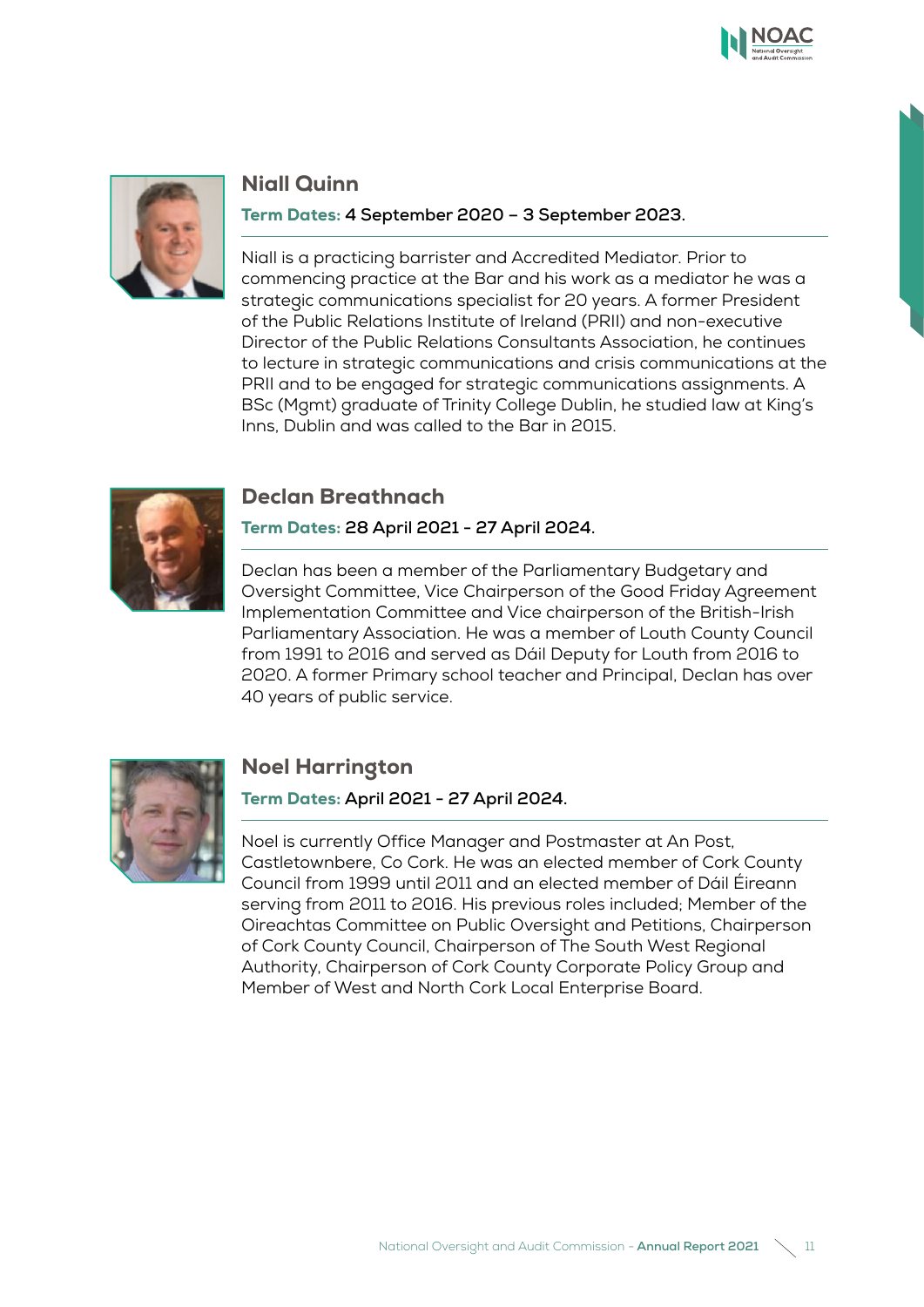



### Ciarán Hayes

#### Term Dates: **1 July 2021 – 30 June 2024.**

Ciarán Hayes retired as Chief Executive of Sligo County Council on 1 January 2021 following a 42-year career across five Local Authorities including Galway City Council, Kilkenny County Council, Dublin County Council and Dún Laoghaire Corporation. He has a BA Degree in Public Management and a Higher Diploma in Computer Studies and is presently undertaking a Fellowship in Harvard University studying Climate change. In addition to his Chief Executive role in Sligo, he led the Local Government response to Climate change and to the establishment of the Climate Action Regional Offices (CARO). Ciarán is a Senior Fellow at Harvard University and has established 'Ciarán Hayes Consultancy' with a focus on Climate Action.



### Philomena Poole

#### Term Dates: **1 July 2021 – 30 June 2024.**

Philomena Poole is the former Chief Executive of Dun-Laoghaire Rathdown County Council (retired in May 2021). She was previously County Manager in Louth County Council. In these roles Philomena was responsible for the economic, social, cultural and environmental development of the county having spent over 40 years in local government. Leading large teams to deliver on significant infrastructure and social programmes as well as driving organisation transformation have been key to these roles. She has worked on leadership programmes and philanthropy initiatives with Co-Operation Ireland and holds a Masters Degree in Executive Coaching.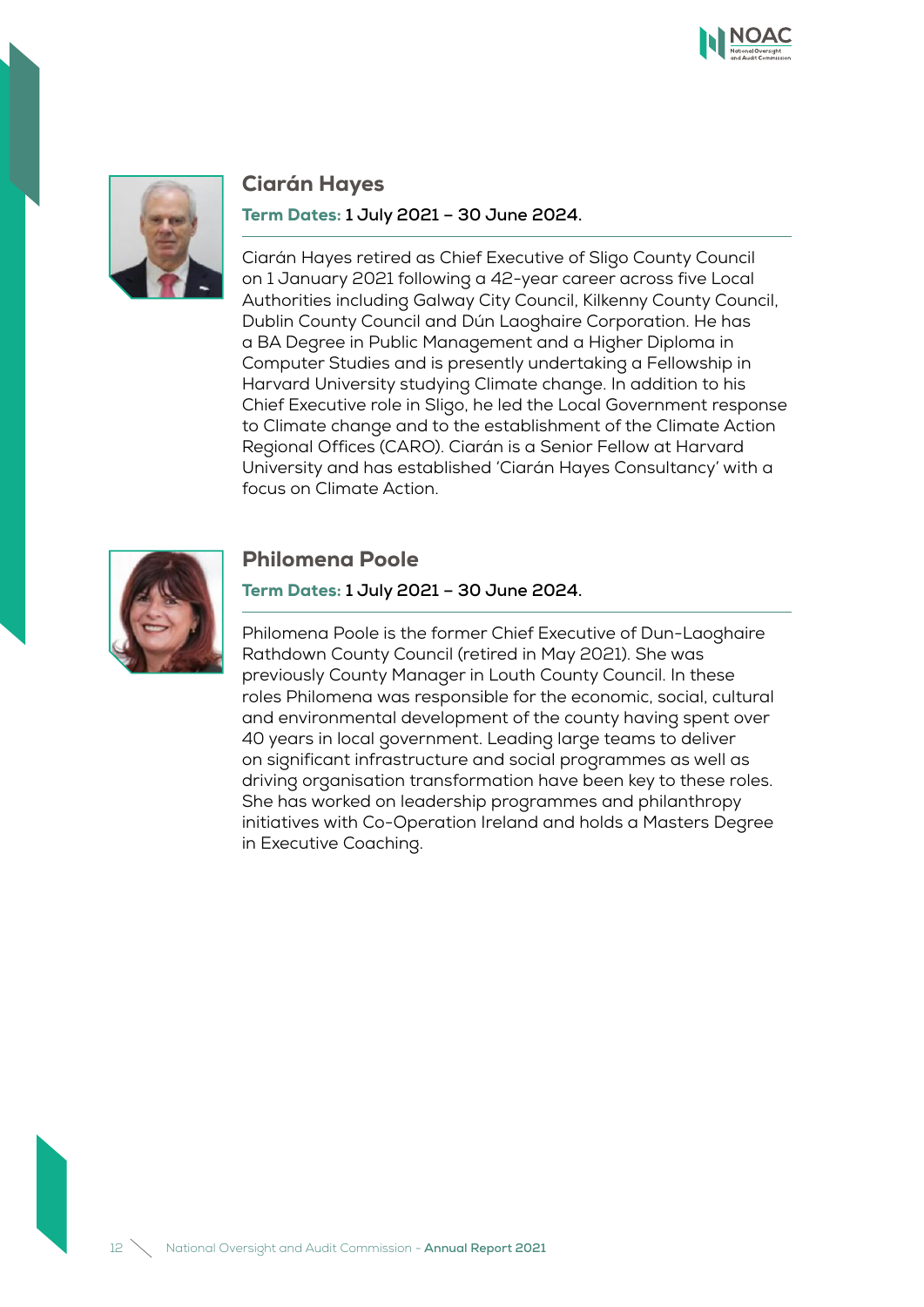

# NOAC Working Groups

**NOAC uses Working Groups to carry out the majority of work by furthering various projects.**

| <b>NOAC Working Groups</b>                  |              |                           |
|---------------------------------------------|--------------|---------------------------|
| <b>Title</b>                                | Code         | Membership 2021           |
| LG Governance, Efficiency and Reform        | WG1: LGER    | <b>Brian Cawley Chair</b> |
|                                             |              | <b>Niall Quinn</b>        |
|                                             |              | Constance Hanniffy*       |
|                                             |              | Declan Breathnach**       |
|                                             |              | Ciarán Hayes**            |
| <b>Performance Indicators</b>               | WG2:PI       | Philomena Poole** Chair   |
|                                             |              | Constance Hanniffy*       |
|                                             |              | Martina Moloney*          |
|                                             |              | <b>Brian Cawley</b>       |
|                                             |              | Noel Harrington**         |
| <b>Communications and Customer Survey</b>   | WG3: CCS     | Niall Quinn Chair         |
|                                             |              | Margaret Lane             |
|                                             |              | Philomena Poole**         |
|                                             |              | Declan Breathnach**       |
| <b>Financial Management and Performance</b> | WG4: FMP     | Margaret Lane Chair       |
|                                             |              | Martina Moloney*          |
|                                             |              | Mary Hurley               |
|                                             |              | Ciarán Hayes**            |
| <b>Chair Working Group</b>                  | <b>CHAIR</b> | <b>Michael McCarthy</b>   |

\*denotes that this member's term expired during 2021.

\*\*denotes that this member's term commenced during 2021.

Working group membership changed during 2021 due to the ending of terms of board members and the commencement of new members.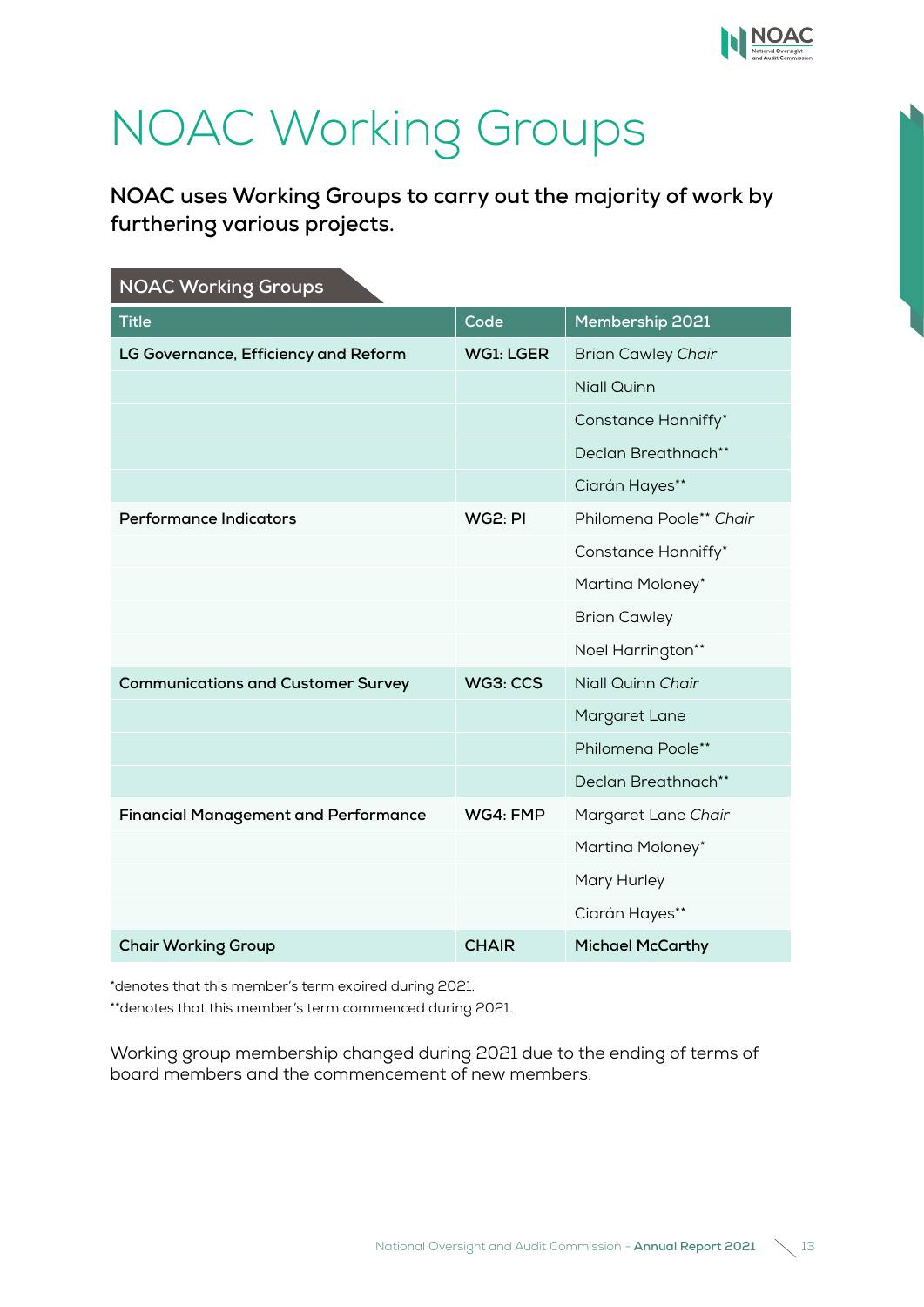

# **WG1:** Local Government Governance, Efficiency and Reform Working Group

### Role

The role of the Local Government Governance, Efficiency and Reform Working Group is to assist in NOAC's functions under section 126C (1) (d), (e), (f) and (g) of the Local Government Reform Act 2014. They include the following tasks:

- to monitor and evaluate adherence to any agreement in the nature of a service level agreement entered into by one or more local government bodies.
- $\blacktriangleright$  to oversee how national policy in relation to local government is implemented by local government bodies.
- to monitor and evaluate the implementation of public service reform by local government bodies.
- $\blacktriangleright$  to monitor the adequacy of the corporate plan prepared by a Regional Assembly and by a Council.

### Meetings

WG1 met seven times during 2021.

| No.            | Date              |
|----------------|-------------------|
| $\mathbf{1}$ . | 9 February 2021   |
| 2.             | 19 March 2021     |
| 3.             | 23 April 2021     |
| $\overline{A}$ | 18 June 2021      |
| 5.             | 24 September 2021 |
| 6.             | 22 October 2021   |
| 7              | 3 December 2021   |
|                |                   |

### Principal Activities in 2021

### Review of Corporate Plans 2015 – 2019 – May 2021

In May 2020, NOAC issued a questionnaire to local authorities which was designed to evaluate their implementation of the Corporate Plans for 2015 - 2019. The main focus of the questionnaire was to receive a summary outlining progress for each objective and goal under these Plans.

Local authorities furnished details of their achievements under their Corporate Plans under diverse headings including housing, roads, libraries, fire services and economic plans.

Some of the points of note from the review included:

- A total of 1,278 strategic objectives and goals were listed.
- ▶ 827 of these are reported to have been substantially completed.
- ▶ 706 are on-going.
- ▶ 212 have been delayed or carried forward. The main reason cited for the delays was planning, finance or because they involved large capital projects.

NOAC was pleased to receive substantial responses which were informative.

### Review of Corporate Plans 2019 – 2024 – November 2021

WG1 undertook an evaluation of the corporate plans prepared by local authorities and Regional Assemblies for the period 2019-2024. A comprehensive review and analysis of the corporate plans was completed and a report was published in November 2021. The report incorporated commentary on the adequacy of the plans in terms of their content and the process for their completion, including the adequacy of consultation mechanisms.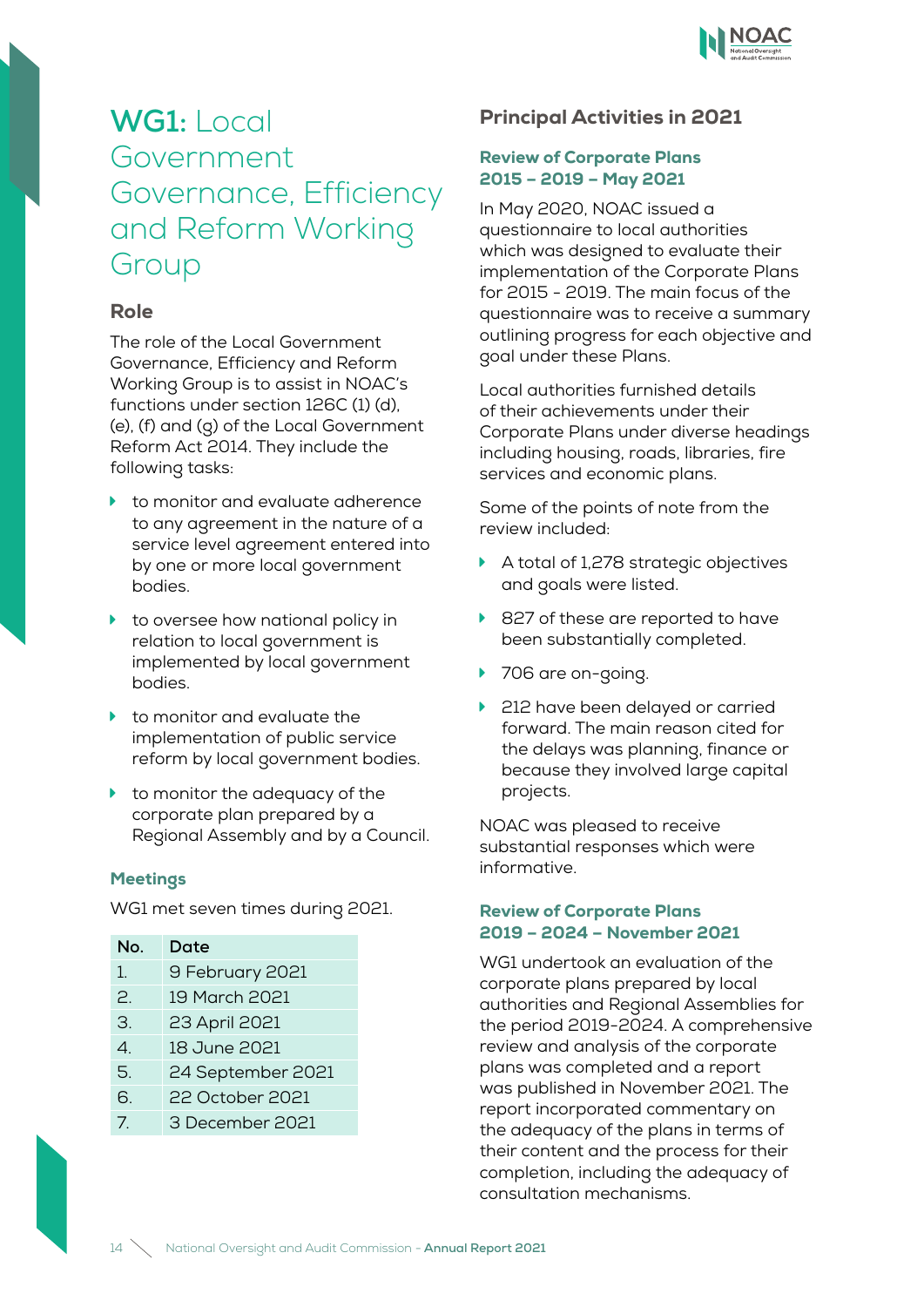Many good practices were highlighted, and also recommendations on potential areas of improvement for future Corporate Plans.

Further details on this report are contained in the Reports and Highlights section of this report and the full report no 46 is available on www.noac.ie

### WG meeting with the Eastern and Midland Regional Assembly June 2021

The Eastern and Midland Regional Assembly delivered a presentation at a Working Group meeting in June 2021 to explain its two year monitoring report on the Regional Spatial and Economic Strategy (RSES.) The RSES provides a framework for investment to better manage spatial planning and economic development in the region to 2031 and beyond. The purpose of the Monitoring Report is to specify the progress made in securing the overall objectives of the RSES for the Eastern and Midland Region, including progress made by relevant public bodies and each local authority in the Regional Assembly area. The Assembly furnished NOAC with a final copy of the Monitoring Report in quarter 3, 2021.

### Engagement with Local Enterprise Offices

The process of gathering information to help NOAC better understand activities in Local Enterprise Offices was commenced and will be progressed during 2022.

# **WG2:** Performance indicators Working Group

## Role

The role of this group is to oversee the production of an annual report on local authority performance indicators. This involves reviewing the indicators and appropriate guidance for local authorities, determining the verification process that should be applied to the submitted data and drafting NOAC's commentary on the compiled data, as well as any follow-up functions that may be required.

The group was established in October 2014 and relates to NOAC's function under section 126C. (1) (a) of the Local Government Act to: -

- (a) scrutinise the performance of any local government body against or in comparison with any indicative matter (in this Part referred to as 'relevant indicators') that—
	- (i) the Commission considers it appropriate to refer to (which shall include indicative matters relating to customer service), or
	- (ii) the Minister may prescribe by regulations for the purpose of this paragraph

The work of the group also covers to some extent the areas of Local authority Financial Performance (Section 126C (1) (b)).

### Meetings

WG2 met seven times during 2021.

| No.            | Date             |
|----------------|------------------|
| 1.             | 14 January 2021  |
| 2.             | 27 January 2021  |
| 3.             | 2 March 2021     |
| $\overline{A}$ | 7 April 2021     |
| 5.             | 29 June 2021     |
| 6.             | 17 November 2021 |
| 7 <sub>1</sub> | 15 December 2021 |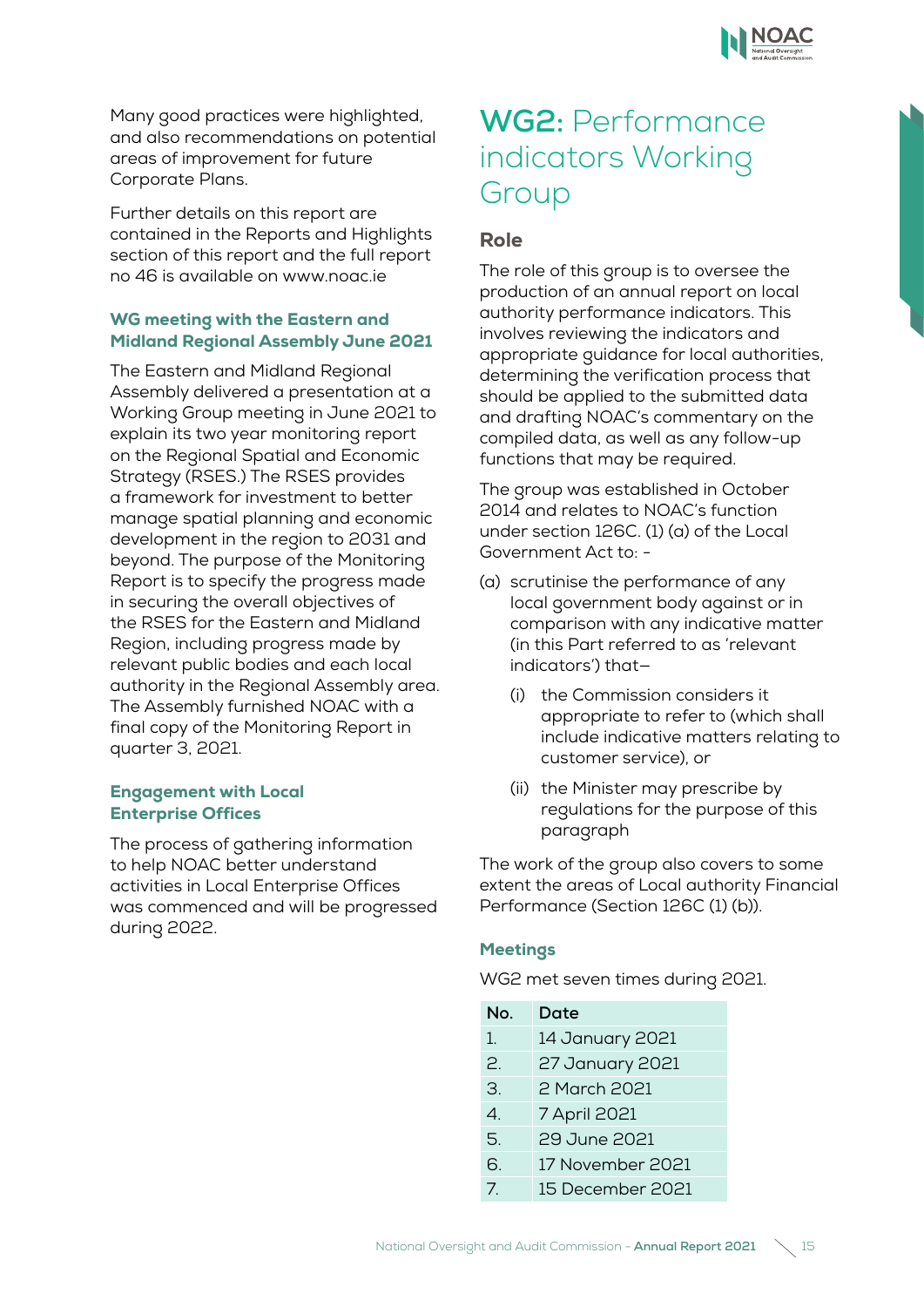

### Principal Activities in 2021

#### Performance Indicators

One of NOAC's key functions is to scrutinise the performance of any local authority against, or in comparison with, relevant indicators that the Commission consider are appropriate. The performance indicators consist of several measurable values that demonstrate how effectively a local authority is achieving key objectives.

To date, the Working Group has published seven performance indicator reports. Each year the sub-group reviews the set of indicators and liaises with the local authorities and other stakeholders on improvements or changes that could be incorporated into its report.

#### Performance Indicators (PI) Report 2020

The working group compiled the guidelines for the report in early 2021 based on changes in methodology for existing indicators and the development of new indicators. On 15 February 2021, NOAC held its PI Workshop to provide direction to data coordinators from local authorities on the 2020 report guidelines. The workshop was held online due to Covid restrictions. All local authority data coordinators were invited to the workshop where the 2020 PI guidelines were presented and explanations of methodology and updates to the indicators were given.

A further workshop was held on 15 April 2021 to cover the specific area of housing. The workshop was attended by 30 local authorities and representatives from the Local Government Management Agency (LGMA). Presentations were delivered to the attendees and participants had the opportunity to address their queries in a question and answer session.

For the 2020 report, NOAC increased the number of indicators from 39 to 42 with the addition of three new indicators:

- Two new indicators were added to the finance section, M3 – Public Liability Claims and M4 – Overheads; and
- A new indicator was added to the environmental section, E6 – Public lighting.

NOAC also further refined some indicators to improve clarity and to capture the information in a more efficient way.

More details on this report are in the Reports and Highlights section. The full report, guidelines and promotional video is available on www.noac.ie

### Other Activities of the Working Group

### NOAC Performance Indicator Framework

To improve better practice, WG2 analysed similar work conducted in different countries such as Scotland, US, Australia and New Zealand with the view to creating a NOAC Performance Indicator Framework. WG2 also engaged with Gerard Turley and Stephen McNena form the School of Business of NUIG, who provided an overview of their work in the area of local government performance frameworks.

### Work on new indicators: Economic Development and climate change

In 2020, WG2 commissioned Seán Ó'Riordáin, from Seán Ó'Riordáin and Associates (SORA), to write a research paper on the scope of work by local authorities in the area of economic development.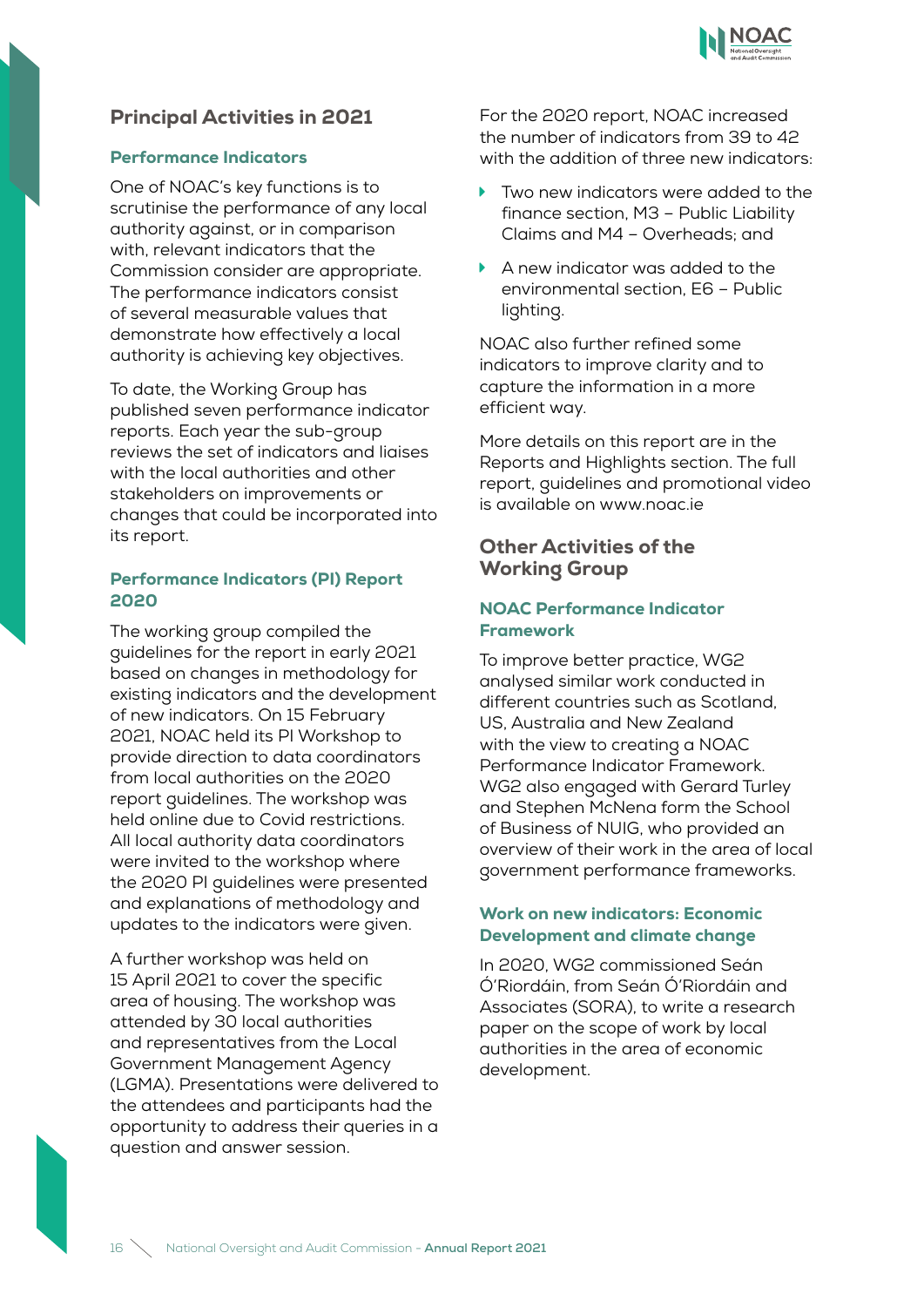"Exploring the development of an Economic Performance Indicator for Local Authorities" was considered on 14 January 2021 by WG2 members. The paper provided a good starting base for the introduction of a new performance indicator on Economic Development.

As the next step, the WG2 members met with CCMA/ Business Enterprise Innovation and Urban/Town Economic Renewal (BEIUER) committee on 15 December 2021 to complete this review. The CCMA/BEIUER committee submitted a discussion paper entitled "Performance indicators of economic development activity by local authorities" and discussed its findings with WG2 members.

The new economic development indicator will be developed further for the 2021 Performance Indicator report.

On 29 November 2021, WG2 considered the report submitted by the LGMA entitled National Performance Indicator Trend Report which reviewed current indicators and analysed the possibility of introducing new ones.

WG2 also corresponded with the LGMA to develop a new future indicator on climate change. The following questions were identified to cover the climate change area:

- Does the local authority have a designated full-time equivalent (FTE) climate action officer?
- Does the local authority have a climate action team?

Please find more details about performance indicators at the following link to the [2020 Performance Indicators](https://noac.ie/wp-content/uploads/2021/09/NOAC-Local-Authority-Performance-Indicator-Report-2020.pdf)  [Report](https://noac.ie/wp-content/uploads/2021/09/NOAC-Local-Authority-Performance-Indicator-Report-2020.pdf).

# **WG3:** Communications and Customer Survey Working Group

## Role

The purpose of this Working Group is to carry out NOAC's functions under section 126C (1)(a) of the Local Government Reform Act 2014, which is to scrutinise local authority performance against relevant indicators that relate to customer service and under section 126 C(1) (c) to support the development and enhancement of best practice.

The Working Group commits itself to delivering on its agreed terms of reference with regard to the activities or functions that should be the subject of surveys and also develops requests for proposals, reviews and questionnaires. The WG is cognisant of its interactions with external stakeholders in particular, through its branding and communication. These are continually demonstrated, at occasions, such as the Good Practice in Local Government seminar. Through the noac.ie website a steady stream of information has been communicated to stakeholders. For 2021, there was 3,831 users on the site, which will be built upon in future years.

### Meetings

WG3 met five times during 2021

| N٥. | Date             |
|-----|------------------|
| 1.  | 24 February 2021 |
| P.  | 11 March 2021    |
| 3.  | 8 April 2021     |
| 4   | 18 June 2021     |
| 5.  | 16 November 2021 |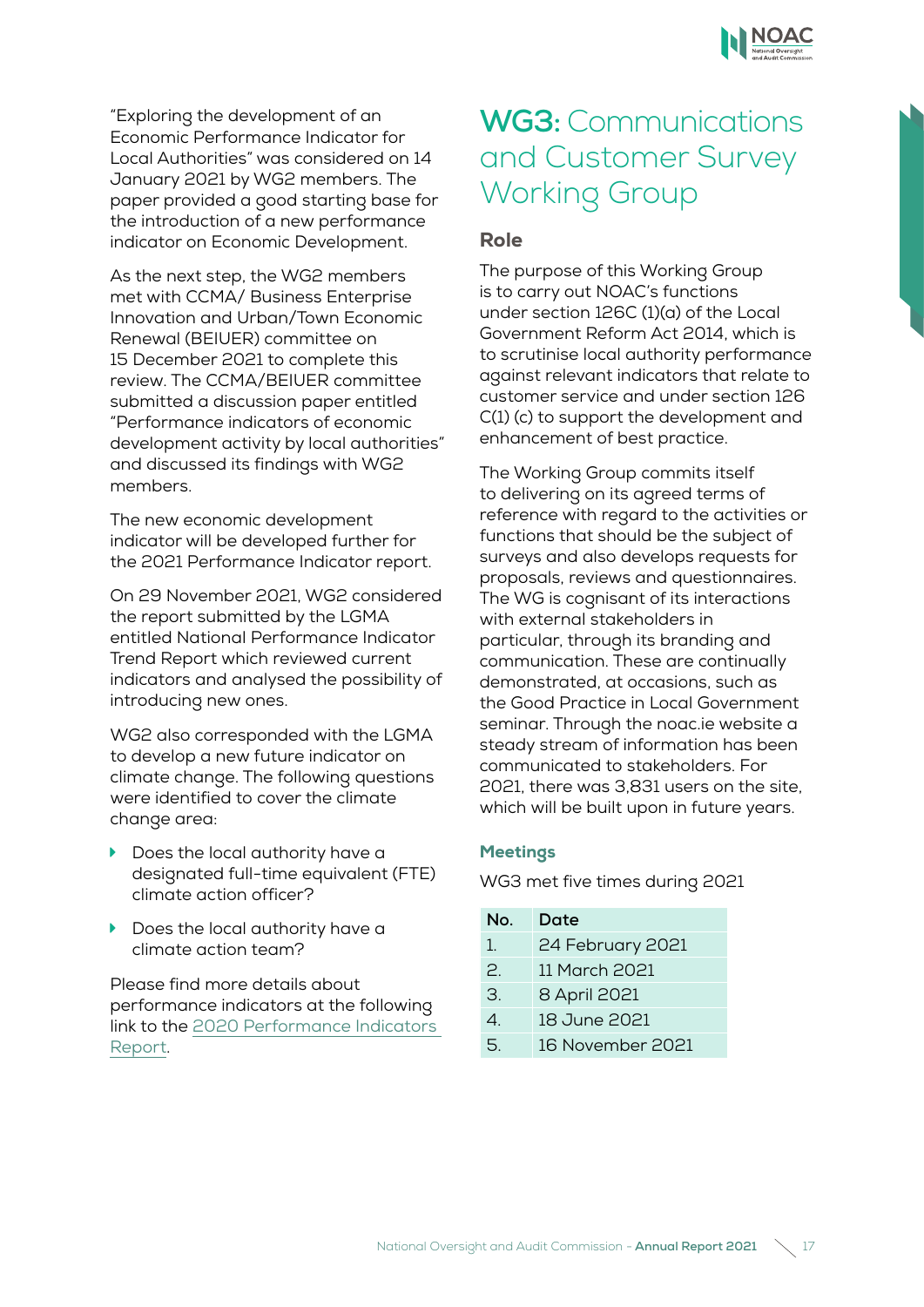

### Principal Activities in 2021

### New logo/branding and the development of a new website

New branding and an updated website was adopted by NOAC in 2020. NOAC uses the branding for all its reports, correspondence and at its online events during 2021. The new website has provided NOAC with an improved online presence to interact with stakeholders. It also is where details of our publications, work programmes, recorded seminars, work events, press releases, minutes of meetings and more are available.

NOAC built upon the foundations laid in 2020 in this area. It put to good use the branding images which it had developed, showcasing them at the Good Practice Seminar in November 2021. Details of this Seminar and other events continue to be updated on the NOAC website. Meanwhile, the website functionality has been improved for stakeholders and additional content has been continually added throughout the year. In particular, twenty new reports were published to the website in 2021, including multiple reports on the local authority scrutiny process, along with reports on the Public Spending Code and a review of local authority and Regional Assembly Corporate Plans.

#### **Stakeholder mapping exercise**

The Working Group developed a stakeholder mapping exercise to ascertain precisely all of the relevant stakeholders of NOAC. A tender was developed and issued in May 2021 to engage a company to assist in this project. Following the awarding of a contract and preliminary meetings with the successful company, a workshop was held in October 2021 with the NOAC board.

At this point, NOAC's stakeholders were teased out with an explanation of its current relationship with each stakeholder and identified key relationship priorities and considerations. This initiative gave NOAC a clearer understanding of its stakeholders. This will be valuable for now and into the future to ensure that it engages meaningfully with all its various stakeholders. NOAC received a preliminary report on the event in December 2021 with details of its stakeholders and preferred methods of interaction. A finalised report will be received early in 2022.

### Communications Strategy

The Working Group undertook development of a Communications Strategy for NOAC. The aforementioned stakeholder mapping exercise was the first stage in this process. With this complete, the next phase of NOAC's Communications Strategy will be pursued in 2022. This phase will involve the issuing of a tender for an external agency to prepare a Communications Strategy for NOAC.

#### Customer Satisfaction Surveys

From 2018-2020, Ipsos MRBI was commissioned by NOAC to conduct a three year survey among the general public to establish their satisfaction with their local authority. The first survey, conducted in 2018, surveyed the 10 largest local authorities. The second survey, completed in March 2019, was conducted with the 10 medium sized local authorities and Galway City. The third survey, completed in February/ March 2020, surveyed the 10 smallest local authorities. Following on from the success of these surveys, the function for carrying out future surveys was transferred by agreement to the Local Government Management Agency (LGMA). NOAC discussed this with the LGMA in April 2021 and it continues to liaise with them on this area.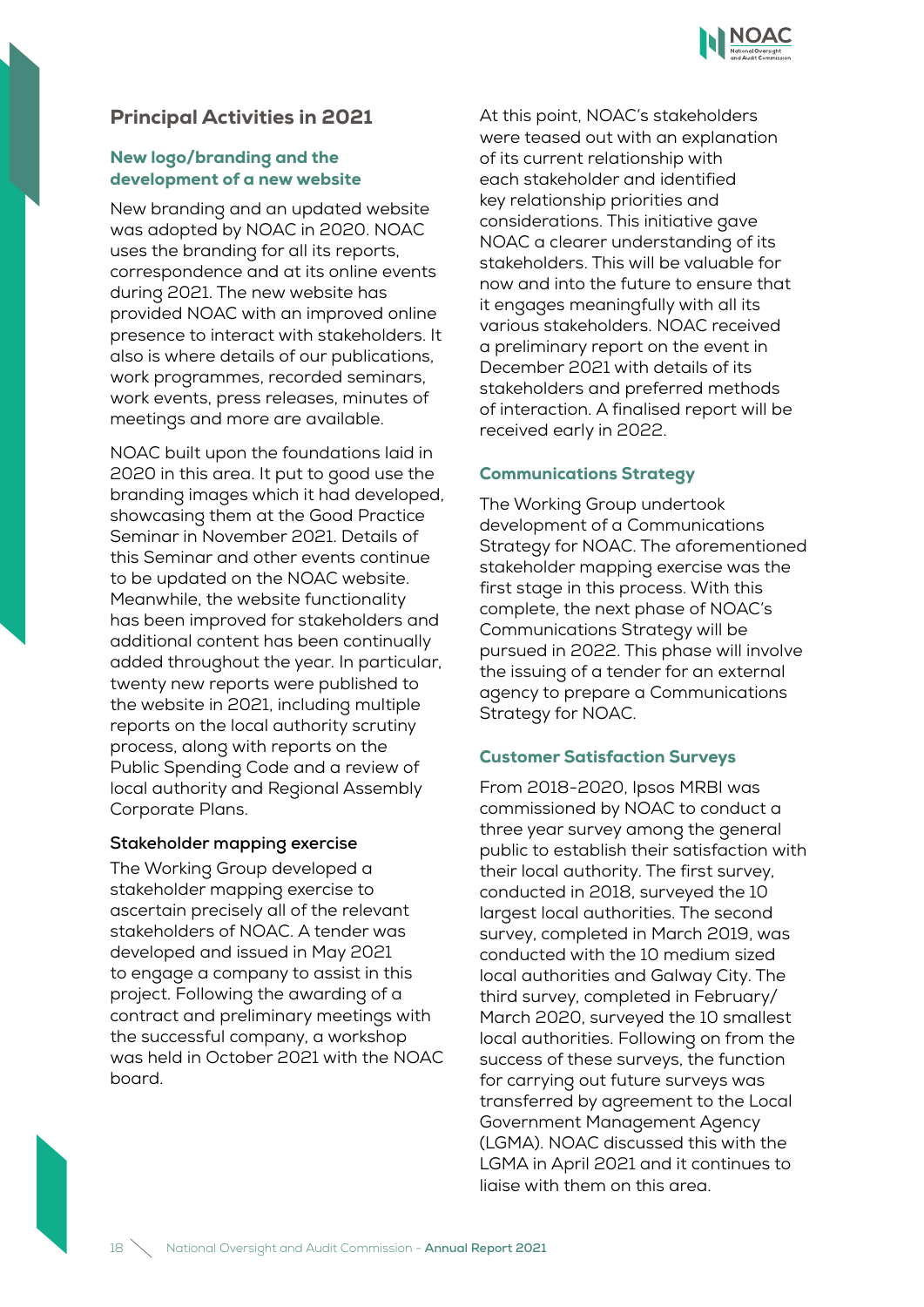

It will maintain an oversight role in the delivery of these surveys into the future, ensuring that citizens who engage with local government receive a high quality customer service and customer satisfaction.

### Good Practice in Local Government seminar

NOAC hosted the fourth Good Practice in Local Government seminar, in conjunction with the Local Government Management Agency (LGMA) and CCMA, on 9th November 2021 in Kilkenny Castle. This has become the flagship event for local authorities to come together to outline the good practices within their own areas, which improve the lives of the people in their communities. In 2021, the event was part of the Department of Public Expenditure and Reform's Innovation week and this further raised the profile of the event.

Due to Covid restrictions it was decided that for the first time the seminar would be held as both an in-person and online event. With 111 on-line attendees, this aspect of the seminar was a particular success. This allowed the occasion to be communicated to a wider audience, while also bringing together those involved in local government in Ireland to a live forum. Peter Burke, T.D., Minister of State for Planning and Local Government, in the Department of Housing, Local Government and Heritage, opened the event, alluding to the continued innovation of local authorities in the way they conduct their business. Examples of this were demonstrated in the innovative method of Mayo gathering the impacts of weather events locally and in enabling access to a virtual consultation of Dun Laoghaire Rathdown's Draft County Development Plan.

Details of all the projects showcased are included in a summary note further in the report under Highlights and Activities. Video clips of all the speakers and projects are on the website www.noac.ie

# **WG4:** Financial Management and Performance Working Group

### Role

This working group was established in January 2020 and took over the roles of previous working groups relating to:

- Financial Performance;
- Public Spending Code.

The work of the group relates to NOAC's function under section 126C. (1) (b), (e) and (f) of the Local Government Reform Act 2014:

- (b) to scrutinise the financial performance, including in relation to value for money, of any local government body, in respect of the financial resources available to it;
- (e) to oversee how national policy in relation to local government is implemented by local government bodies;
- (f) to monitor and evaluate the implementation of public service reform (including enhanced efficiencies) by local government bodies either generally or in respect of any local government body or class of such bodies.

In addition, the role of this group is to collate and prepare the annual Local Government Quality Assurance Report under the Public Spending Code.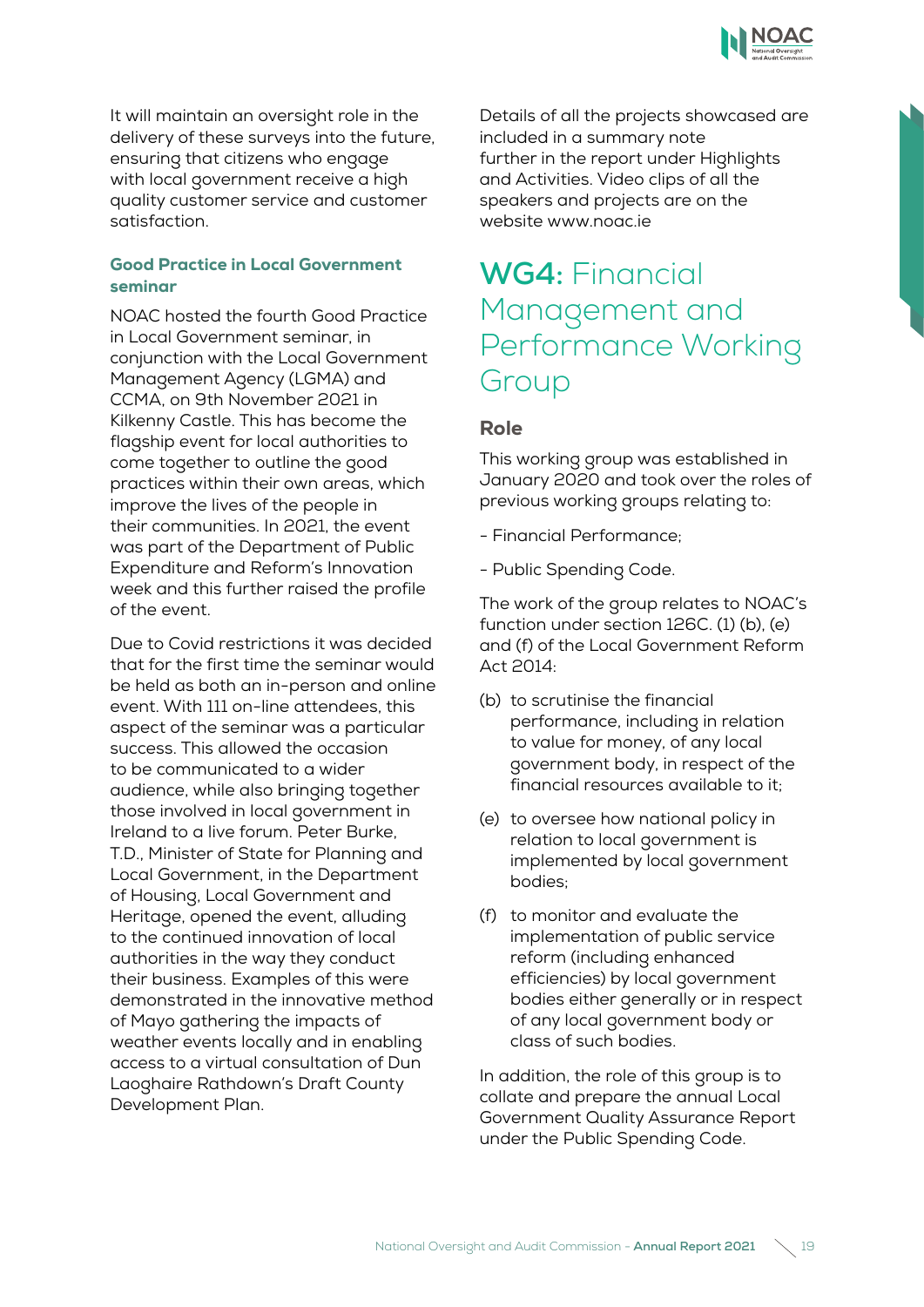

### Meetings

WG4 met five times during 2021

| No.            | Date             |
|----------------|------------------|
| 1.             | 10 February 2021 |
| 2.             | 30 March 2021    |
| 3.             | 1 June 2021      |
| $\overline{A}$ | 13 October 2021  |
| 5.             | 30 November 2021 |

### Principal Activities in 2021

### Public Spending Code

As of 2020, this working group subsumed the work of the Public Spending Code Working Group and publishes the Public Spending Code Report.

The Public Spending Code was developed by the Department of Public Expenditure and Reform and it applies to all public bodies in receipt of public funds.

Local authority Chief Executives were requested to submit their 2020 Quality Assurance reports by 28 May 2021. Of the 31 local authorities, 24 submitted their reports by the deadline.

Chief Executives certified 28 Quality Assurance Reports while three Quality Assurance Reports were certified by Acting/Interim Chief Executives. The Code requires that the Quality Assurance reports be published on the organisation's website. All 31 local authorities complied.

WG4 compiled and published the seventh Public Spending Code report for the local government sector in November 2021.

Further details on this report are included in the Reports and Highlight section in this Annual Report. The full report is available on the website on www.noac.ie

#### **Review of Shared Services: MyPay**

As part of the Financial Performance Reviews (Action 16 of its Terms of Reference), WG4 decided to review MyPay.

The MyPay Shared Services Centre was first initiated in 2014. Since then, the numbers of active employees within the Local Government Sector that MyPay cater for has increased from approx. 19,000 in 2014 to 35,000 in 2021. In addition, there are 16,000 pensioners for whom payroll services are also provided.

The services provided by MyPay are:

Standardisation:

- Common Standard Design;
- Standard processes for all Local Authorities;
- High level of automation e.g. Case Management system, Core and IVR;
- Standard reporting for all Local Authorities.

The members engaged with MyPay representatives twice, on 10 March 2021 and 30 November 2021. At the first meeting, it was agreed that officials from MyPay would prepare a paper on changes to the MyPay Operations Environment. The paper was submitted and reviewed by the members.

The Local Government Management Agency (LGMA) provided correspondence containing updated information about the number of local authorities that have already joined MyPay. Analysing the information provided, the members acknowledged there are examples of good practice that have been achieved, specifically:

▶ The upgrade has allowed Local Authorities to conform to new revenue requirements;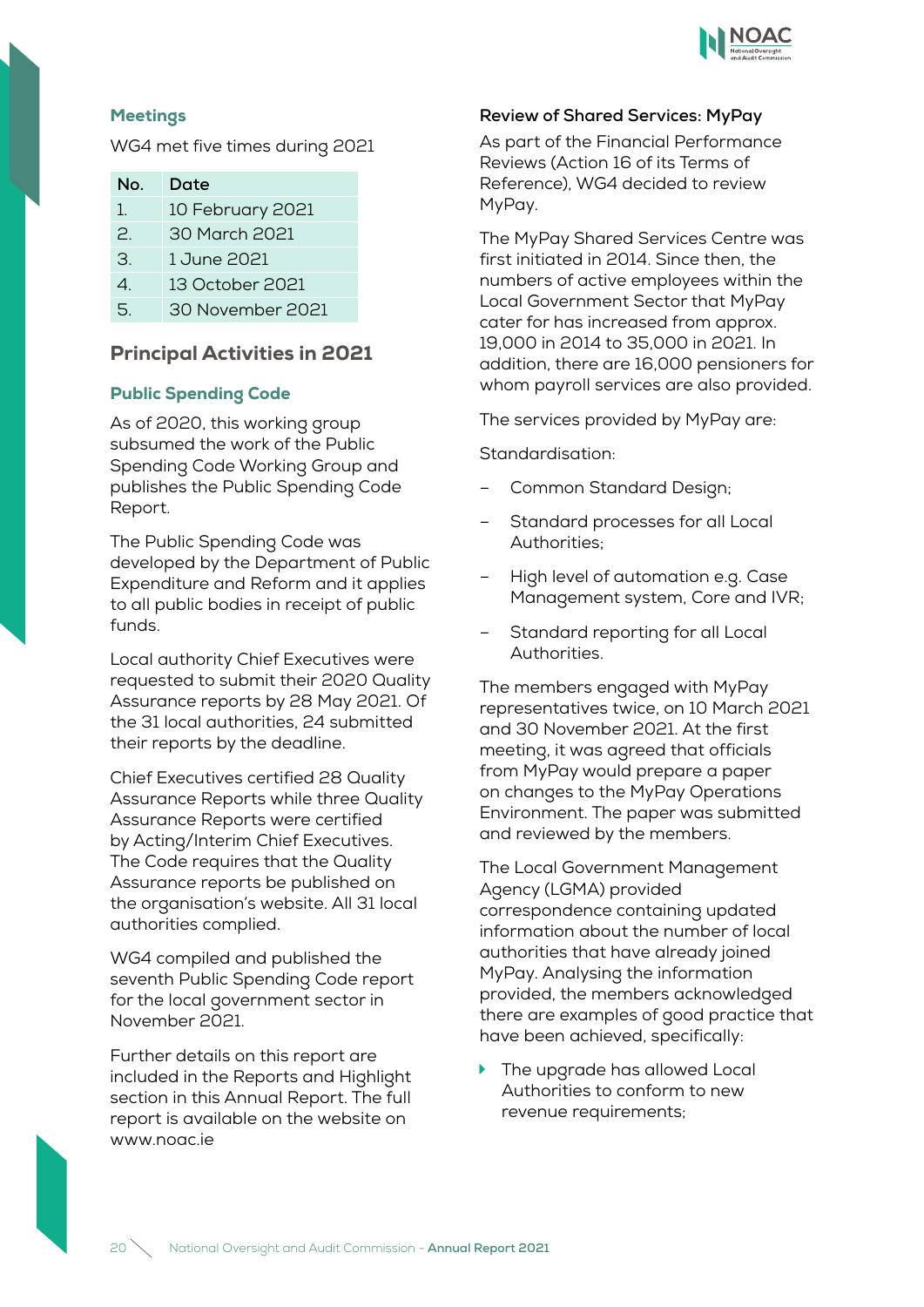

- ▶ The advance onto the latest version of Core Portal;
- **Taking on the single pension scheme.**

#### Engagement with Audit Committees

All Audit Committee chairs were invited to attend the NOAC Good Practice event which took place on the 9 November 2021, with 14 Audit Committees registering for the event. The workshop showcased a range of local authority innovations across diverse areas such as climate action, public consultation and citizen interaction. The Chairperson appraised the WG members on the work undertaken by the Southern Region Chairs of Audit Committees.

### Engagement with the Local Government Audit Service (LGAS)

On 27 September 2021, the Chair of the WG and the Secretariat met with the head of the Local Government Audit Service (LGAS) and explored different ways to collaborate and review Service Level Agreements and other areas of work that need to be considered by this WG.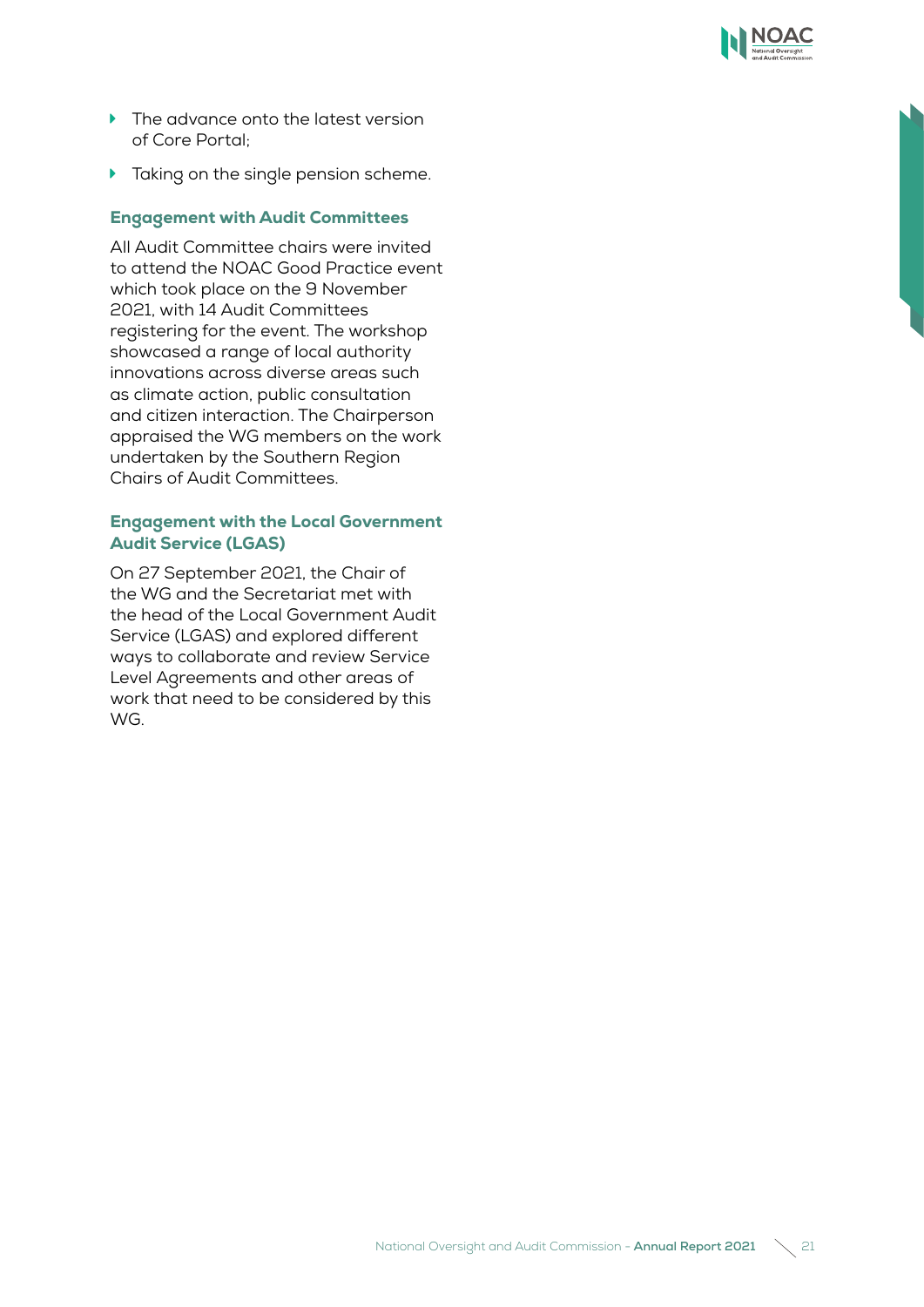# NOAC Scrutiny Process

# Reviewing the performance of individual local authorities

**In February 2017, NOAC, in accordance with its statutory functions, began to review the performance of individual local authorities.** 

By 2021, the process has become more embedded resulting in a more formal structure. It continues to be led by the Chair or alternate of NOAC, with support from NOAC members and the Secretariat.

As outlined in previous years, the profile reports are used as a starting point to get an overall picture of the local authority. The information is derived from sources such as the performance indicator report results, the Local Government Audit Service (LGAS) audit reports, the financial position and revenue collection performance reports.



Information is also used from private rented sector inspections, housing stock management and maintenance data, customer satisfaction surveys and any other relevant data including by using the data contained in the NOAC reports published to date. Once the profile report has been prepared, it is forwarded to the Chief Executives of the relevant local authorities as the basis for the Stage 1 meeting. The Stage 1 meeting has heretofore been held in the relevant local authority's offices.

| Stage 1 and Stage 2 meetings held in 2021 |                  |                         |  |
|-------------------------------------------|------------------|-------------------------|--|
| <b>Local Authority (LA)</b>               | Stage 1 meetings | <b>Stage 2 meetings</b> |  |
| Limerick City and County Council          |                  | January 2021*           |  |
| <b>Meath County Council</b>               | <b>July 2021</b> | September 2021*         |  |
| South Dublin County Council               | <b>July 2021</b> | December 2021*          |  |
| <b>Fingal County Council</b>              | October 2021     |                         |  |

*\*Meetings held by WEBEX videoconference system.*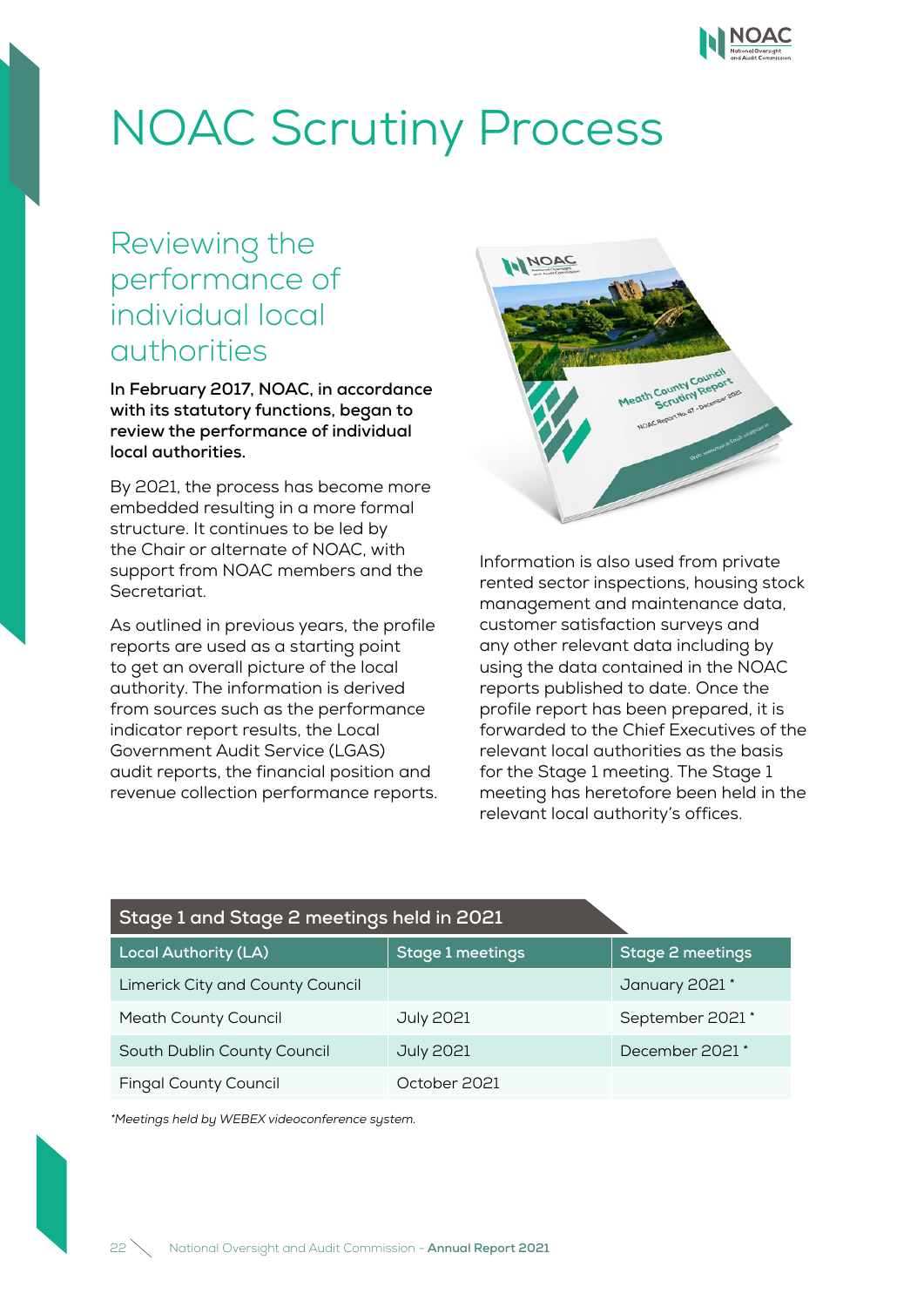

During 2021, NOAC had six meetings planned. However, due to the Covid restrictions it was only possible for the Chair to attend three Stage 1 meetings in Meath, South Dublin and Fingal. Following on from the site meeting, the Chief Executive and members of the management team are invited to attend a Stage 2 meeting with the NOAC Board where local authorities can make a presentation, outline how their authority operates and answer questions from board members on the various items including information contained in the profile report.

Both meetings are attended by the Secretariat and minutes are kept. The table on page 22 gives the details of all the Stage 1 and Stage 2 meetings held in 2021. The minutes of all the meetings and any presentations made are available on the NOAC website.

Given that substantial progress had been made in this area by this stage, it was decided that it was timely to produce a master report in 2021 outlining the details of the scrutiny process to date. In addition, 16 individual reports were produced on each of the local authorities which had participated in both the Stage 1 and Stage 2 meetings. Issues such as collection rates, staff numbers, inspection rates and finances that are included in reports in some cases benefit from the explanation and discussion as to the reason behind these figures.

The meetings also enabled NOAC to see the various priorities that each local authority considered relevant to their citizens and how they overcame various challenges and how they work collaboratively with other local authorities, state bodies and stakeholders.

In 2021, the reports that were published included:

- Scrutiny Process and Overview Report
- **Louth County Council Scrutiny Report**
- Cork City Council Scrutiny Report
- **Offaly County Council Scrutiny Report**
- Kerry County Council Scrutiny Report
- Westmeath County Council Scrutiny Report
- **Roscommon County Council Scrutiny** Report
- **Tipperary County Council Scrutiny** Report
- **Donegal County Council Scrutiny** Report
- **Laois County Council Scrutiny Report**
- ▶ Waterford City and County Council Scrutiny Report
- Clare County Council Scrutiny Report
- ▶ Carlow County Council Scrutiny Report
- **Monaghan County Council Scrutiny** Report
- **Limerick City and County Council** Scrutiny Report
- **Sligo County Council Scrutiny Report**
- **Meath County Council Scrutiny Report**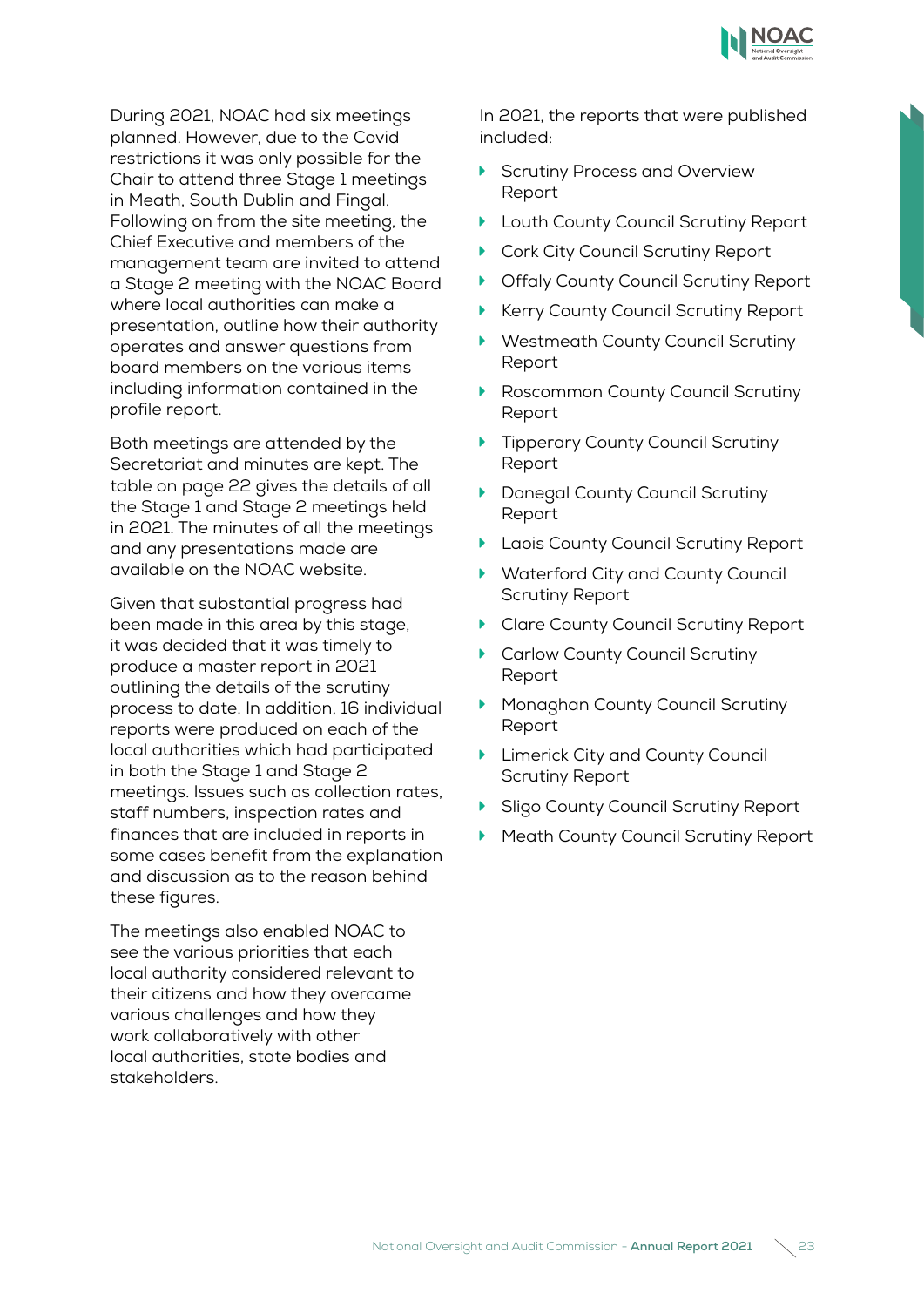

# Highlights and Details of Noac Reports Published in 2021

**As ever, NOAC had an active year in the area of publications. Listed below are the reports published during 2021. These may be downloaded at www.noac.ie.**

| NOAC Reports published during 2021                                             |                      |                     |
|--------------------------------------------------------------------------------|----------------------|---------------------|
| <b>Name</b>                                                                    | <b>Report Number</b> | Date of publication |
| Scrutiny Process and Overview Report from<br>2017                              | 28                   | May 2021            |
| Louth County Council Scrutiny Report                                           | 29                   | May 2021            |
| Cork City Council Scrutiny Report                                              | 30                   | May 2021            |
| <b>Offaly County Council Scrutiny Report</b>                                   | 31                   | May 2021            |
| Kerry County Council Scrutiny Report                                           | 32                   | May 2021            |
| Westmeath County Council Scrutiny Report                                       | 33                   | May 2021            |
| Roscommon County Council Scrutiny Report                                       | 34                   | May 2021            |
| <b>Tipperary County Council Scrutiny Report</b>                                | 35                   | May 2021            |
| Donegal County Council Scrutiny Report                                         | 36                   | May 2021            |
| Laois County Council Scrutiny Report                                           | 37                   | May 2021            |
| Waterford City Council Scrutiny Report                                         | 38                   | May 2021            |
| <b>Clare County Council Scrutiny Report</b>                                    | 39                   | May 2021            |
| Carlow County Council Scrutiny Report                                          | 40                   | May 2021            |
| Monaghan County Council Scrutiny Report                                        | 41                   | May 2021            |
| Limerick City and County Council Scrutiny Report                               | 42                   | June 2021           |
| Sligo County Council Scrutiny Report                                           | 43                   | June 2021           |
| NOAC Performance Indicator Report 2020                                         | 44                   | September 2021      |
| Public Spending Code Report 2020                                               | 45                   | November 2021       |
| Review of Local authority and Regional Assembly<br>Corporate Plans 2019 - 2024 | 46                   | November 2021       |
| Meath County Council Scrutiny Report                                           | 47                   | December 2021       |

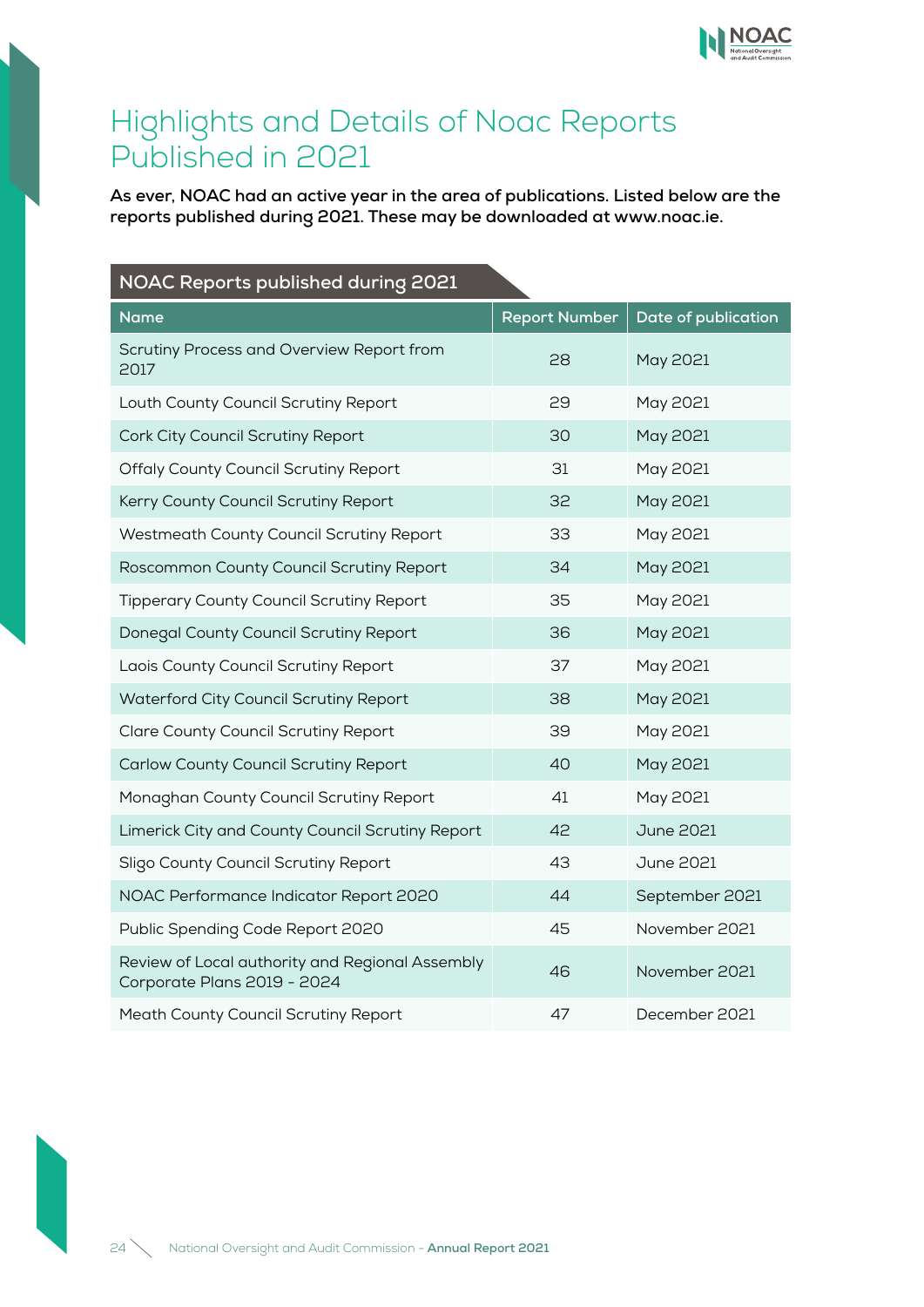



# Local authority Performance Indicator Report 2020: Report No 44

As outlined in the section on Working Group 2 above, NOAC published its seventh annual Performance Indicator Report. This report has evolved since the first report in 2014 and, this year, NOAC is reporting on 42 indicators under 11 headings. In publishing this report, NOAC is carrying out its function of scrutinising local authority performance against relevant indicators.

NOAC acknowledged the impact of Covid and the significant burden it placed on local authorities. It effected revenue collections and sources and put additional strain on resources while still delivering essential services and providing new services. These included the rollout of the restart grants to businesses, administering the voucher and grants schemes and responding to thousands of phone calls through the Community Call helpline.

With so much data, local authorities can look at the results to streamline their processes, monitor various areas of performance more accurately, and understand their results on a deeper, more individual level, collecting, analysing, and using this wealth of insights for improvement.

The selected indicators record local authority activity in relation to some aspects of their wide-ranging functions and these are collated and published annually in order to provide objective information on their performance.

This information is relevant to the local authorities themselves, both to track their own performance over time and to compare their performance with other local authorities of a similar profile and size.

The report is also of importance to the various Government Departments that work with the authorities and to the wider public that are affected by how well their local authority carries out its functions. On a fundamental level, the Performance Indicators provide critical performance-based information that enables local authorities and its stakeholders to understand where improvements may be required and thus take action.

Accordingly, this year there were three new indicators introduced and revisions/clarity to other indicators introduced. NOAC is conscious of the impact that Covid had on the work of local authorities in 2020. Public health restrictions and the increased challenges local authorities faced in providing essential services, along with the reduction in income, impacted performance under various indicator headings. In this regard, the report includes a section on Covid that sets out a summary of some of the additional work local authorities undertook in 2020 to help in the fight against Covid that are not measured by the indicators in this report.

#### **Three New Indicators in 2020:**

- Two new indicators were added to the finance section, **M3 – Public Liability Claims and M4 – Overheads;** and
- A new indicator was added to the environmental section, **E6 – Public lighting**.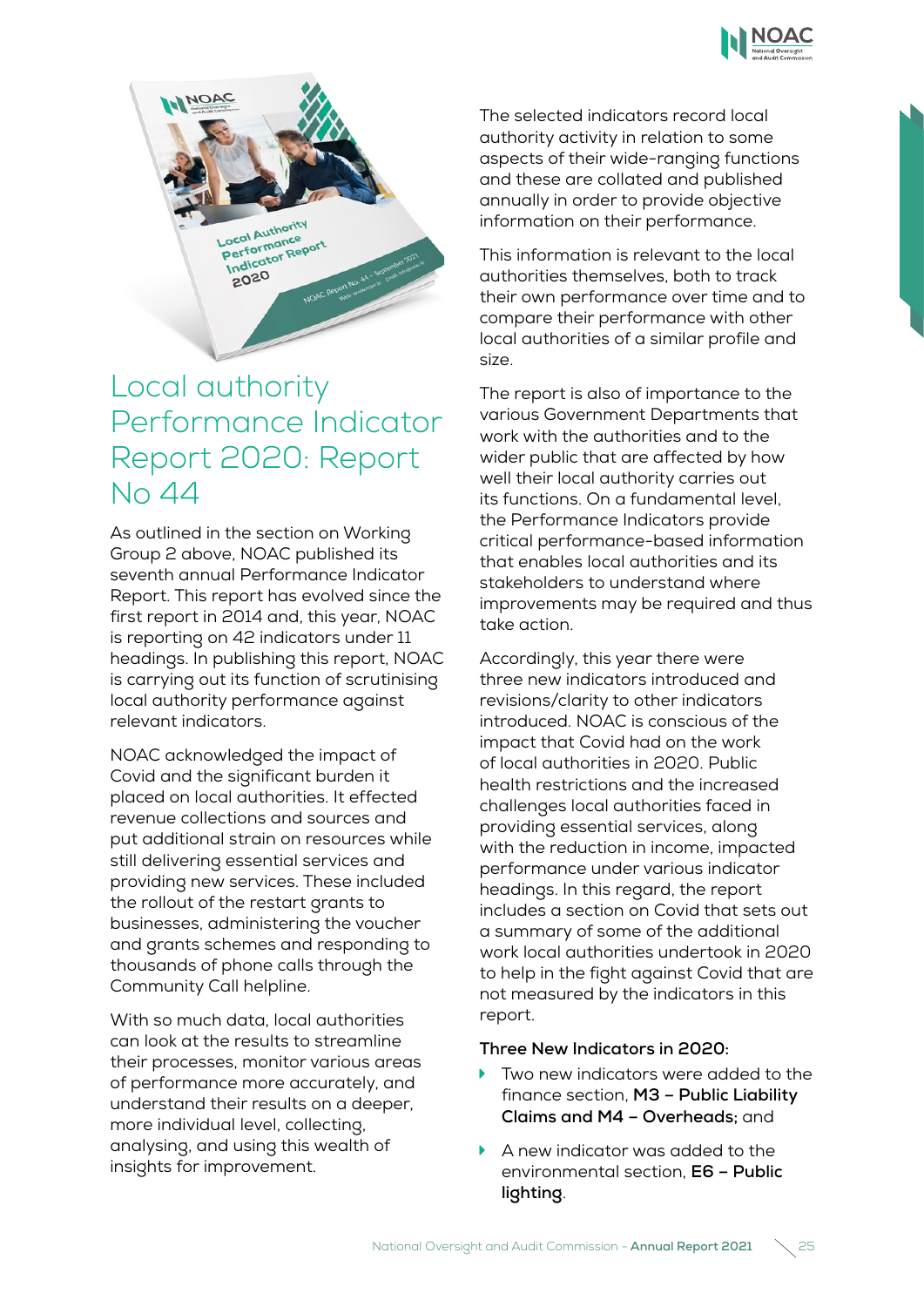

#### **Revisions to Indicators:**

- The guidance under H1: Social Housing Stock has been amended to include further clarifications.
- The guidance under H5B to D: Private Rented Sector Inspections was amended.
- ▶ E1 Number/Percentage of households with access to a 3 bin service was amended to measure the percentage of households with access to 3 bin service based on those in agglomerations of >500 instead of using the household figure from the 2016 census.
- The name of E4: The percentage of schools that have been awarded/ renewed green flag status in the two years to 31 December 2019 was updated to percentage of schools that currently hold and have renewed their green flag status.
- The guidance for L1C: Library registered members per head of population was changed and L1D was added to record the number of registered members of the library in the year.
- ▶ C3: Local authority website and social media usage was updated. For the 2020 report, NOAC amended how the figures for this indicator are presented. In prior years, NOAC reported on the total number of page views and the total number of followers. This was amended for the 2020 reports and the results are now presented on a per capita basis to provide more useful data.

Overall, local authorities have shown improved performance in the following areas:

- **Housing stock levels increased;**
- Homeless adult levels decreased;
- Motor tax transactions conducted online increased;
- Certified and self-certified sick leave rates decreased;
- **Housing loan collection levels** increased;
- Revenue account deficits decreased.

#### The Process for the 2020 Report

On 15 February 2021, NOAC held its Performance Indicator Workshop to provide direction to data coordinators from local authorities on the 2020 report guidelines. The workshop was held online due to Covid restrictions.

On 15 April 2021, a further workshop was held virtually to cover the specific area of housing.

30 April was the closing date for the submission of data.

From June to August 2021, the data was validated and audited by NOAC.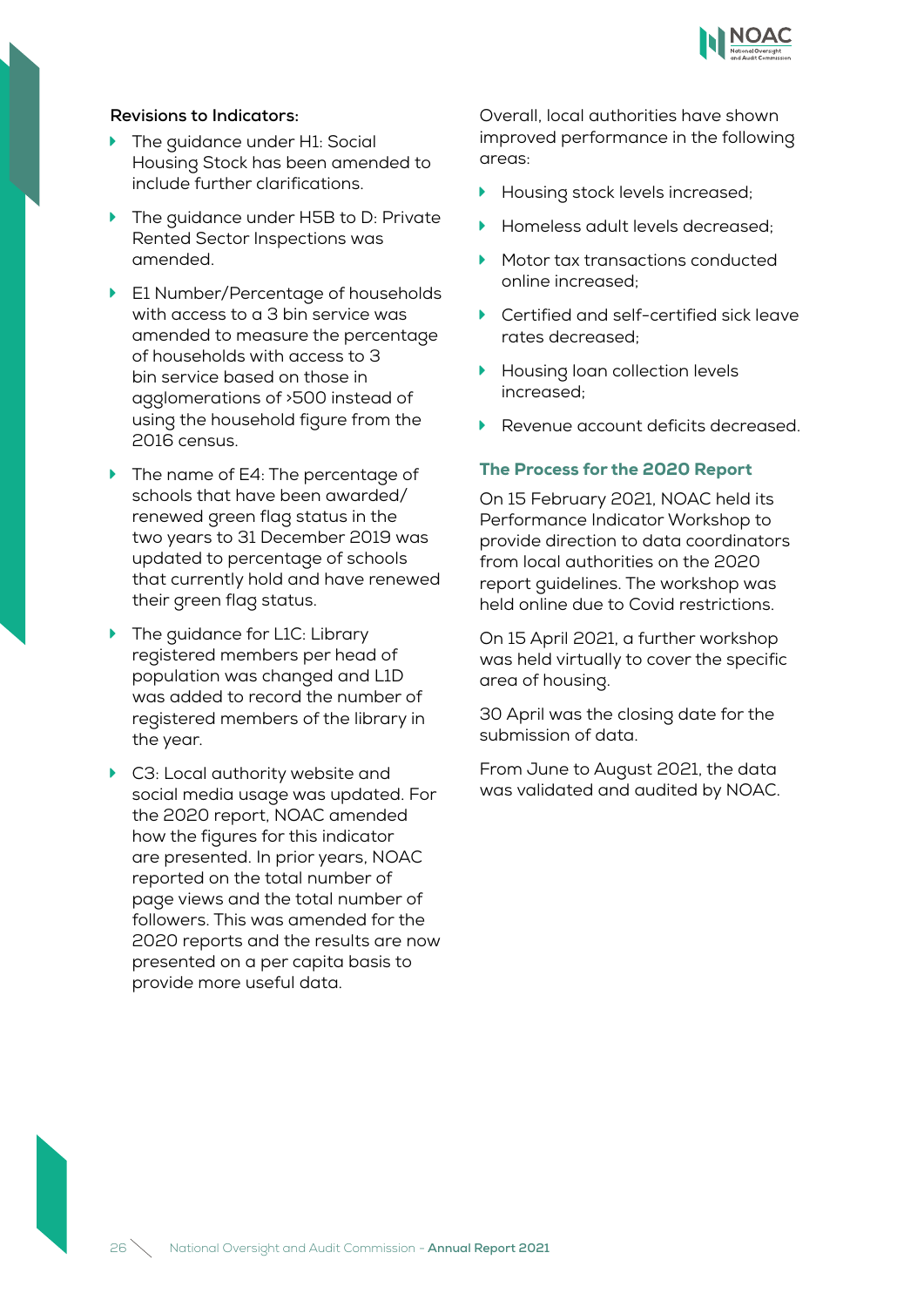

### **Performance Indicators Validated in 2021 for 2020 Report**

| No. | Indicator      | Title                                                            |
|-----|----------------|------------------------------------------------------------------|
| 1   | HЗ             | Average Re-letting Time and<br>Direct Costs                      |
| P   | F1             | Number/Percentage of dwellings<br>with access to a 3 bin service |
| З   | F <sub>6</sub> | Public Lighting                                                  |
| Δ   | CЗ             | Local authority website and<br>social media usage                |
| 5   | M <sub>3</sub> | Public liability claims                                          |
| ട   | M4             | Overheads                                                        |

### **Local Authorities Validated in 2021 for 2020 Report**

| No. | <b>Local Authority</b>               | Date         |
|-----|--------------------------------------|--------------|
| 1   | Cork City Council                    | 23 June 2021 |
| 2   | Laois County Council                 | 25 June 2021 |
| З   | <b>Clare County Council</b>          | 13 July 2021 |
| 4   | <b>Carlow County Council</b>         | 21 July 2021 |
| 5   | <b>Tipperary County Council</b>      | 21 July 2021 |
| ട   | Waterford City and County<br>Council | 28 July 2021 |

NOAC would like to thank the NOAC Secretariat, local authority coordinators who arranged the visits and the Chief Executives and other local authority staff who met with NOAC members in the course of the visits. The report noted that NOAC is broadly satisfied with the validity of the data of each local authority. This report is available in full at **www.noac.ie**

Validation meetings were held remotely with six local authorities. The process carried out an assessment of the accuracy and reliability of a subset of six indicators which were selected by members for a quality assurance review:

- ▶ H3 Average Re-letting Time and Direct Costs;
- ▶ E1 Number/Percentage of dwellings with access to a 3 bin service;
- ▶ E6 Public Lighting;
- ▶ C3 Local authority website and social media usage;
- M3 Public Liability Claims; and
- M4 Overheads.

The indicators were primarily selected to get a better understanding of the way that the data is compiled by the local authorities and in particular the validation process applied by local authorities in returning data as part of this process. The following councils were chosen and the dates of the meetings were as follows:

- ▶ Cork City Council on 23 June 2021;
- **Laois County Council** on 25 June 2021;
- ▶ Clare County Council on 13 July 2021;
- ▶ Carlow County Council on 21 July 2021;
- ▶ Tipperary County Council on 21 July 2021; and
- ▶ Waterford City and County Council on 28 July 2021.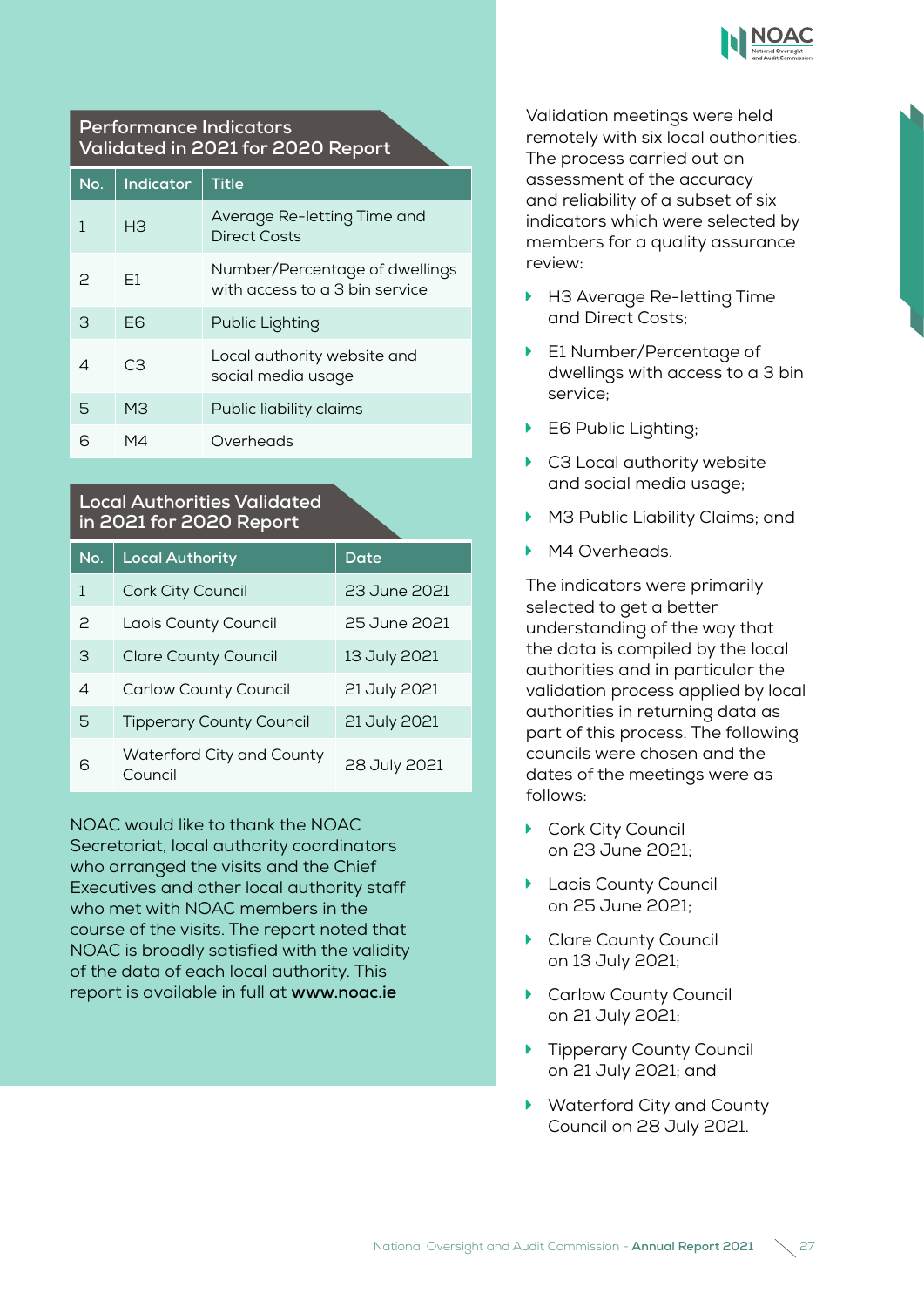

NOAC conducted meetings with Chief Executives and/or their Management Team of the local authorities for a general discussion on overall performance issues and experience with the indicators, process and results. The local authorities provided the members with a brief overview of the context in which the authorities operate and their particular priorities and challenges.

These six meetings identified exemplars of good practice in local authorities. It provided clarity and context to the data and, in some cases, it identified incorrect data which was subsequently corrected.

Following verification of data and quality assurance review, NOAC prepared its report and published it on 30 September.

#### **The 2020 keys messages include**

#### H3: Average Re-letting Time and Cost.

This is already a challenging area for local authorities and the impact of Covid in 2020 placed further strain on improving performance in this area. Nationally the average re-letting time has increased from 28.17 weeks in 2019 to 32.96 weeks in 2020 and the average re-letting cost from €18,336 to €19,065. NOAC is aware that due to the pandemic, the cost of using contractors increased and public health measures may have resulted in longer turnaround times for properties.

It is evident from this year's validation visits that some local authorities are carrying properties for extended periods of time that can skew their overall performance in this indicator. The delay in bringing these properties to re-let standard can be for various reasons including legal impediments.

#### H6: Homeless Adults.

Tackling homelessness is a key priority for local authorities and one which in any year is challenging.

2020 is the first year since NOAC published its first Performance Indicators Report 2014, that there has been a decrease in both the number of adults in emergency accommodation and the number of adults in emergency accommodation that are long-term homeless. All of the city authorities confirmed a reduction in both categories and Dublin City Council, which returns figures for the four Dublin authorities, showed the largest decrease in both. Of particular note, is its decrease in the percentage of long-term homeless adults from 68.04% in 2019 to 16.93% in 2020. This reduction is a positive impact of Covid and as a result of specific measures introduced including the ban on evictions of tenants and increased bed capacity.

#### E1 – Households with Access to a 3 Bin Service.

In previous reports the percentage of households with access to a 3 bin service was based on the 2016 census household figures. For the 2020 report, NOAC amended this indicator to measure the percentage of households based on those in agglomerations of over 500. As such, the results for this year are not comparable to previous years. To address this, NOAC has also included the figures in this report using the previous methodology to aid in comparing performances in this transition year. This indicator was reviewed as part of NOAC's validation visits.

#### L1: Libraries.

The figures in the 2020 report show a dramatic decrease in the national average number of library visits per head of population from 3.57 in 2019 to 1.05 in 2020. This decrease is directly attributable to library closures in the year as a result of public health measures.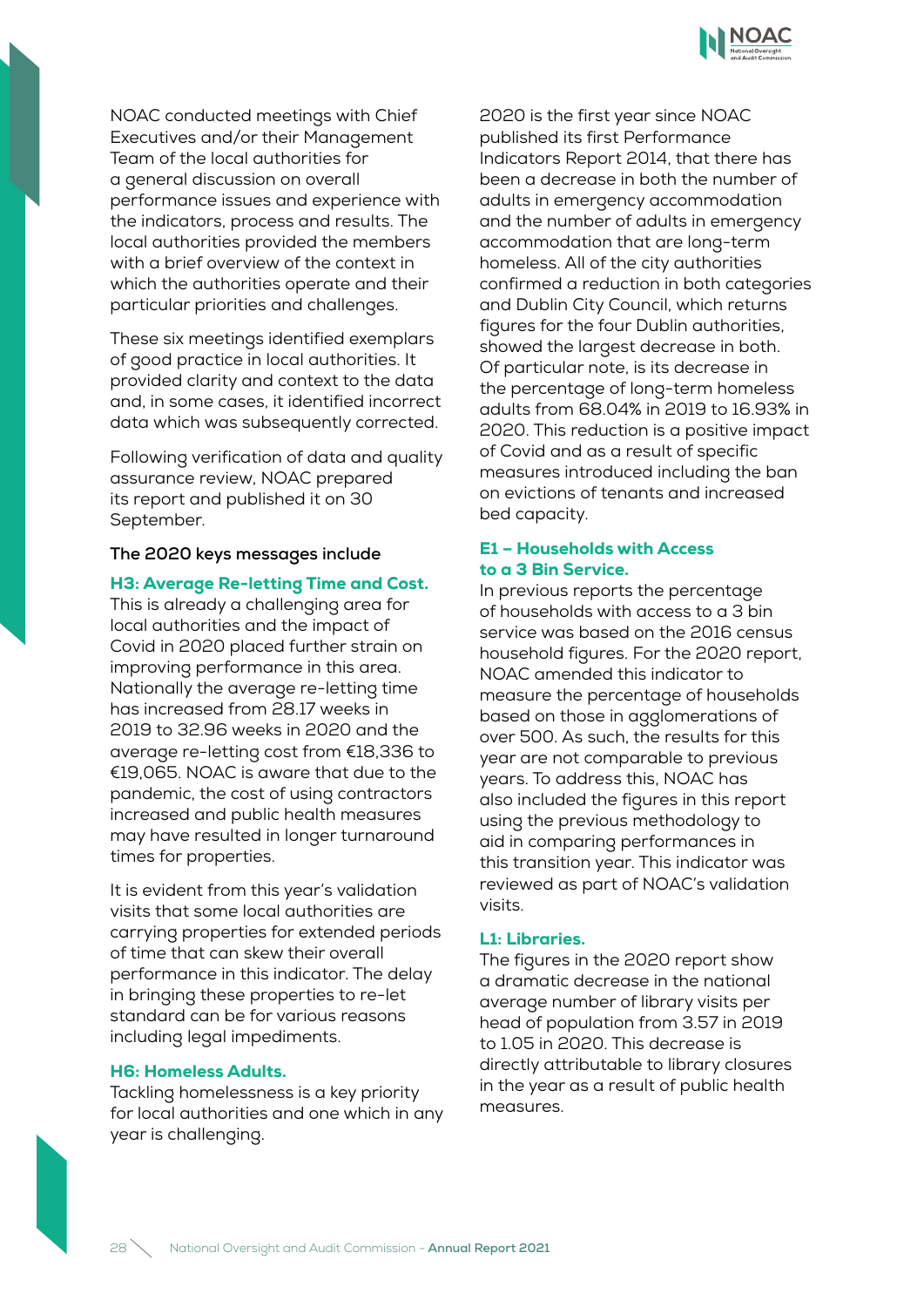

Although the national average for the number of items borrowed also decreased from almost 497,000 in 2019 to almost 347,000 in 2020, the drop is not as significant as the number of visits. Libraries made significant efforts to increase their online presence and two local authorities increased the number of items borrowed from 2019.

#### C3: Website and Social Media.

For the 2020 report NOAC amended how the figures for this indicator are presented. In prior years, NOAC reported on the total number of page views and the total number of followers. This was amended for the 2020 report and the results are now presented on a per capita basis to provide more useful data. This should enable greater comparison nationally and allow local authorities to more easily identify areas of potential performance improvement. Due to the impact of Covid, an increase in the use of local authority run websites was to be expected. However, due to a change in cookie monitoring policy during 2020, the ability for some local authorities to track page views was restricted. This in part can explain the drop in the national page views from 81 million in 2019 to 74 million in 2020. However, the number of social media users increased nationally from 3.1 million in 2019 to 3.9 million in 2020. Due to public health restrictions in place, local authorities placed a greater emphasis on improving the availability of services online and the use of social media to communicate with the public.

#### M1: Revenue Account Balances.

Due to the impact of Covid, further pressure was placed on local authority finances in 2020. Extra costs were incurred to continue to provide services and the reduction in rates income greatly impacted local authority finances notwithstanding grants received from central government. In 2020, all local authorities with deficits recorded deficit amounts have decreased.

The overall deficit for these authorities has decreased from €46 million in 2019 to €40 million in 2020.

#### M3: Public Liability Claims.

NOAC introduced this as a new indicator for 2020. The indicator measures the cost per capita of insurance claims for local authorities over a period of three years. The cost of insurance and settling claims impacts the available funds of local authorities to carry out other services. Data for this indicator was collected from local authorities and Irish Public Bodies (IPB). At the validation visits, NOAC noted the importance of managing insurance claims and ensuring risks are mitigated in so far as possible. Single large claims in a particular year can skew the per capita cost for local authorities and this is particularly relevant to smaller local authorities.

#### J1: Economic Development.

As set out in the 2019 report, in recent years local authorities have had an increased role in economic development through the creation of the Local Enterprise Offices (LEOs). The LEOs provide advice, information and support to business in both starting a business and developing an existing business. There are 31 teams across the local authority network. Nationally, the results in the report shows a significant decline in the number of jobs created in 2020 across all 31 local authorities. There is no doubt that the reduction in jobs created is as a result of the restrictions imposed due to Covid.

The full report, press release, 2020 guidelines and the WG Chair's video on the 2020 report, together with the previous reports are all available on www.noac.ie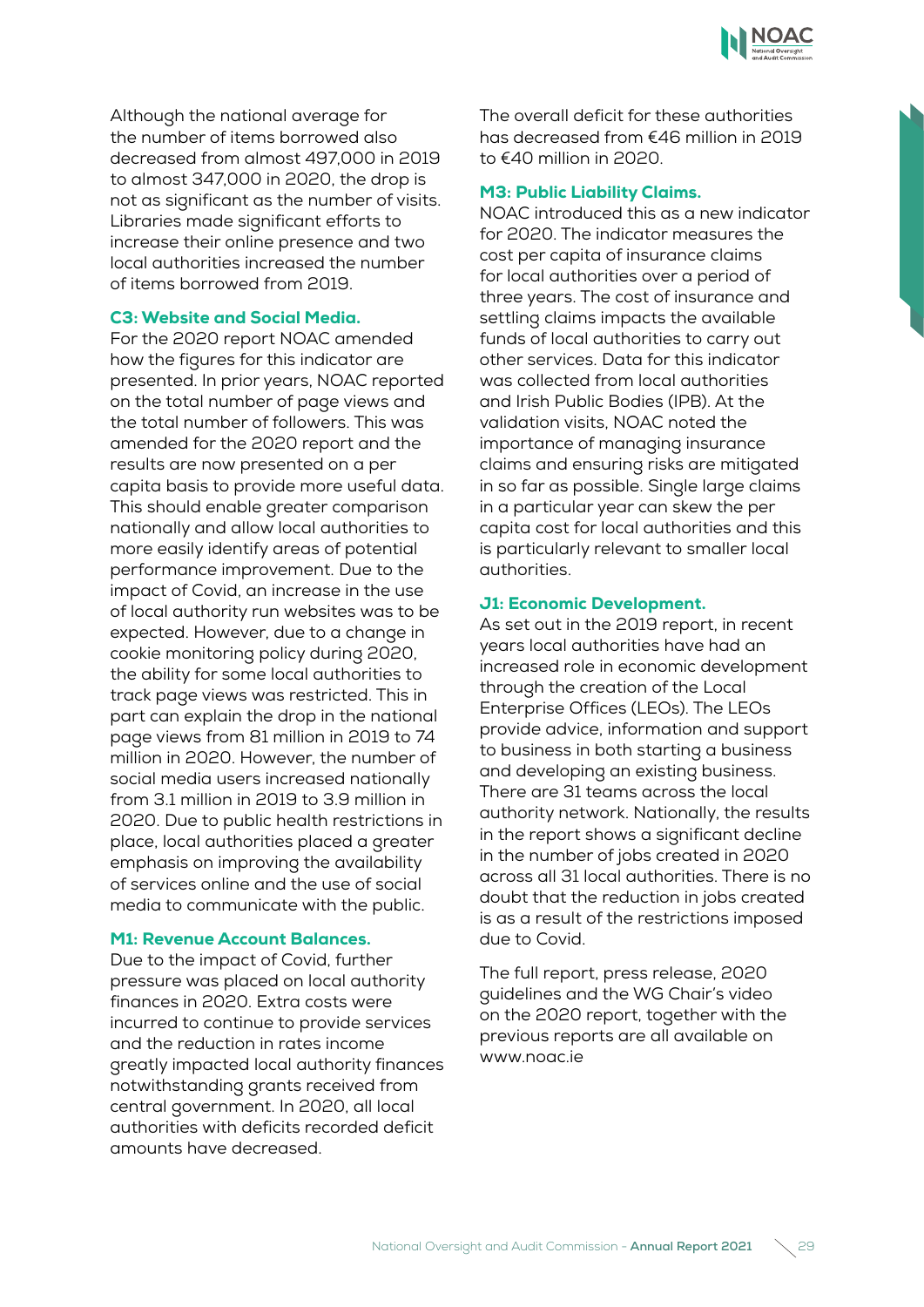

## Trend Analysis

NOAC has carried out its seventh performance indicator report in its 2020 report. The information collected over this period provides sufficient opportunity to review trends in the data and to highlight and discuss the changes noted. Trend analysis can be valuable as an early warning indicator of potential problems. It can also show where improvements have been made year on year. Below are some of the trends outlined in the report:

# **Housing**

Data for the ownership of dwellings was examined for the period of 2017 to 2020 and showed an increase in 'start of year ownerships' over the period of 5.35% and an increase of 'end of year ownership' of 5.80% over the same period.

The national average percentage of local authority dwellings that were vacant at the year-end decreased by 22% from 2015 to 2017 and then increased by 16.25% to 3.18% in 2020.

Overall, from 2014 to 2020 the time taken to re-let a dwelling increased by 4.00%. However, in the period from 2017 to 2019 it had fallen to 28.99, 27.75 and 28.17 weeks respectively. From 2014 to 2020, the costs involved in reletting a dwelling increased by 65.28%.

The average expenditure on dwelling repair and maintenance during the period decreased by 11.98% from 2014 to 2020. For the period from 2014 to 2020, the number of registered tenancies increased by 17.39%.

# Roads

NOAC welcomes the trend that shows a very high and increasing percentage of roads being surveyed, however, it is noted that the Department of Transport requirement is to achieve 4 x 100% for the periods specified and this has not yet been achieved.

The kilometres of regional road strengthened rose from 362km in 2015 to 457km in 2020. In line with this, the amount expended on regional road strengthening work also rose from €48,078,678 in 2015 to €99,083,705. The kilometres of regional road resealed rose from 350km to 505km.

Nationally there has been a steady increase in online motor tax transactions going from 57.76% in 2014 to 81.52% in 2020.

# Waste/Environment

NOAC amended this indicator for the 2020 report to measure the percentage of households based on those in agglomerations of over 500 instead of the 2016 census household figure as in previous years. The new method shows that 89.73% of households in an agglomeration over 500 availed of a 3 bin service. When based on households as per the 2016 census, the trend rose each year, from 22.09% in 2014 to 48.22% in 2020.

The median percentage of LA area within the five levels of litter pollution data has been consistent for the period of 2014 to 2020 and shows a lot of slight and moderately polluted areas ranging between 70% to 62% and 16% to 17% respectively. However, there is little incidence of significant pollution with a maximum of 2% in 2017. The level of no pollution has shown increases from 10% to 22%.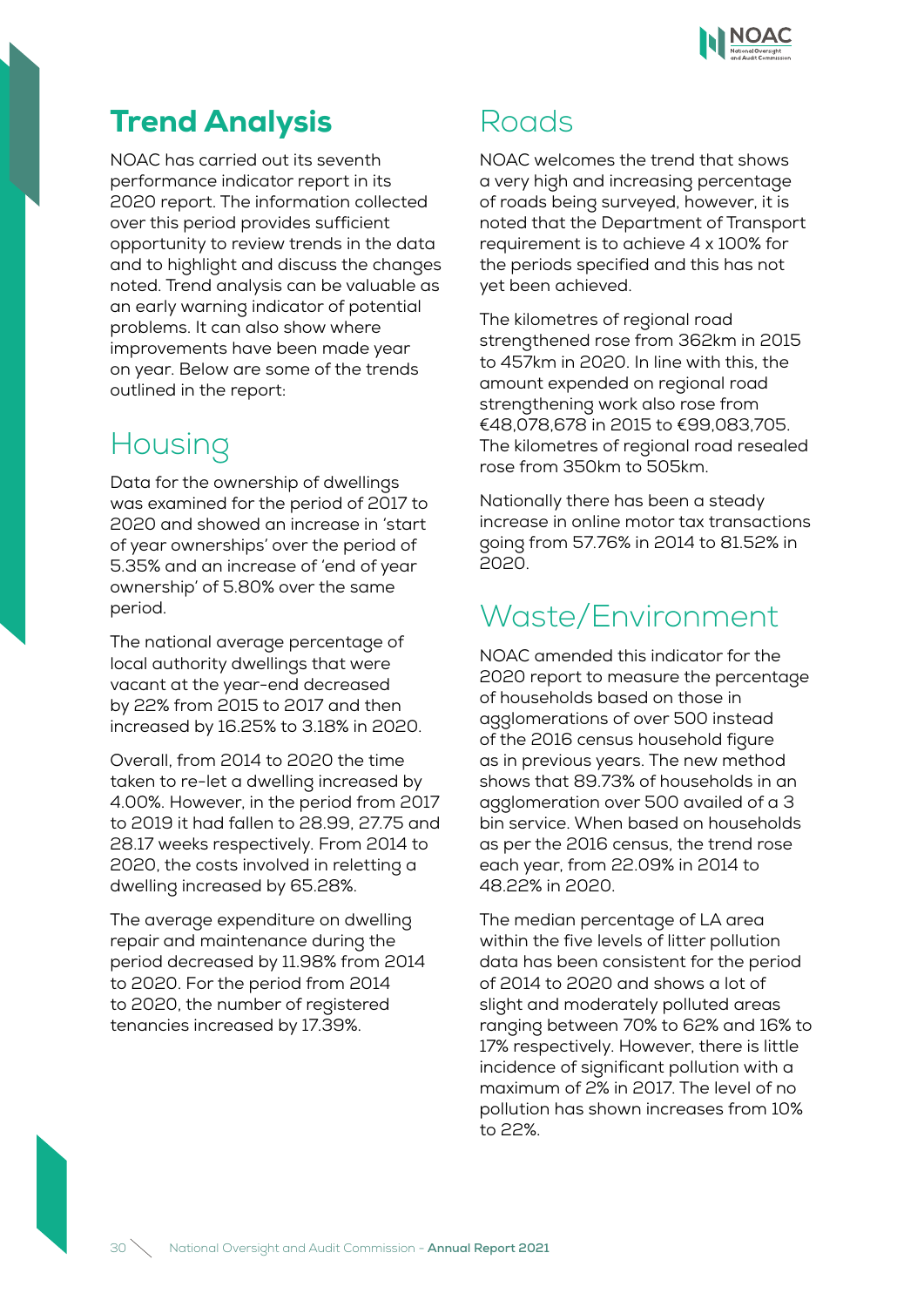

The percentage of schools that have been awarded green flag status fell from 51.41% in 2018 to 41.83% in 2020.

# Planning

The Code of Practice for Inspecting and Certifying Buildings and Works (The Code) in relation to inspections of new buildings for which valid commencement notices have been received sets a minimum requirement of 12 – 15%. Since 2015, the median national figure has decreased from 24% in 2015 to 15.28% in 2020.

The cost per capita of the planning service indicator calculates the cost per capita of services provided by local authorities relating to planning and shows an overall increase of 19.98% from 2014 to 2020.

# Fire Services

The per head cost of running a Fire Service increased over the period from 55.19% in 2014 to 62.69% in 2020.

For mobilisation times in relation to fire incidents, the full-time and retained fire stations showed small improvements to the times. Full-time station times improved by 12 seconds over the period from 2014 to 2020.

For retained stations, timings improved by 8 seconds over the same period. For mobilisation times in relation to other incidents, the full-time and part-time fire stations showed small improvements to the times with full-time station times improving by 20 seconds and retained station timings improving by 19 seconds over the same period.

# Library/Recreational **Services**

The challenges presented by Covid in 2020 impacted on the performance of local authorities under this indicator. Due to public health measures libraries were forced to close for a significant period of time. After this, the reopening was on a reduced capacity basis with restricted access. This is evident in the significant reduction in library visits per head of population of 70.59% from 2019 to 2020.

# Youth/Community

The national average percentage of local schools Involved in the Local Youth Council/ Comhairle na n-Óg Scheme increased from 51.86% to 63.29% over 2014 to 2020.

The national average percentage of organisations on the County Register at year end that opted to be Part of the Social Inclusion College within the PPN increased from 16.21% in 2019 to 16.33% in 2020.

# **Corporate**

From 2014 to 2020, the average percentage of working days lost to certified leave decreased by 9.88%.

From 2014 to 2019, the usage of local authority websites increased by 76.84% over the entire period, with increases recorded for each year. This is until 2020 when there was a drop of 8.82% from 2019.

The national revenue account balance across the 31 local authorities has increased since 2016 from €29.24m to €62.79m in 2020. This is a very significant improvement over the period.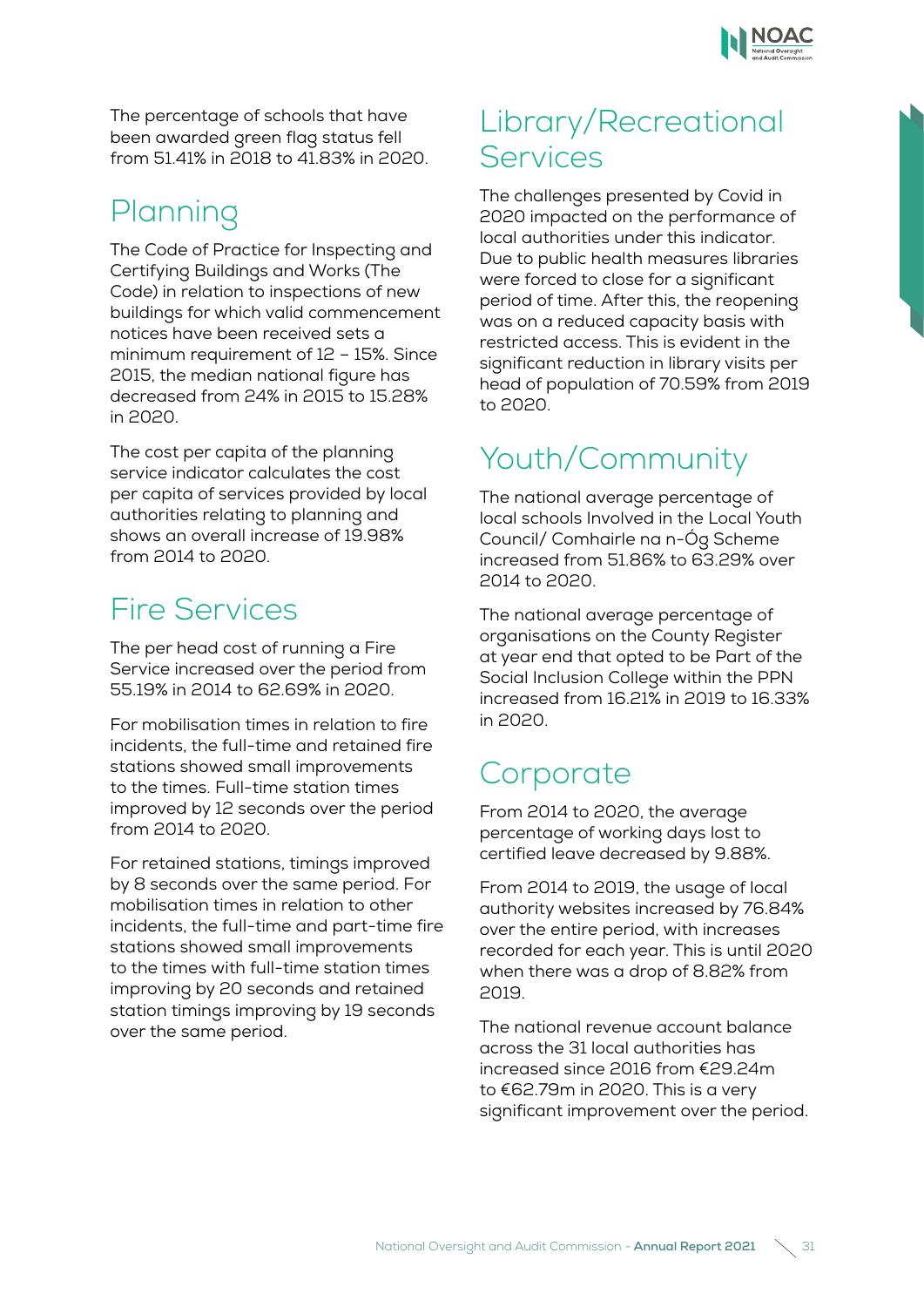

Since 2014 the national median percentage (%) commercial rates collected in a year has risen by 20.83% until 2019 and then fell to 77.10% in 2020.

# Economic Development

Since 2014, the national total of jobs created with assistance from the LEOs has decreased significantly by 143% with a net of -1,494 after it peaked in 2018 at 3,656. This decrease can be attributed to the effects of Covid. The national total of trading online vouchers approved by the LEOs has increased by 1,035% since 2016 from 1,141 to 12,946.

# **Summary**

The majority of indicators showed trends over the last number of years and, of those, most were positive. A number of indicators, however, showed no particular trend or pattern. NOAC is pleased with the improvements shown in various indicators. Where performance has decreased, NOAC would expect local authorities to focus on increasing performance in these areas while maintaining the upward trend in other areas. NOAC is mindful of the impact of Covid on local authorities in 2020 and the negative affect it had on performance in respect of certain indicators.

# The Good Practice Seminar 2021

NOAC hosted the fourth Good Practice in Local Government seminar, on 9th November 2021 in Kilkenny Castle.

NOAC recognises that local authorities are continually seeking to innovate in their service delivery and citizen engagement. The now annual NOAC Good Practice in Local Government seminar, was opened by Peter Burke, T.D., Minister of State for Planning and Local Government, in the Department of Housing, Local Government and Heritage. The seminar was included for the first time as part of the DPER Innovation week and was held both inperson and virtually.

This event organised by NOAC, in collaboration with the Local Government Management Agency, showcased a range of local authority innovations across areas such as climate action, public consultation and citizen interaction. It is acknowledged that local authorities had a lot of practical experience in demonstrating excellence and that it was appropriate, and indeed vital, that they shared that knowledge with each other. On the day, the Chair of NOAC acknowledged that the projects chosen for the seminar were just a sample of the innovations happening throughout the country.

The event is one of the important roles where NOAC is supporting the development and enhancement of good practice by local government bodies. The closing remarks were provided by Brendan McGrath, Chair of the County and City Management Association and Chief Executive of Galway City Council.

The seminar hosted the projects which were on show by the local authorities during the day: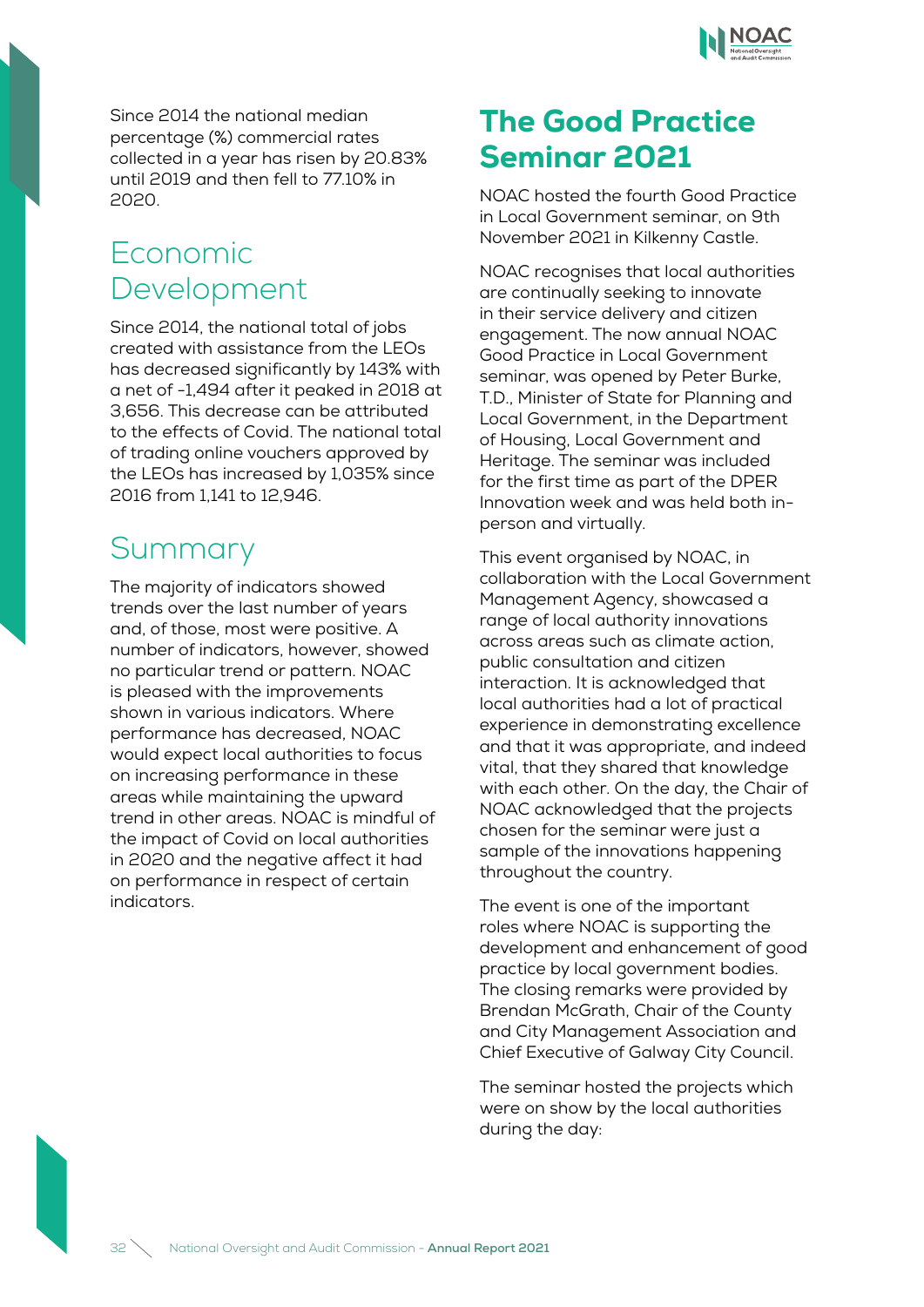



**Mayo County Council** delivered its Weather Impact Register App (WIRE), which uses a GIS based tool for local authorities to record and review the impacts of weather events and climate trends in their areas, which is of use to inform climate adaptation planning into the future.

**Galway City Council** brought the audience through its URDF (Urban Regeneration and Development Fund): A journey through collaboration, whereby it engaged in dialogue with a number of potential partners in the City to develop a number of connected and interlinked projects for investment in compact growth in the city that will unlock and support public and private investment and fast-track the integrated sustainable growth of the City core.

**Meath County Council** presented on its Sustainable Development Goals at Local Level. The Council nominated Trim to work with 18 other locations within Europe on this pilot project. It involves volunteers and community workers in Trim feeding input on their local information into this project. The ultimate goal is to achieve an Integrated Action Plan (IAP) that could be replicated across other towns or scaled up to county level.

### **Dun-Laoghaire Rathdown (DLR) County**

**Council** used technology to full effect for its virtual County Development Plan. This involved setting up a virtual room to facilitate online consultation and access to the DLR Draft County Development Plan 2022-2028. This allowed those who could not view the plan in person due to Covid restrictions to view it in a similar layout online.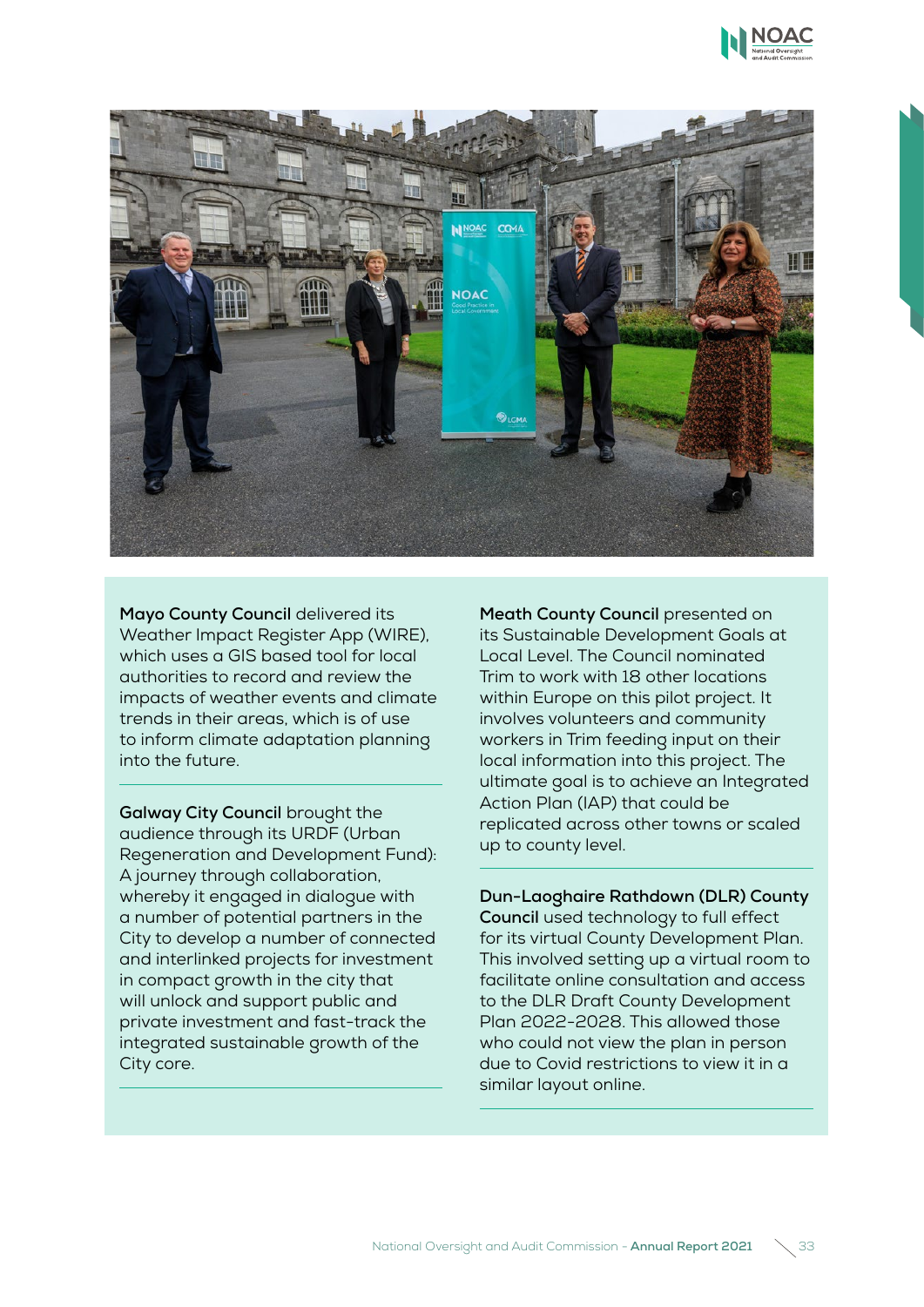

**Longford County Council** showcased its development of a network of rural working hubs. These will be a key component in creating sustainable and vibrant rural communities in the County and providing commuters and start-ups/ entrepreneurs with the opportunity to relocate to a workspace close to where they live.

**Cork City Council** outlined its streetscape development to meet the needs of businesses and communities during Covid using extensive partnership structures including transport, Gardaí, elected members and business representative organisations. Changes were based on agreed principles and as a result 17 streets have been permanently pedestrianised and 4.7km of cycle routes have been installed.

**Fingal County Council** provided a Chatbot to deliver information to citizens and businesses regarding its response to Covid. During a time when offices were closed to the public, the chatbot offered another information channel for the public in addition to phone, website and social media, with the added benefit of being available at a time and place of the citizen's choosing.

All presentations, including videos and slides are available on our NOAC website www.noac.ie



# Public Spending Code Report 2020: Report No 45

The Public Spending Code was developed by the Department of Public Expenditure and Reform and it applies to all public bodies in receipt of public funds. All Irish public bodies are obliged to treat public funds with care, and to ensure that the best possible value for money is obtained whenever public money is being spent or invested.

In February 2021, the Department of Public Expenditure and Reform (DPER) published the fourth version of the Public Spending Code (PSC) Quality Assurance (QA) Requirements – A Guidance Note for the Local Government Sector.

As local authority funding derives from a number of sources, including grants from several Government Departments, it was decided that the Chief Executives of individual local authorities should be responsible for carrying out the quality assurance requirements and that their reports should be submitted to NOAC for incorporation in a composite report for the local government sector.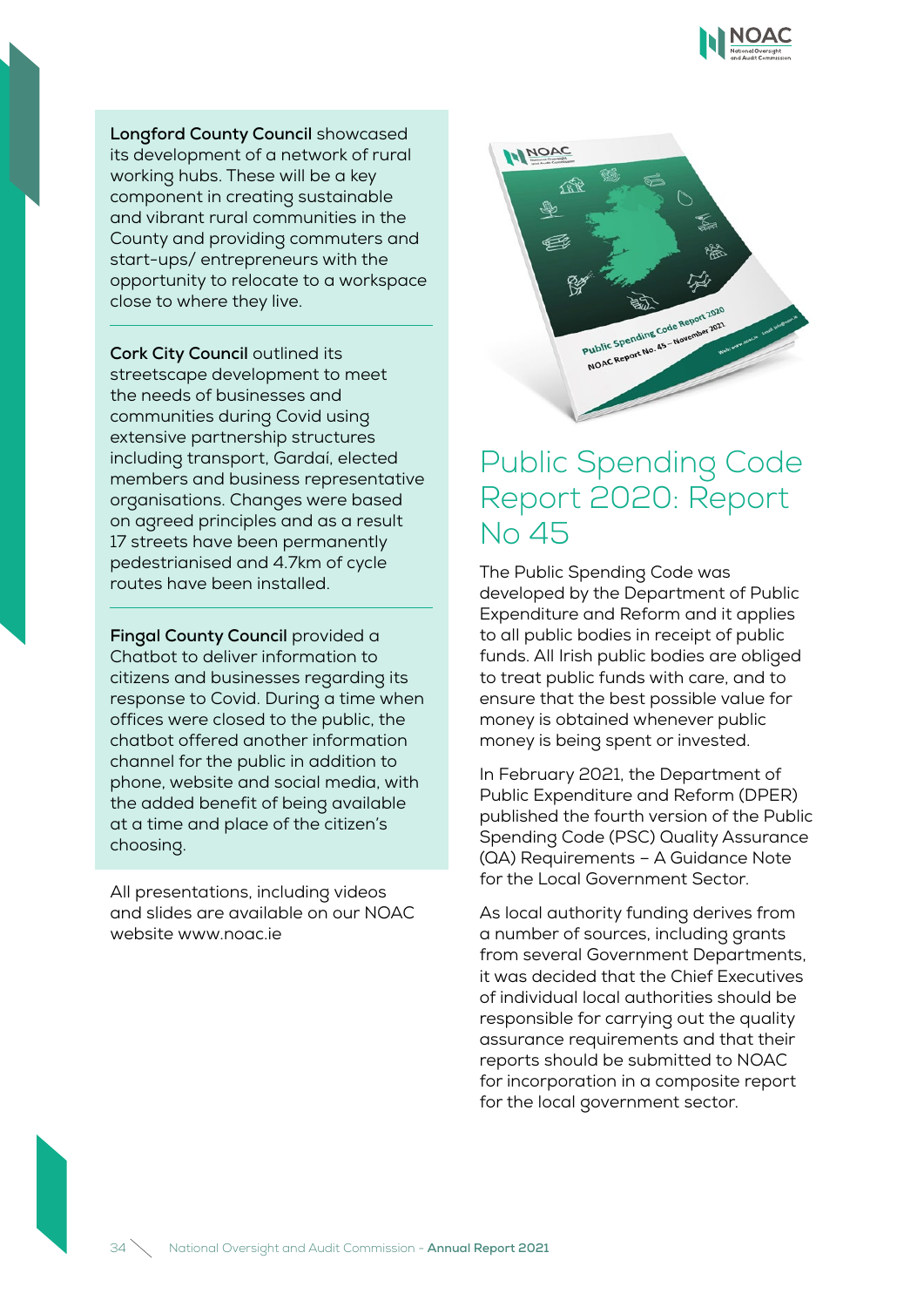

The original letter issued on 11 March 2021 to local authority Chief Executives and requested them to submit their 2020 Quality Assurance reports by 28 May 2021. Of the 31 local authorities, 24 submitted their reports by the deadline. The Quality Assurance reporting requirement consists of the following five steps:

- 1 Local authorities should draw up an inventory of projects/programmes at the different stages of the Project Life Cycle, in respect of all capital and current expenditure projects to a value greater than €0.5m.
- 2. Confirm publication on the local authority's website of summary information on all procurements in excess of €10m related to projects in progress or completed in the year under review and provide a link to the relevant website location.
- 3. Complete the seven specified checklists. Only one of each type of checklist per local authority is required and not one per each project/programme. The completion of the checklists is to be based on an appropriate sample of the projects/ areas of expenditure relevant to that checklist.
- 4. Carry out a more in-depth review of selected projects/programmes such that, over a 3-5 year period, every stage of the project life-cycle and every scale of project will be subject to a closer examination. Revenue projects selected for in-depth review must represent a minimum of 1% of the total value of all revenue projects in the inventory, while the requirement in respect of capital projects is 5% of the total value of all capital projects in the inventory.

5. Complete a short summary report consisting of the inventory, procurement reference and checklists referenced in steps 1 to 3 and the local authority's judgment as to the adequacy of the appraisal/planning, implementation or review work that it examined as part of step 4. The reasons why it formed that judgment and its proposals to remedy any inadequacies found during the entire quality assurance process are also required.

Chief Executives certified 28 Quality Assurance Reports while three Quality Assurance Reports were certified by Acting/Interim Chief Executives. The Code requires that the Quality Assurance reports be published on the organisation's website. All 31 local authorities complied.

WG4 compiled and published the seventh Public Spending Code report for the local government sector in November 2021.

The full report and previous years reports are available on www.noac.ie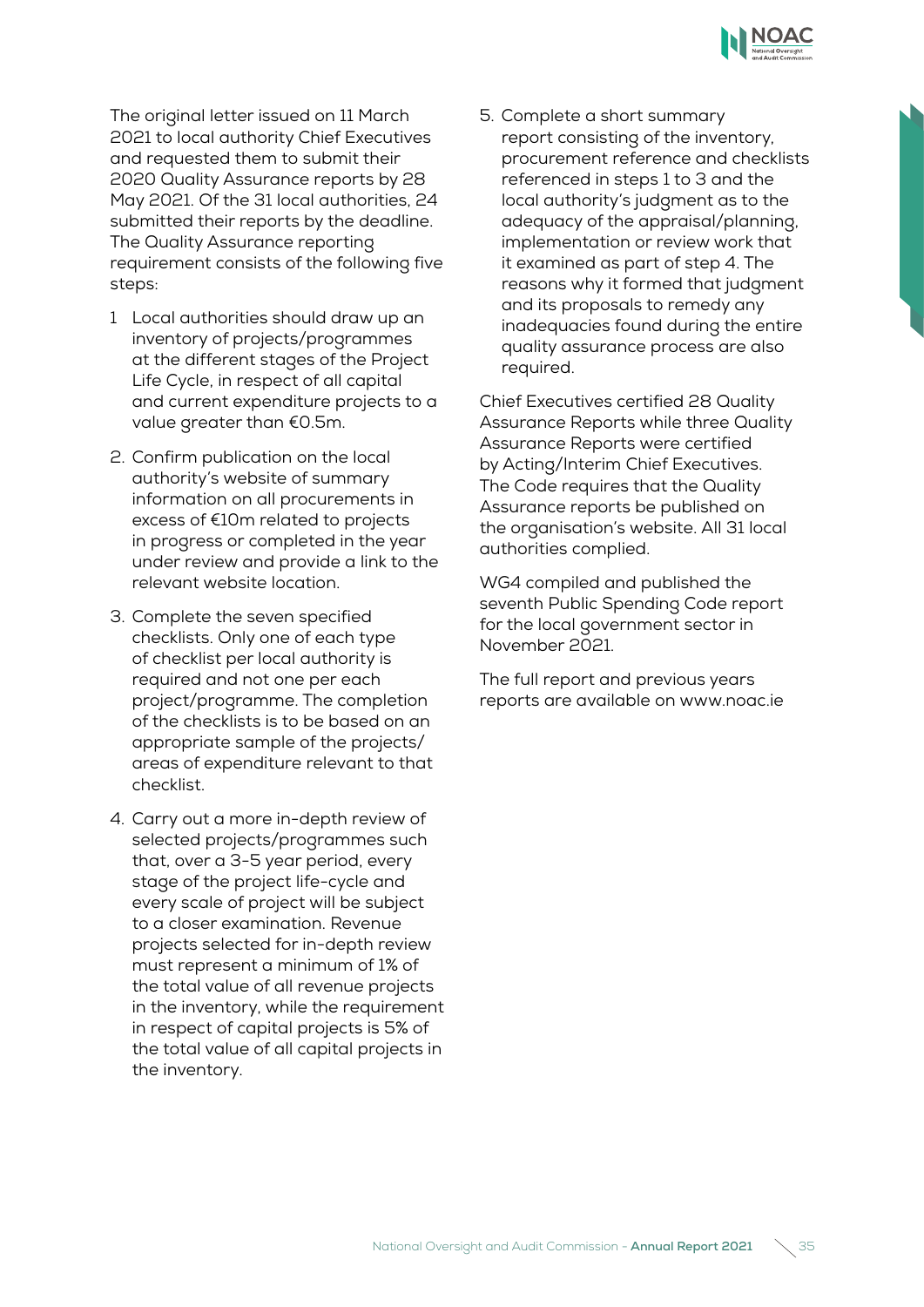



# Review of Local authority and Regional Assembly Corporate Plans 2019 – 2024: Report No 46

One of the statutory functions of NOAC includes monitoring the adequacy of corporate plans prepared by the 31 local authorities and 3 Regional Assemblies. With that in mind, NOAC undertook a review of the current Corporate Plans of those organisations for the period 2019 - 2024.

The objective of this was to review the quality of the current plans and to support the development of best practice for future plans. A framework was established for the review that included identification of areas for improvement and examples of best practices under various themes within the plans.

A final report was published in November 2021. It incorporated a review of the process for developing the plans and the contents of the plans.

Relating to process, the areas of pre-plan consultation and ongoing monitoring of implementation were considered. The report also commented on how the Corporate Plans were integrated with other local government policies and strategies to ensure that there was appropriate linkages.

The review of the content included the visions set out and how these were to be achieved through specific goals. It also dealt with how the Plans were to be financially resourced and the risks environment.

Specific examples of good practice were highlighted under various headings, so that these could be replicated as appropriate in future corporate plans.

NOAC considers this report to be a key output for 2021 and further supports the development of best practice in corporate planning in local authorities. NOAC discusses the recommendations at the scrutiny meetings with individual local authorities.

The full report is available on www.noac.ie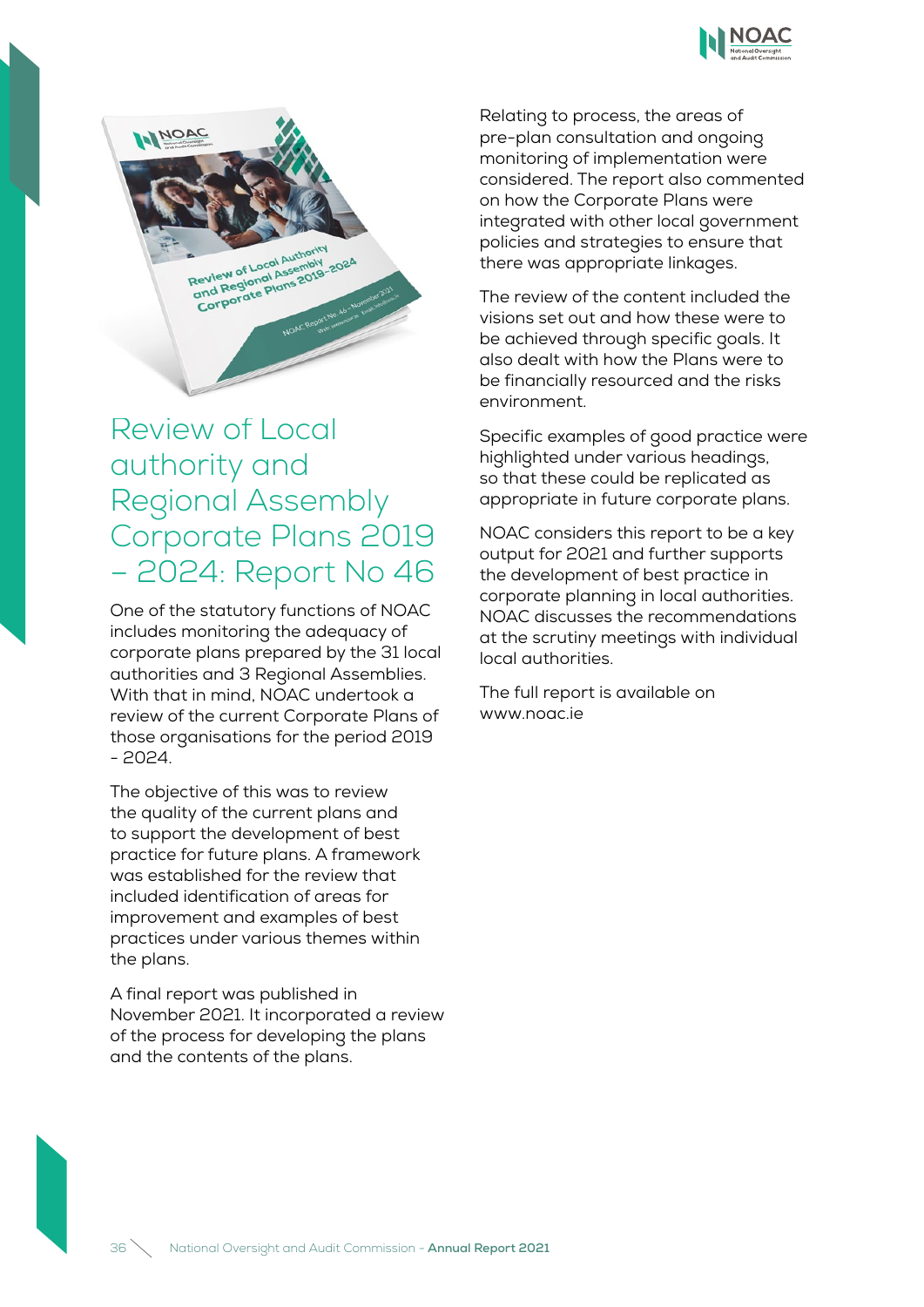# NOAC Engagement

### Meeting with the Tánaiste and review of the Local Enterprise Offices

NOAC has continued its engagement with various stakeholders across the local government sector. Among those stakeholders are the Local Enterprise Offices (LEOs), which are crucial to local authority economic development.

With this in mind, in January 2021 the NOAC Chair, Michael McCarthy met with the Tánaiste and Minister for Enterprise, Trade and Employment, (DETE) Leo Varadkar T.D. At the engagement, NOAC explained its functions and remit and referred to its publication of the annual local authority Performance Indicator reports and Customer Satisfaction Survey reports which provide detailed information on the work of local authorities in relation to local enterprise and LEOs.

NOAC outlined ways in which it will continue to provide an important oversight role of local authority activities for the future. Indeed, it has begun its process of an examination of the LEOs and has formulated a questionnaire to ascertain a fuller picture of their workings. This questionnaire will be issued in 2022 and on receipt of the relevant information, this area will be explored in greater depth.

### Meeting with the Department of Public Expenditure and Reform

In February 2021, a representative of the Department of Public Expenditure and Reform (DPER) was invited to attend a meeting of the NOAC Board.

The DPER official gave a presentation outlining the challenges to government from Covid and Brexit.

The presentation gave the key aspects of budget 2021 and the projected deficit as a percentage of GDP.

The meeting was important for NOAC to give it a broader understanding of how local government stands in a myriad of other stakeholders and to discuss financial issues relating to the sector.

### Meeting with the Local Government Management Agency (LGMA)

In April 2021, the NOAC Chair met with representatives of the LGMA. In 2020, NOAC had completed a 3 year programme of local authority Satisfaction Surveys and the associated 3 year infographic report.

It had been agreed that the LGMA would take over the development of the following local authority Satisfaction Survey.

NOAC and the LGMA met to discuss the future of these reports. NOAC wished to maintain an oversight role in the delivery of this survey given its statutory remit and experience in this area. NOAC continues to engage with the LGMA as the future report progresses.

### Further meetings

During the year and to progress the NOAC remit, the Chair had meetings with various other interested stakeholders, including a number of Senators and Ministers of State in his capacity as Chair of NOAC.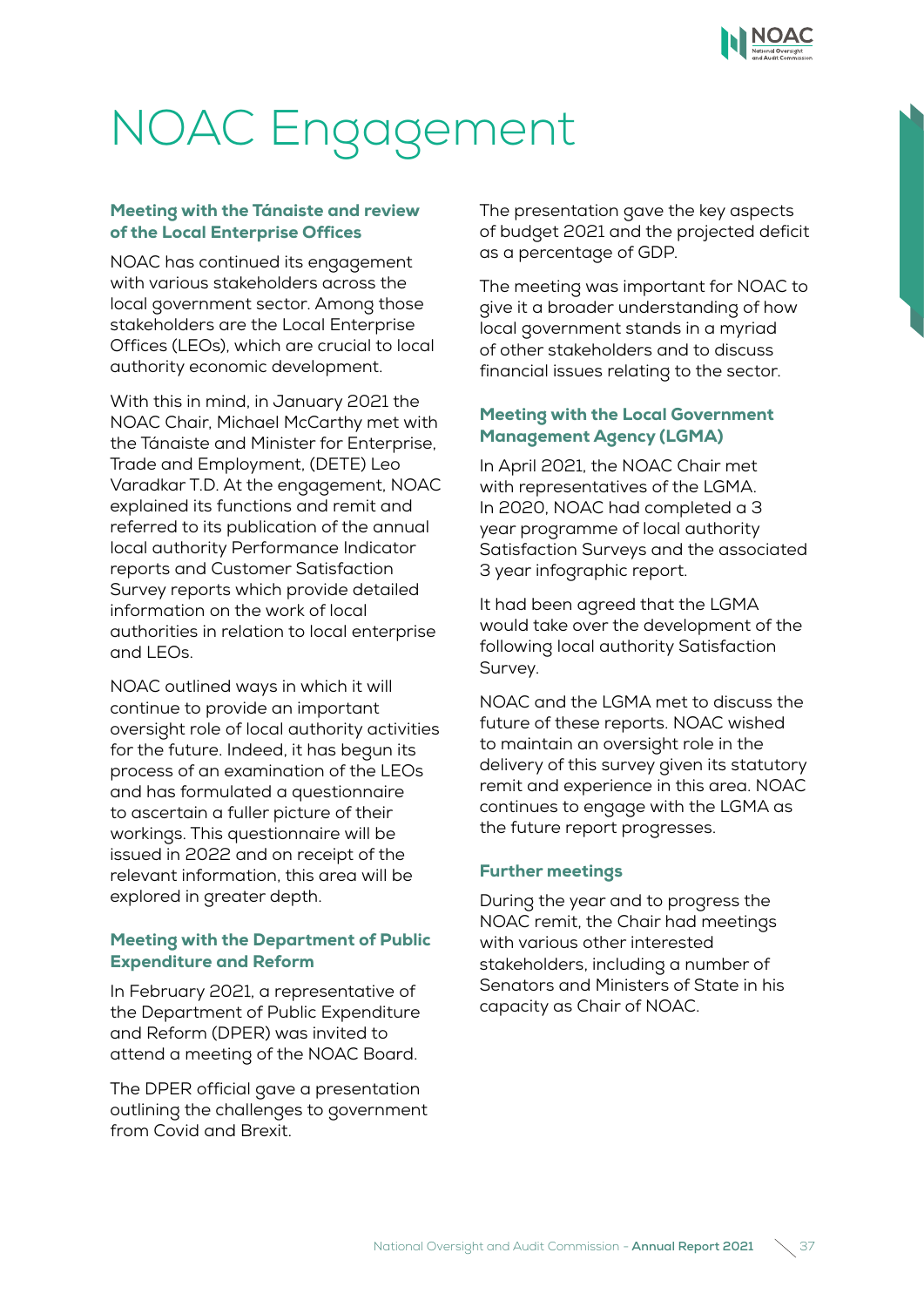

# Resources and Expenditure

**NOAC is supported by a Secretariat, staffed with a full-time equivalent of 5. The Department of Housing, Local Government and Heritage provide the staff. However, the Secretariat held a full time vacancy at senior level for most of 2021.**

These staff support NOAC and manage its work programme, along with other duties. NOAC is funded from the Local Government Fund and its allocation from that Fund in 2021 was €350,000.

# **Expenditure**

NOAC expenditure for 2021 was €138,538.74 which was incurred as follows;

| 2021 Budget - €350,000.00      |                    |
|--------------------------------|--------------------|
| <b>Expenditure</b>             | Amount             |
| Member Fees (including PRSI)   | €68,124.36*        |
| <b>Travel and Subsistence</b>  | €7,384.39**        |
| Research                       | €28,796.02         |
| Printing and Publishing        | €17.431.90         |
| <b>NOAC Workshops</b>          | €9,942.73          |
| Communications                 | €6,480.04          |
| Other (Miscellaneous Expenses) | €379.30            |
|                                | <b>Expenditure</b> |
| TOTAL                          | €138,538.74        |

The members consider this statement of expenditure to be a true and fair view of NOAC spending during 2021.

*\*The annual fees payable to members of NOAC, excluding the Officer of the Minister, are: Member: €7,695. Chairperson: €11,970.*

*\*\* Travel and subsistence expenses incurred are paid at standard civil service rates.*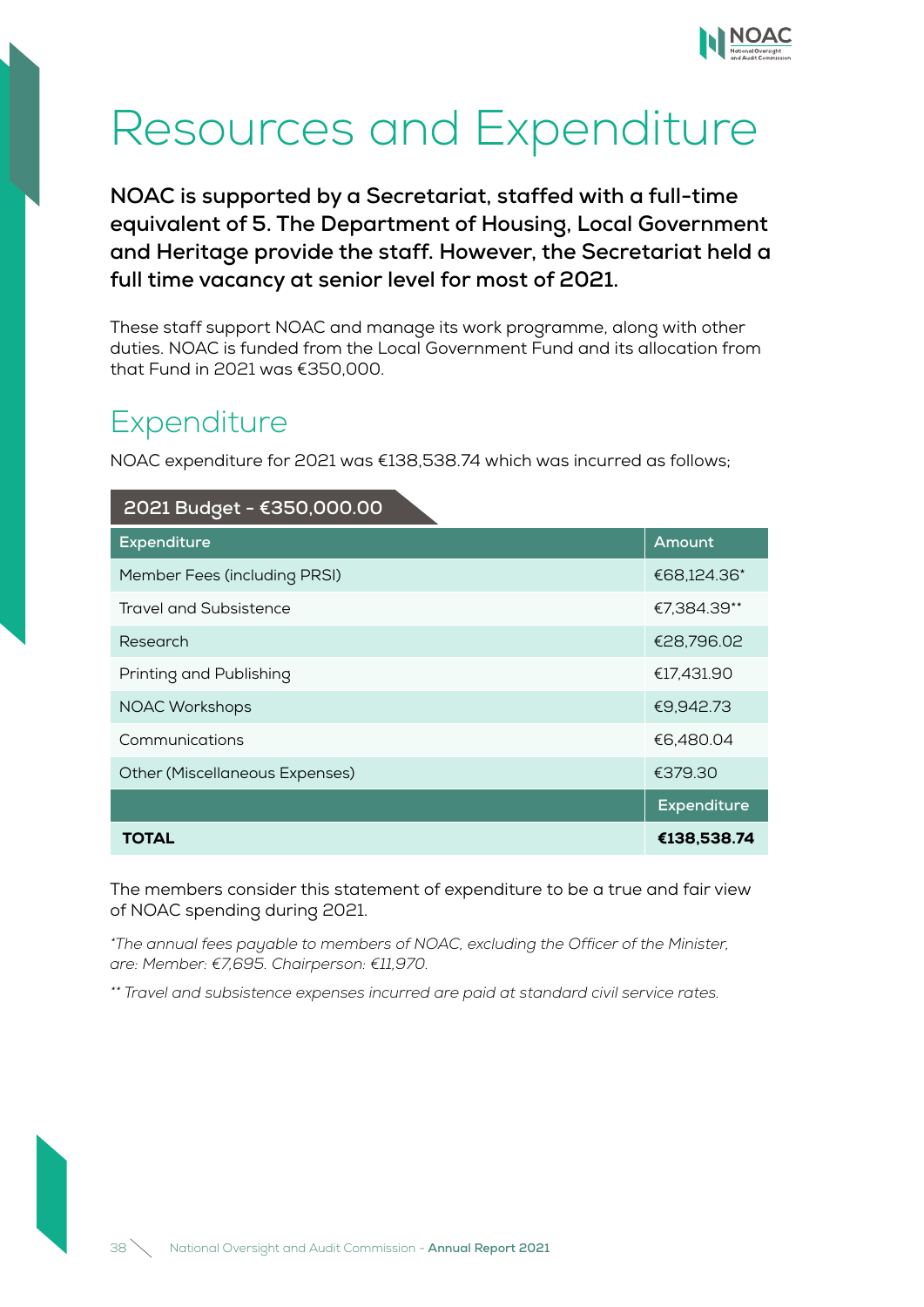# Appendices

# Appendix 1:

| <b>Attendance at NOAC Board Meetings</b> |                      |                       |                         |                          |                           |                         |                         |                           |                          |                         |
|------------------------------------------|----------------------|-----------------------|-------------------------|--------------------------|---------------------------|-------------------------|-------------------------|---------------------------|--------------------------|-------------------------|
| <b>Member</b>                            | 19/01/<br>2021       | 23/02/<br>2021        | 23/03/<br>2021          | 27/04/<br>2021           | 25/05/<br>2021            | 20/07/<br>2021          | 07/09/<br>2021          | 02/11/<br>2021            | 07/12/<br>2021           | <b>Total</b>            |
| Michael McCarthy                         | $\checkmark$         |                       | $\checkmark$            | $\overline{\mathbf{v}}$  | $\checkmark$              | $\blacktriangleright$   | $\overline{\mathbf{v}}$ | ✔                         | $\blacktriangleright$    | 9                       |
| <b>Constance Hanniffy</b>                | $\blacktriangledown$ |                       | $\pmb{\times}$          | $\blacktriangleright$    | $\boldsymbol{\mathsf{x}}$ | N/A                     | N/A                     | N/A                       | N/A                      | 3                       |
| Declan Breathnach                        | N/A                  | N/A                   | N/A                     | N/A                      | $\overline{\mathbf{v}}$   |                         |                         | $\blacktriangleright$     | $\mathbf x$              | $\overline{4}$          |
| Martina Moloney                          | ✔                    | ✔                     | ✔                       | ✔                        | ✔                         | N/A                     | N/A                     | N/A                       | N/A                      | 5                       |
| Noel Harrington                          | N/A                  | N/A                   | N/A                     | N/A                      | $\overline{\mathscr{L}}$  |                         | ✔                       | $\blacktriangledown$      | $\mathbf x$              | $\overline{4}$          |
| Ciaran Hayes                             | N/A                  | N/A                   | N/A                     | N/A                      | N/A                       |                         | ✔                       | $\overline{\mathscr{L}}$  | V                        | $\overline{\mathbf{A}}$ |
| Margaret Lane                            | ✔                    | $\mathbf x$           | $\overline{\mathbf{v}}$ | ✔                        | $\mathbf x$               | $\overline{\mathbf{x}}$ | $\overline{\mathbf{v}}$ | $\overline{\mathbf{v}}$   | $\overline{\mathbf{x}}$  | 5                       |
| <b>Niall Quinn</b>                       | ✔                    | $\blacktriangleright$ | $\mathbf x$             | $\overline{\mathscr{L}}$ |                           | $\overline{\mathbf{v}}$ | $\overline{\mathbf{x}}$ | ✔                         | $\overline{\mathscr{L}}$ | $\overline{7}$          |
| <b>Brian Cawley</b>                      | $\checkmark$         | $\blacktriangledown$  | $\checkmark$            | $\checkmark$             | $\overline{\mathbf{v}}$   | $\overline{\mathbf{v}}$ | $\blacktriangledown$    | $\mathbf x$               | $\checkmark$             | 8                       |
| Philomena Poole                          | N/A                  | N/A                   | N/A                     | N/A                      | N/A                       |                         |                         | $\blacktriangleright$     | $\overline{\mathbf{x}}$  | 3                       |
| Mary Hurley                              |                      |                       |                         |                          |                           |                         |                         | $\boldsymbol{\mathsf{x}}$ | $\mathbf x$              | $\overline{7}$          |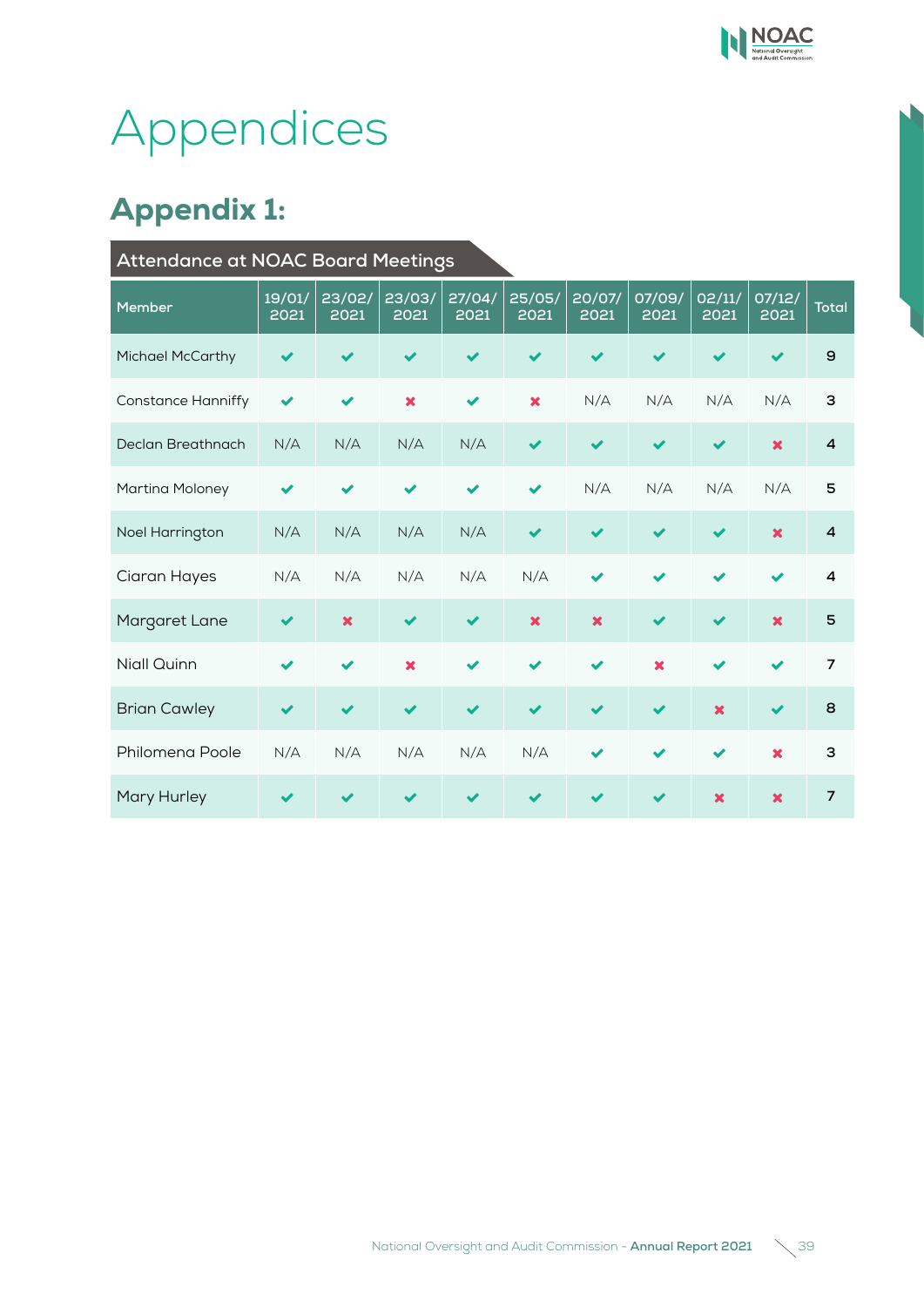

# Appendix 2:

# Terms of Reference of NOAC

NOAC was established under the Local Government Act 2001 (the Act) (as amended by the Local Government Reform Act 2014) with effect from 1st July 2014. NOAC has adopted a corporate governance regime in accordance with best practice.

The purpose of this document is to set out the terms of reference of NOAC. These terms of reference, approved by NOAC on 4 July 2017, are effective from 1 July 2017.

### 1. Membership

Members of NOAC shall be appointed by the Minister for Housing, Planning and Local Government in accordance with section 126H of the Act. The Commission shall be made up of at least 6 members.

Only members of NOAC have the right to attend Board meetings. However, the staff of the secretariat and other individuals may be invited to attend for all or part of any meeting, as and when appropriate or necessary.

Appointments to NOAC shall be for a period of up to 5 years, which may be extended for one further period of up to 5 years.

In the absence of the Chairperson, the remaining members present shall agree one of their number to chair the meeting.

### 2. NOAC Secretariat

NOAC's secretariat will ensure that the members receive information and papers in a timely manner to enable full and proper consideration to be given to the issues.

The secretariat is also responsible for the formal induction of new NOAC members and organising mentoring for members where required.

### 3. Quorum

The quorum necessary for the transaction of business shall be 4 members. A duly convened meeting of NOAC at which a quorum is present shall be competent to exercise all or any of the authorities, powers and discretions exercisable by NOAC.

### 4. Frequency of Meetings

NOAC shall meet at least 8 times a year, and as otherwise required.

### 5. Notice of Meetings

Meetings of NOAC shall be summoned by the secretariat at the request of the Chairperson.

Where at all possible, notice of each meeting confirming the venue, time and date, together with an agenda of items to be discussed, shall be forwarded to the members no later than two working days before the date of the meeting. Supporting papers shall be sent to the members at the same time.

### 6. Minutes of Meetings

The secretariat shall minute the proceedings, discussions and decisions of all meetings of NOAC, including recording the names of those present and in attendance.

Minutes of NOAC meetings shall be circulated to all members for approval at the next NOAC meeting.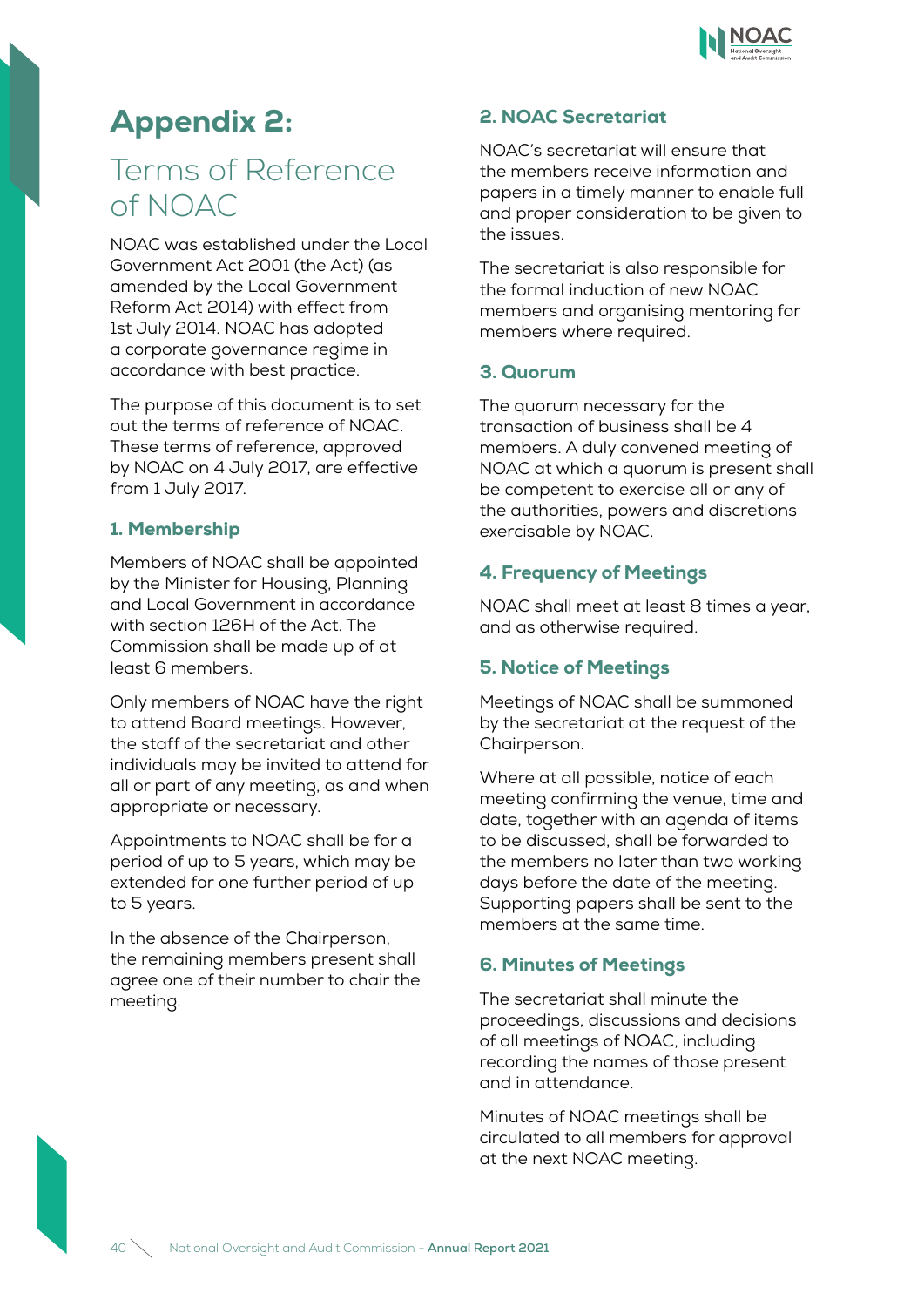

### 7. Duties

The day-to-day running of NOAC shall be carried out by the secretariat who will report on the work as appropriate by email and at NOAC meetings.

The members shall advise and support the secretariat.

NOAC shall satisfy itself that financial controls and systems of risk management are robust and defensible.

NOAC shall keep itself up to date and fully informed about strategic issues and changes affecting it and the environment in which it operates.

NOAC shall ensure that on appointment, members receive a formal letter of appointment setting out clearly what is expected of them in terms of time commitment, sub-group service and involvement outside NOAC meetings.

NOAC may, from time to time, establish such sub-groups of NOAC as are necessary to assist it in the performance of its duties. They may include members who are not members of NOAC if specialist skills are required. Where a sub-group is put in place:

- $\blacktriangleright$  the terms of reference shall be specified in writing and approved by NOAC and reviewed annually;
- NOAC, on the nomination of the Chairperson, shall appoint its members;
- ▶ NOAC shall receive reports from the sub-group that reflect activity undertaken by the group;
- **I** all protocols concerning the operation of NOAC shall be applied to a subgroup;
- **h** notes of sub-group meetings shall be circulated to all NOAC members.

NOAC shall review the results of its performance evaluation process that relate to the composition of NOAC and corporate governance generally.

NOAC shall keep under review corporate governance developments (including ethics-related matters) that might affect the State body, with the aim of ensuring that its corporate governance policies and practices continue to be in line with best practice.

NOAC shall ensure that the principles and provisions set out in the Code of Practice for the Governance of State Bodies (and any other corporate governance codes that apply to it) are adhered to.

### 8. Reporting Responsibilities

NOAC shall keep the Minister for Housing, Local Government and Heritage informed, outside of the Annual Report exercise, of significant matters arising within the State body.

### 9. Other

NOAC shall, at least once a year, review its own performance, constitution and terms of reference to ensure it is operating at maximum effectiveness and implement any changes it considers necessary.

### 10. Authority

NOAC is authorised to obtain, at its own expense, outside legal or other professional advice where the members judge it necessary to discharge their responsibilities as members of NOAC.